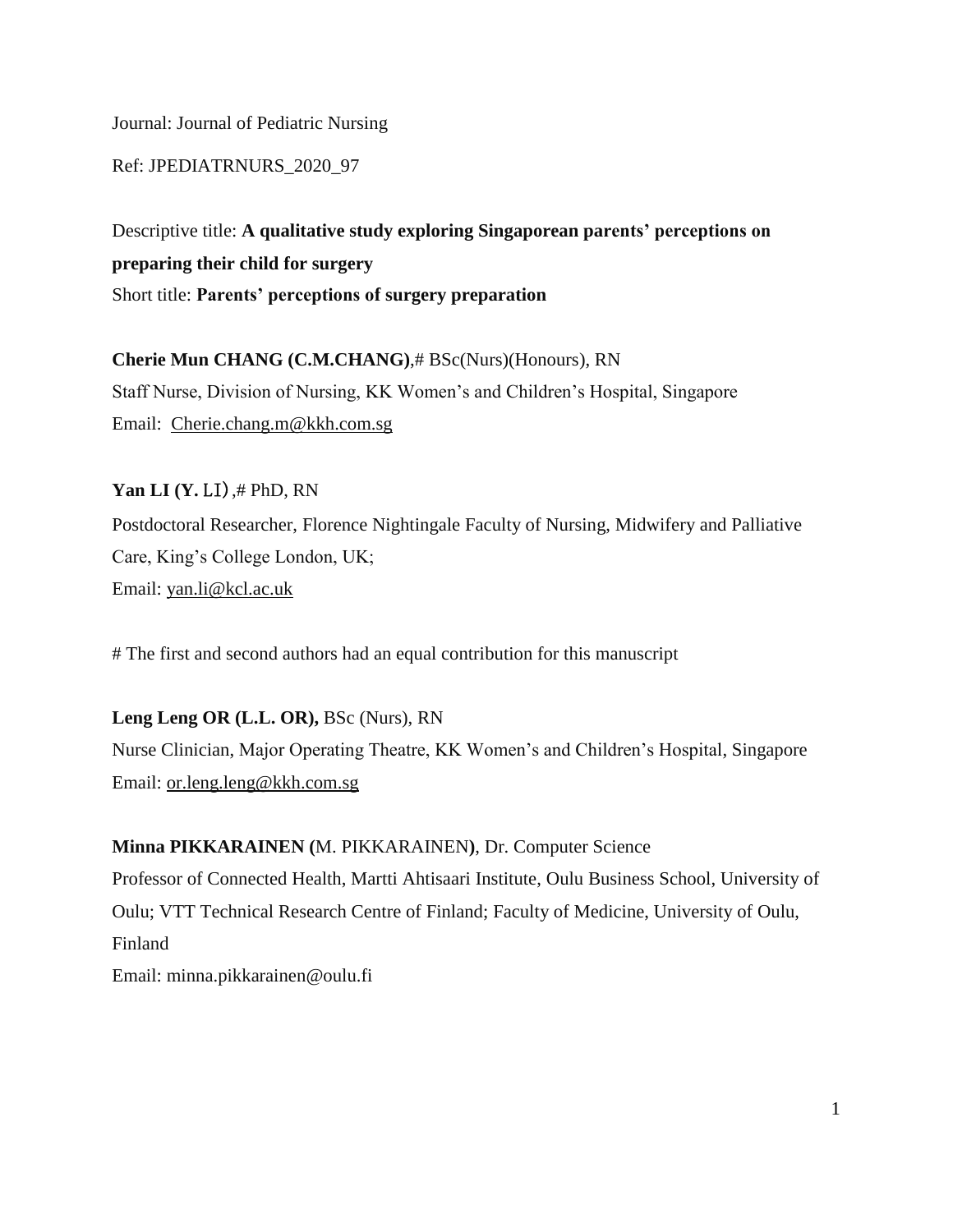## **Tarja PÖLKKI** (T. PÖLKKI), PhD, RN

Adjunct Professor, University of Oulu, Finland; Specialist in Clinical Nursing Science, Department of Children and Women, Oulu University Hospital, Finland Email: [Tarja.Polkki@ppshp.fi](mailto:Tarja.Polkki@ppshp.fi)

# **Wenru WANG** (W. WANG), PhD, RN

Associate Professor, Alice Lee Centre for Nursing Studies, Yong Loo Lin School of Medicine, National University of Singapore, Singapore; National University Health System, Singapore Email: [nurww@nus.edu.sg](mailto:nurww@nus.edu.sg)

# **Siew Tiang LAU (S.T. LAU),** PhD, RN

Senior Lecturer, Alice Lee Centre for Nursing Studies, Yong Loo Lin School of Medicine, National University of Singapore, Singapore; National University Health System, Singapore Email: [nurlst@nus.edu.sg](mailto:nurlst@nus.edu.sg)

# **Hong-Gu HE (H.G. HE),** PhD, RN, MD

Associate Professor, Alice Lee Centre for Nursing Studies, Yong Loo Lin School of Medicine, National University of Singapore, Singapore; National University Health System, Singapore Email: [nurhhg@nus.edu.sg](mailto:nurhhg@nus.edu.sg)

# **Corresponding author:**

**A/Prof Hong-Gu He**, PhD, RN, MD Associate Professor Alice Lee Centre for Nursing Studies Yong Loo Lin School of Medicine National University of Singapore Level 2, Clinical Research Centre Bock MD11, 10 Medical Drive, Singapore 117597 Tel: (65) 6516 7449 Email: [nurhhg@nus.edu.sg](mailto:nurhhg@nus.edu.sg)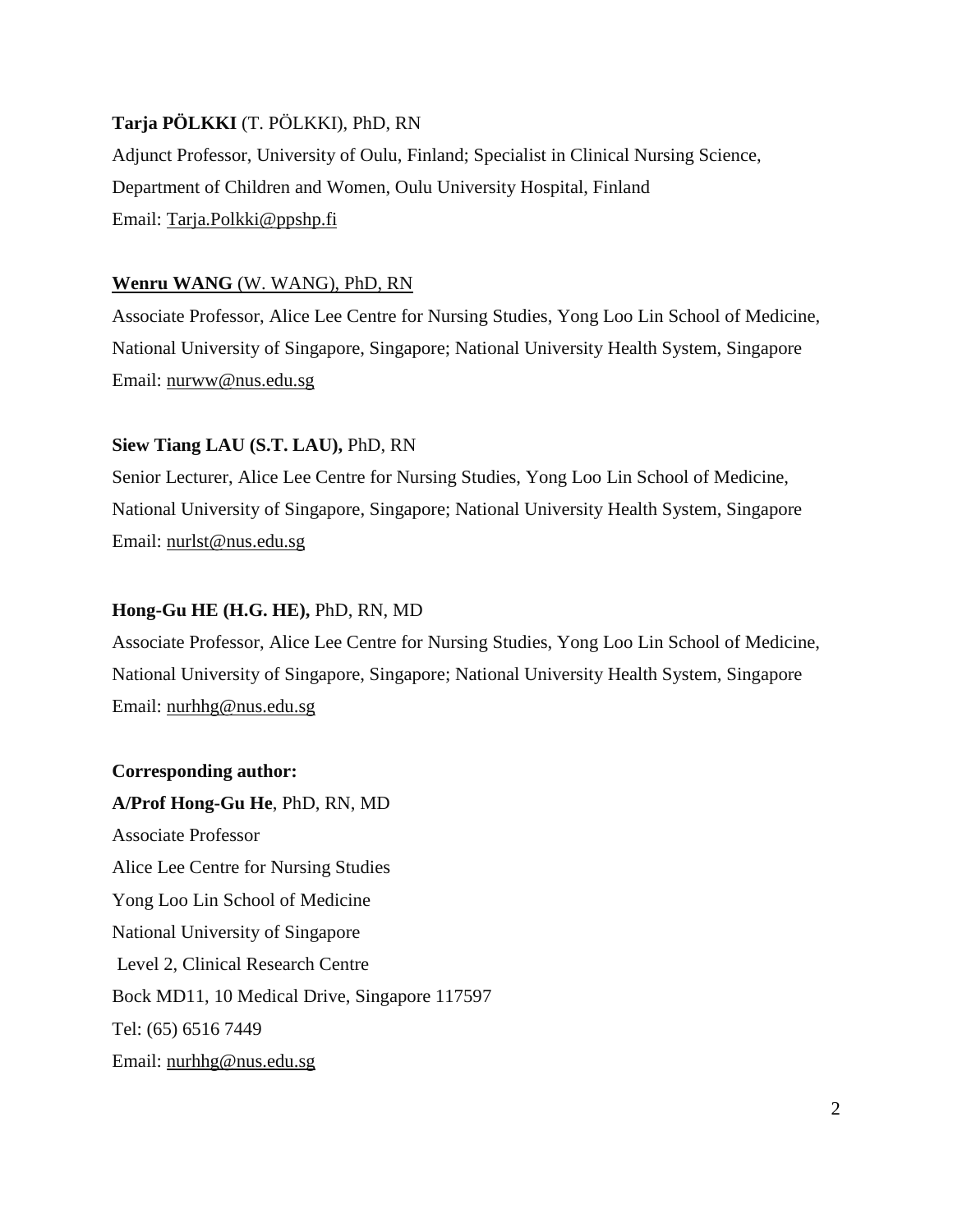## **HIGHLIGHTS**

- Parents undertook several roles to ensure readiness and gave support to their children.
- Parents faced challenges while communicating with their children regarding their surgeries, experiencing negative emotions and dilemmas in making decisions for surgery.
- Factors such as previous experiences, children's positive mentality, and access to information helped to facilitate their preparation.
- Parents expressed surgery-related concerns such as anesthesia and a successful outcome of the surgery, the timing of the surgery, and postoperative care.
- Parents expressed a desire for easier to understand information through the use of visual materials, and improvements in current practices and management.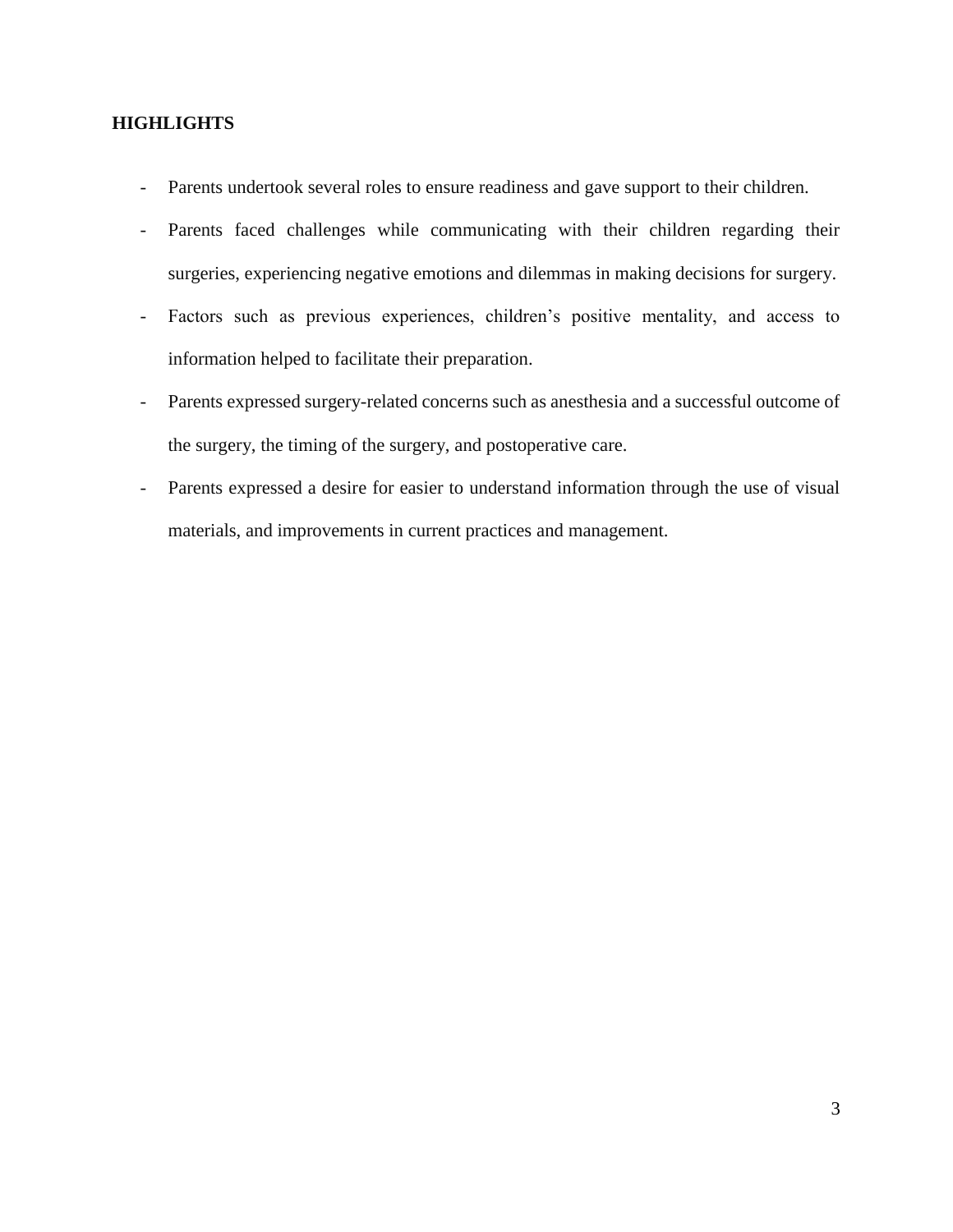### **ABSTRACT**

**Purpose:** To explore the perceptions of parents regarding the preparation of their children for surgery.

**Design and Methods:** A qualitative descriptive study was conducted. Sixteen parents of children who were undergoing various types of elective surgery in a public tertiary hospital in Singapore were recruited. Data were collected through face-to-face interviews and analyzed using thematic analysis.

**Results:** Five themes were derived: (1) assumed roles of the parents; (2) communication, decision-making, and emotional challenges; (3) factors facilitating the preparation of children for surgery; (4) surgery-related and financial concerns; and (5) the desire for more information and better management. While preparing their children for surgery, parents undertook several roles to ensure readiness and to provide support. Parents faced challenges while communicating with their children regarding their surgeries, experiencing negative emotions and dilemmas in making decisions for surgery. Factors such as previous experiences, children's positive mentality, and access to information helped to facilitate their preparation. Parents expressed surgery-related concerns such as anesthesia and a successful outcome of the surgery, the timing of the surgery, and postoperative care. Parents expressed a desire for easier to understand information through the use of visual materials, and improvements in current practices and management.

**Conclusion:** This study provides a greater understanding of parents' perceptions of their roles, challenges, influencing factors, concerns, and needs when preparing their children for surgery. **Practice Implications:** The study findings provide insightful aspects for improving current healthcare practices and informing future research studies in exploring better surgery

4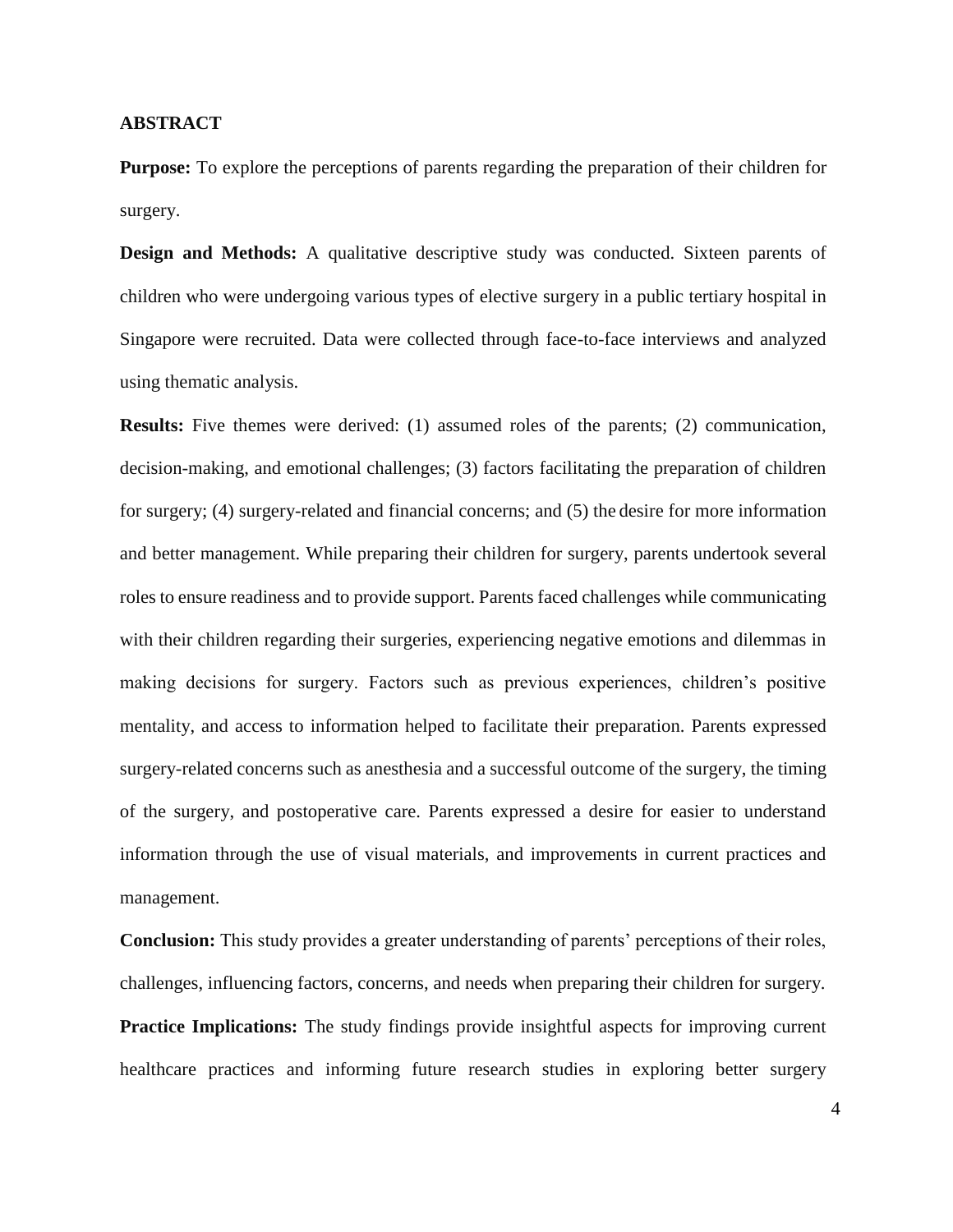preparation programs for both parents and children.

**Keywords**: Child, parent, parental involvement, pediatric, perceptions, preparation,

qualitative research, surgery

(Word count: Abstract 250; Main text 5,013)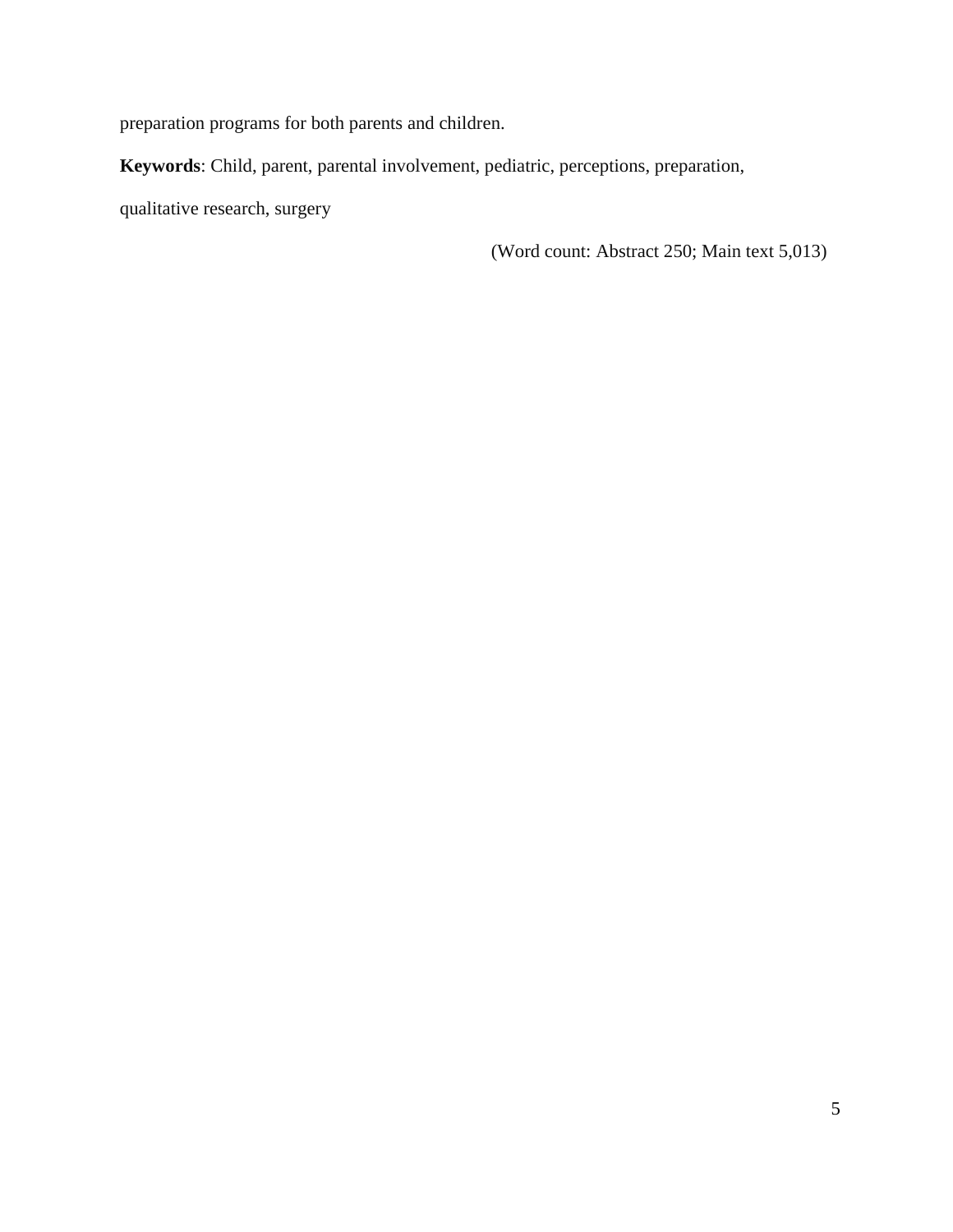### **BACKGROUND**

Globally, there is a significant number of children who undergo surgeries on an annual basis (Boles, 2016). Approximately 450,000 children under the age of 18 years are admitted annually forsurgery as inpatients in the United States [\(Tzong,](https://www.ncbi.nlm.nih.gov/pubmed/?term=Tzong%20KY%5BAuthor%5D&cauthor=true&cauthor_uid=23076227) [Han,](https://www.ncbi.nlm.nih.gov/pubmed/?term=Han%20S%5BAuthor%5D&cauthor=true&cauthor_uid=23076227) [Roh,](https://www.ncbi.nlm.nih.gov/pubmed/?term=Roh%20A%5BAuthor%5D&cauthor=true&cauthor_uid=23076227) & Ing, [2012\).](https://www.ncbi.nlm.nih.gov/pubmed/?term=Ing%20C%5BAuthor%5D&cauthor=true&cauthor_uid=23076227) At Singapore's largest center for pediatric surgery, 4,000 surgeries are performed yearly (KK Women's and Children's Hospital, 2016). Experiencing an operation can be overwhelming for both children and their parents, and they commonly face significant levels of preoperative anxiety (Chahal et al., 2009; Chieng et al., 2013; Chieng, Chan, Klainin-Yobas, & He, 2014; Delgove et al., 2018; Dionigi, Sangiorgi, & Flangini, 2014; Hoetzenecker et al., 2014). Presently, hospitals in Singapore support parents through measures such as pre-admission clinic sessions in which parents undergo counseling about the various aspects of their children's surgeries (KK Women's and Children's Hospital, 2017).

While preparing their children for surgery, parental concerns may range from having their children suffer from pain secondary to their surgeries (Bull & Grogan, 2010) to assessment and management of the postoperative pain (Nascimento et al., 2019) to their children not waking from anesthesia (Sadegh Tabrizi et al., 2015). Parents may have informational needs on various aspects of the surgeries, such as estimated wait times (Healy, 2013), and how the surgeries may affect their families in psychosocial and practical aspects (Bray, Callery, & Kirk, 2012). Parents may face emotional challenges during preparation (Bull & Grogan, 2010). Factors such as a child's young age, sending a child for surgery for the first time, or not having a preoperative consultation with a healthcare professional contributed to parental anxiety (Chahal et al., 2009). Parents also wished to receive more information in addition to what was already provided to them (Healy, 2013). A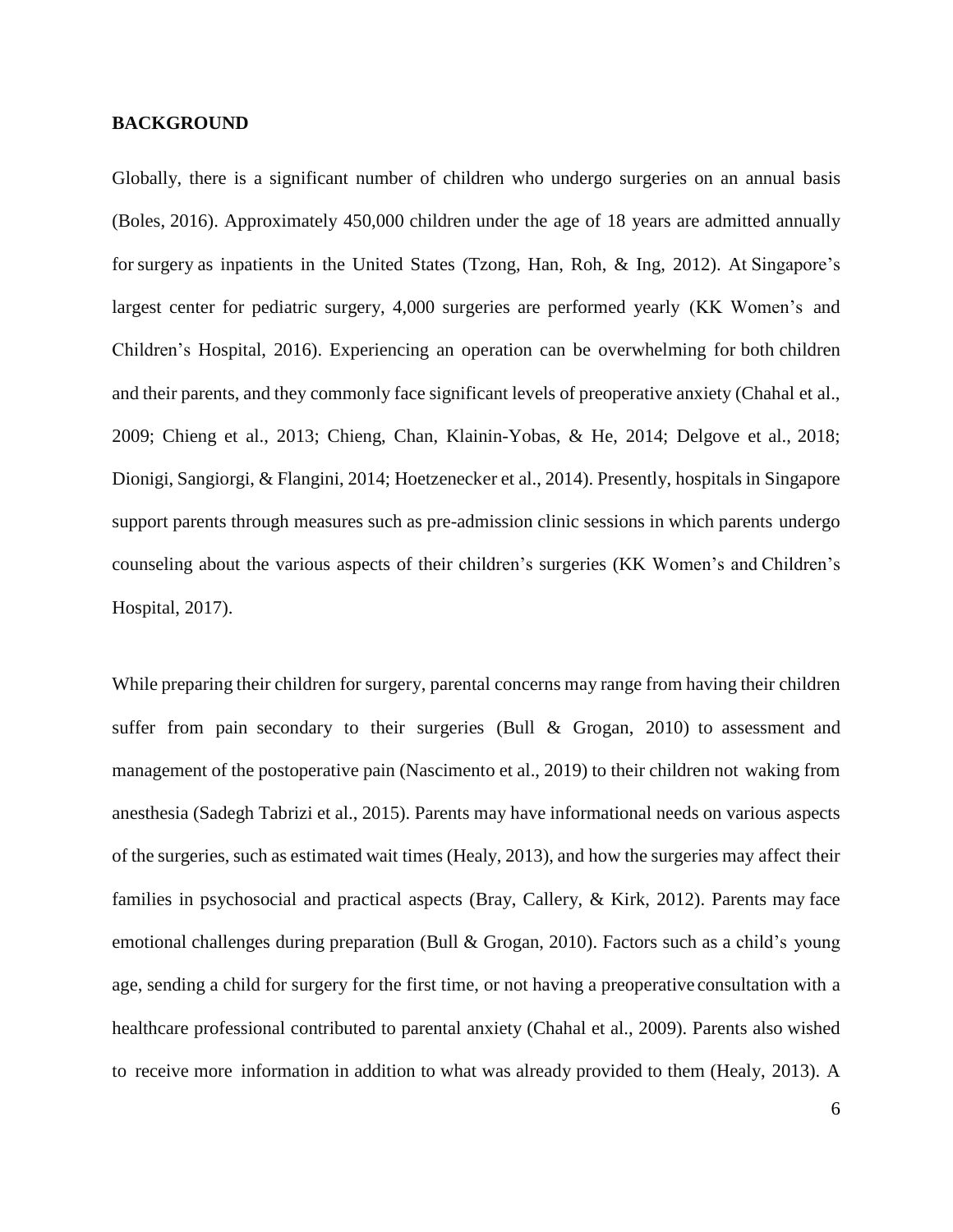recent systematic review highlighted that children's experiences can be negatively affected by their parents' adverse experiences and that children's adverse experiences can negatively affect their medical outcomes (Gabriel et al., 2018).

A review of the literature shows that there is a lack of qualitative research studies that examined the experiences and perceptions of parents regarding the preparation of their children for surgery. The qualitative studies that explored the experiences of parents were centred mainly on parents of children with a specific condition such as congenital heart disease (Lan et al., 2007) and scoliosis (Bull & Grogan, 2010). Such parents may have particular concerns; hence, not all study results can be generalized to parents of children undergoing general surgery. For some of the studies, the participants were mostly, if not all, mothers (Bull & Grogan, 2010; Fortier et al., 2015; Kushnir et al., 2015; Lan et al., 2007; Salisbury, LaMontagne, Hepworth, & Cohen, 2007) which is a methodological limitation as the voices of fathers were not heard. Moreover, most studies on the relevant topic were conducted in the Western context, with only four studies conducted in the Asian context: Hong Kong (Li et al., 2007), Singapore (He et al., 2015), South Korea (Yang et al., 2016), and Taiwan (Lan et al., 2007). This presents a significant research gap, as the views and experiences of Western parents may differ greatly from those of Asian parents (Mousavi et al., 2016).

With parents playing crucial roles in their children's surgical journeys, understanding parental perceptions can inform the directions of promoting current practices in preparing children for surgery. This study aimed to explore parents' perceptions of the preparation of their children for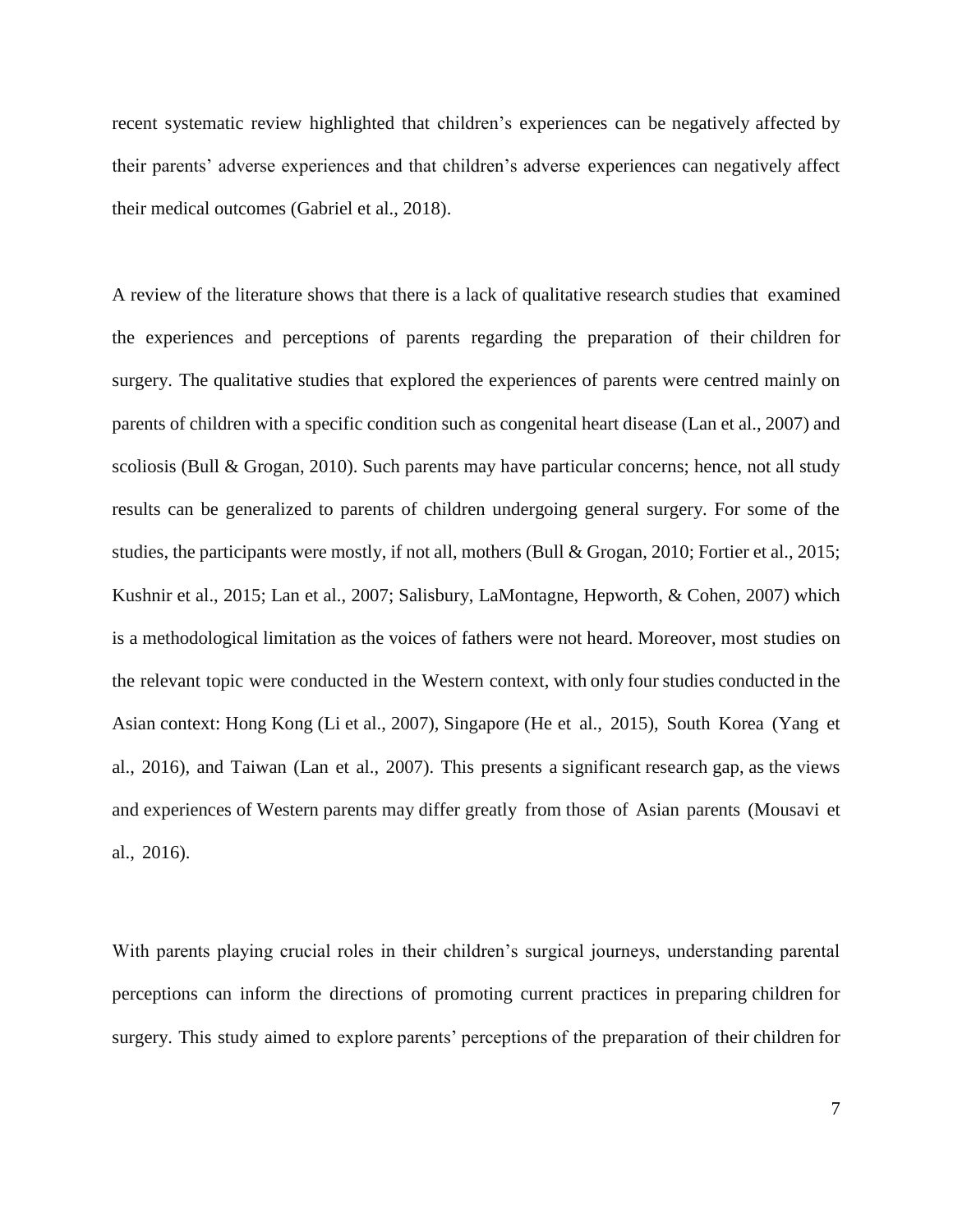surgery. The participants' experiences of the surgical processes, challenges faced, and further needs and suggestions were also explored.

### **METHODS**

#### **Study design**

This study adopted a descriptive qualitative design, which allows the researchers to develop an understanding of human experience by learning how people behave, feel and experience (Holloway & Galvin, 2016). A qualitative study design explores the cultural, social and uniquely personal perspectives of people, which fitted this study's aim, given Singapore's multi-cultural society.

### **Setting and sampling**

Participants were recruited from the children's surgery center at a public tertiary hospital in Singapore from 9 September 2016 to 25 January 2017. This center is the location where parents accompany their children to pre-admission clinic sessions which occur about 2 weeks before the children's surgical procedure. These sessions included a pre-anesthesia consult by an anesthesia nurse.

Purposive sampling for varied ethnicities and genders/roles of the participants (mother or father) was used as a means to ensure adequate diversification within the sample (Holloway & Galvin, 2016). The inclusion criteria included parents who: (1) had children aged three to 12 years old undergoing elective surgeries with the use of general anesthesia, considering that parents of this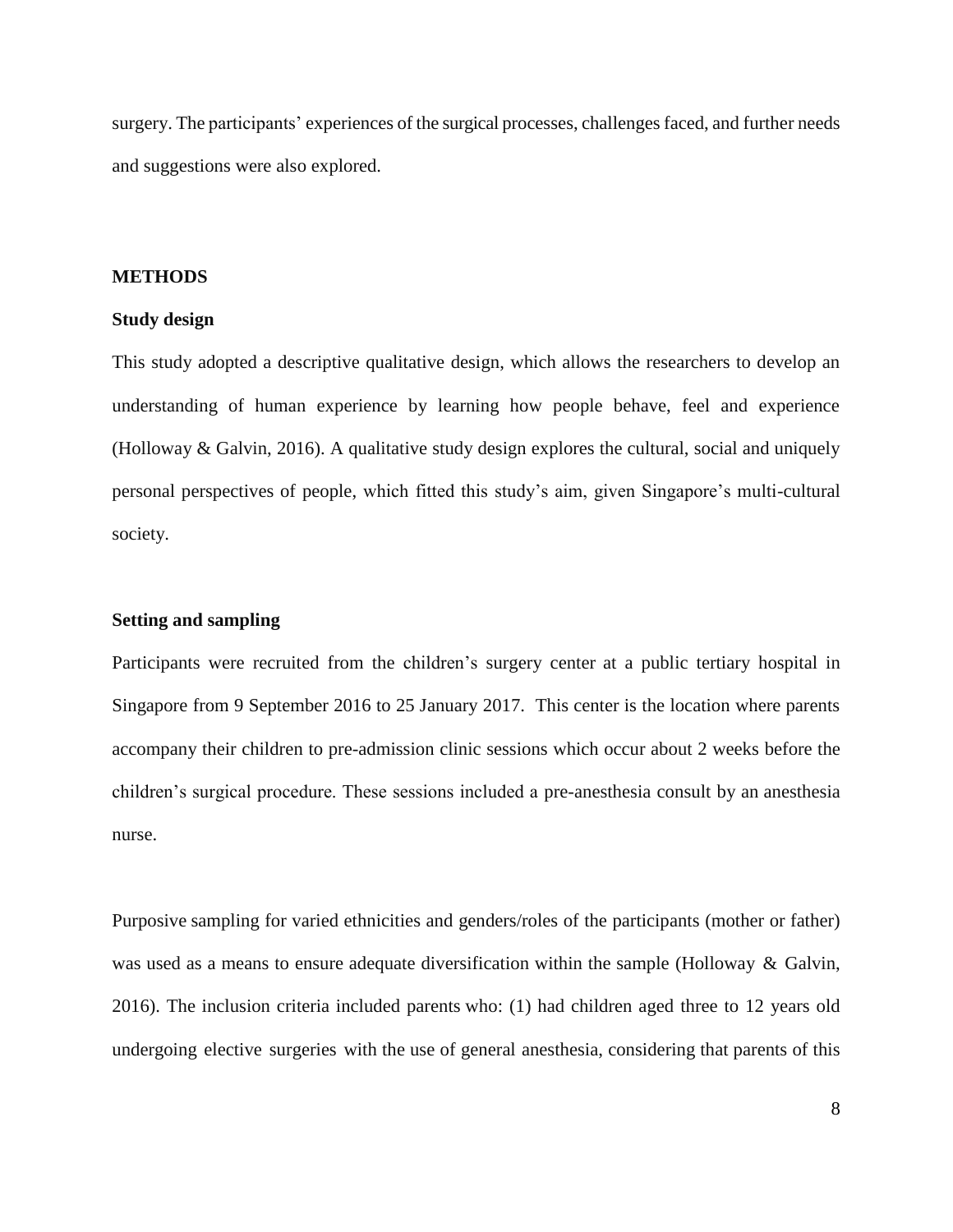age group of children might take more efforts to prepare their children for surgery; (2) were the primary caregivers of the children, (3) were able to speak and read English, (4) were between 21 and 65 years of age, and (5) had local contact numbers. The exclusion criteria were parents who had: (1) cognitive impairments, (2) hearing and/or visual impairments, (3) mental disorders, and/or (4) experienced bereavement in the past three months.

The literature suggests a sample size of approximately 15 to 30 participants should be recruited for a qualitative study (Morse, 2000). Ultimately, the sample size was achieved once data saturation was reached, whereby no new information was obtained (Polit & Beck, 2018). As data collection and analysis were ongoing concurrently, data saturation was reached at the 15th interview. One more participant was additionally interviewed to confirm data saturation.

### **Recruitment and data collection procedure**

The main researcher (first author) visited the study venue for recruitment. Prior to the day of the recruitment, a member of the research team, also serving as the anesthesia nurse conducting the pre-surgical sessions, identified potential participants from the patient list of those who were scheduled to attend the pre-anesthesia clinic. Participants identified as eligible were informed on the nature of the study during the pre-anesthesia counseling sessions by the anesthesia nurse. The parents were then introduced to the main researcher. While the potential participants were in the counseling room or in the waiting area waiting to make their payments, the main researcher approached them to explain more details about the study. At this point, the eligibility of the potential participants was double-checked by both study members. Consents were then obtained from those parents willing to participate.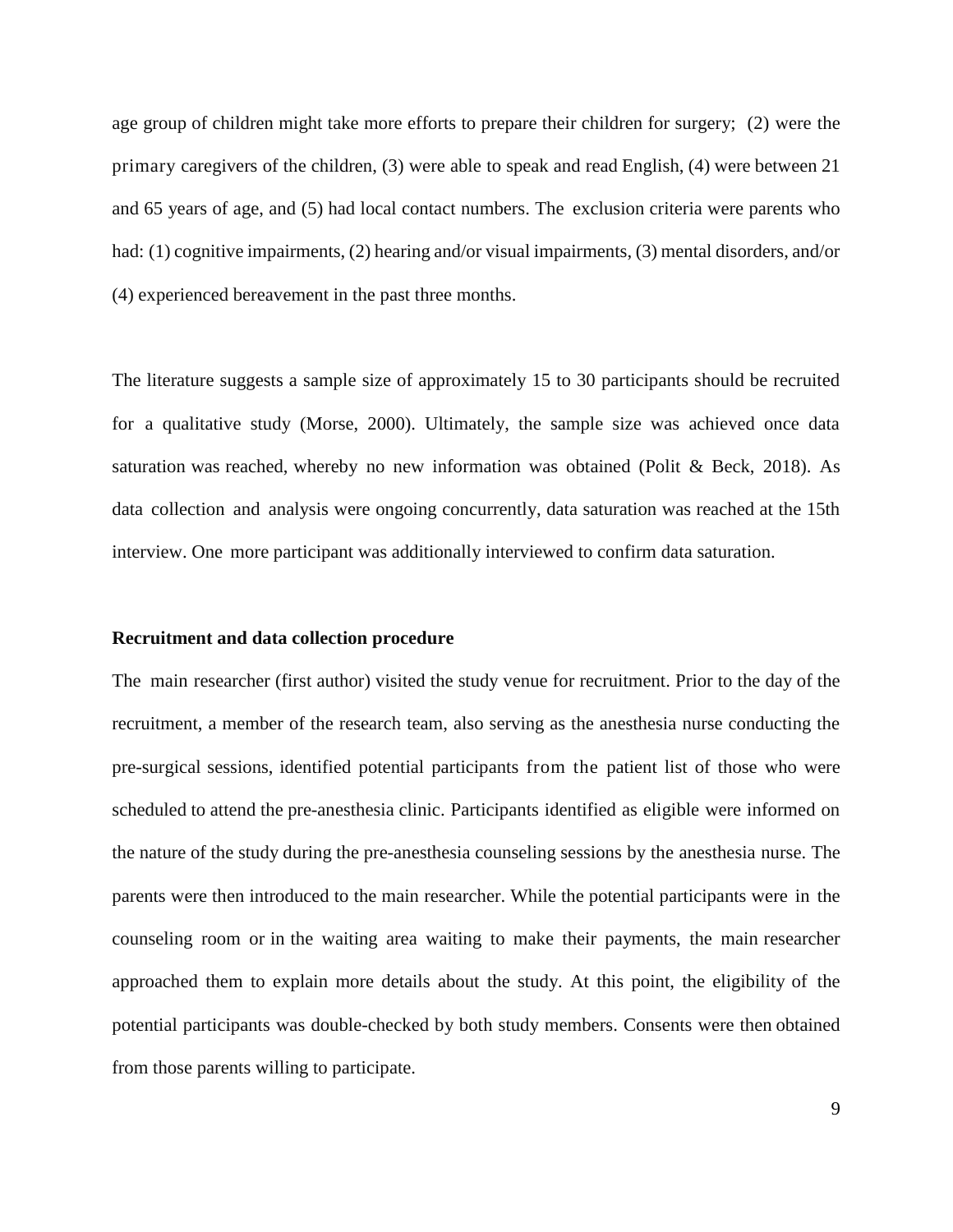The interview guide was developed based on the literature (Kurup, He, Wang, Wang, & Shorey, 2017) and the objectives of the study. The interview guide (detailed in the Appendix A Supplementary material) was designed to cover four key areas: general experiences, support/concerns/difficulties, surgery decisions, and healthcare support and needs. Example questions were: (1) How did your perception or impression of surgery affect the way you prepared your child for surgery? (2) What were the factors that have helped you to prepare your child for surgery? (3) What made you decide to send your child to this surgery? (4) What support have you received from the healthcare professionals (nurses, doctors, etc) regarding your child's surgery?

Before commencing data collection, the interview guide was reviewed by two experts and revisions were made based on their recommendations. A pilot interview was conducted to test the interview process and ascertain parental understanding of the interview questions. Minor revisions were made to the interview guide for greater clarification. Throughout the data collection process, new findings prompted the main researcher to make minor revisions to the interview guide to better explore these new findings. During the interviews, prompts and probes were used to obtain more in-depth information from the participants. Among the 20 parents who were approached by the main researcher, three were unwilling to participate and one was excluded due to a recent bereavement. The interviews were either conducted on the day of the child's operation face-to-face at locations that were quiet and convenient to the participants in the study venue. or over the telephone after the child's operation, depending on the parent's availability. Thus, a total of 16 interviews were conducted, including the pilot interview, each lasting between 20 to 90 minutes. Fifteen were face-to-face interviews, and one was via telephone.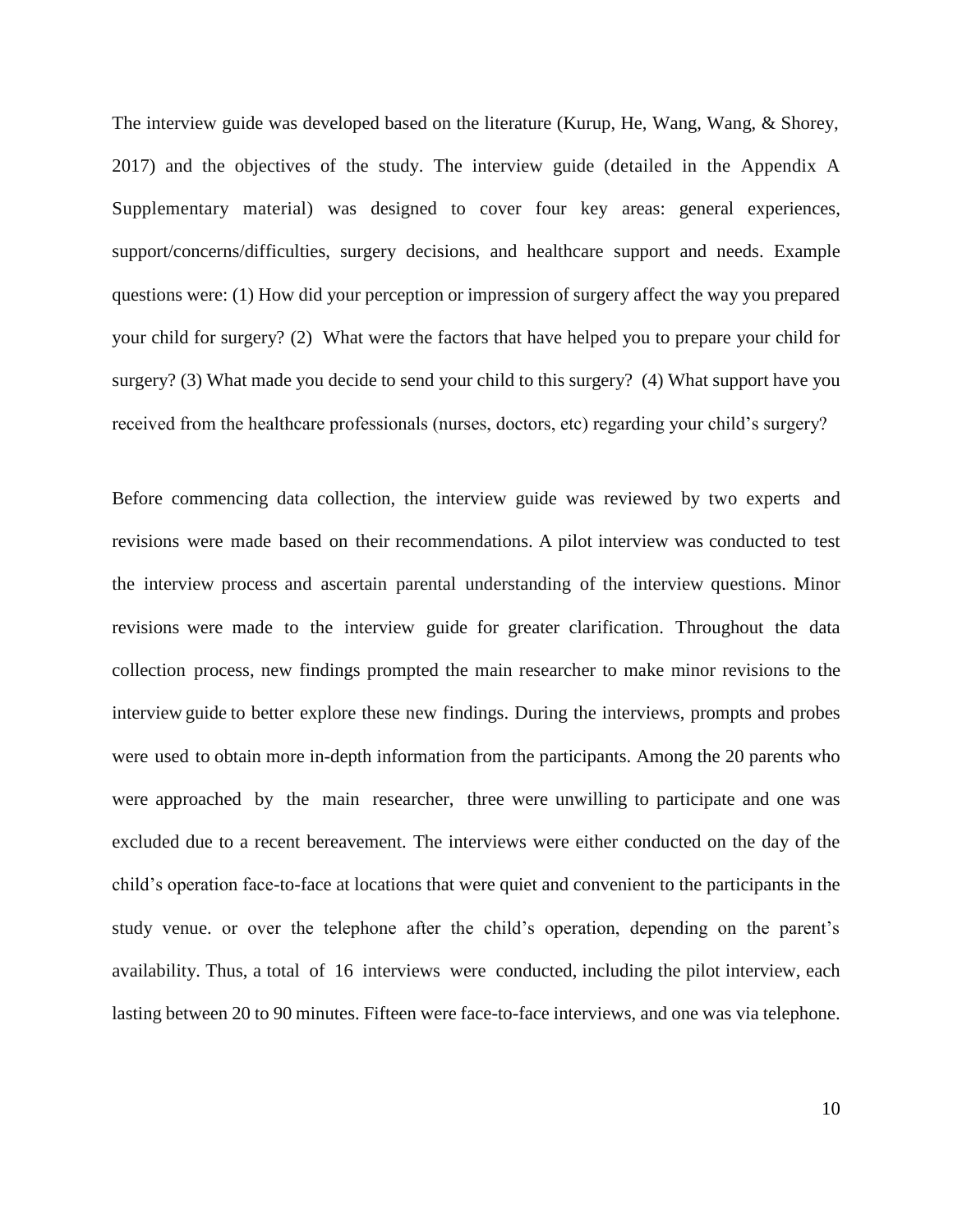### **Ethical considerations**

Ethical approval was obtained from the SingHealth Centralized Institutional Review Board (CIRB Ref: 2016/2711) on 12 August 2016. Written consent was obtained from all participants for their participation in the study. Data were protected confidentially with only authorized access.

### **Data analysis**

To analyze the data, a thematic analysis was performed (Vaismoradi, Turunen, & Bondas, 2013). First, the interviews were audio-recorded and transcribed verbatim by the main researcher shortly after each interview. Audio clips were then replayed to ensure the accuracy of the transcriptions. After, the researcher reviewed the transcripts repeatedly to gain familiarity with the data (Bazeley, 2013). The main researcher then reread the transcripts to identify, analyze, and report prominent patterns or themes found within the transcripts (Braun & Clarke, 2006; Polit & Beck, 2018). Smaller units with any sentences or phrases that discussed the same ideas were color-coded using highlighters. The subthemes were generated and revised until they could be grouped to form themes. This process of forming subthemes and themes was conducted through discussion with two other researchers on the team (the last and second last authors). Any differing opinions were discussed, and a mutual agreement was reached before finalizing the subthemes and themes.

### **Rigor**

Lincoln & Guba's Framework of Quality Criteria (Lincoln & Guba, 1985; Polit & Beck, 2018) was utilized to ensure that the rigor of this study was achieved, i.e. credibility, dependability,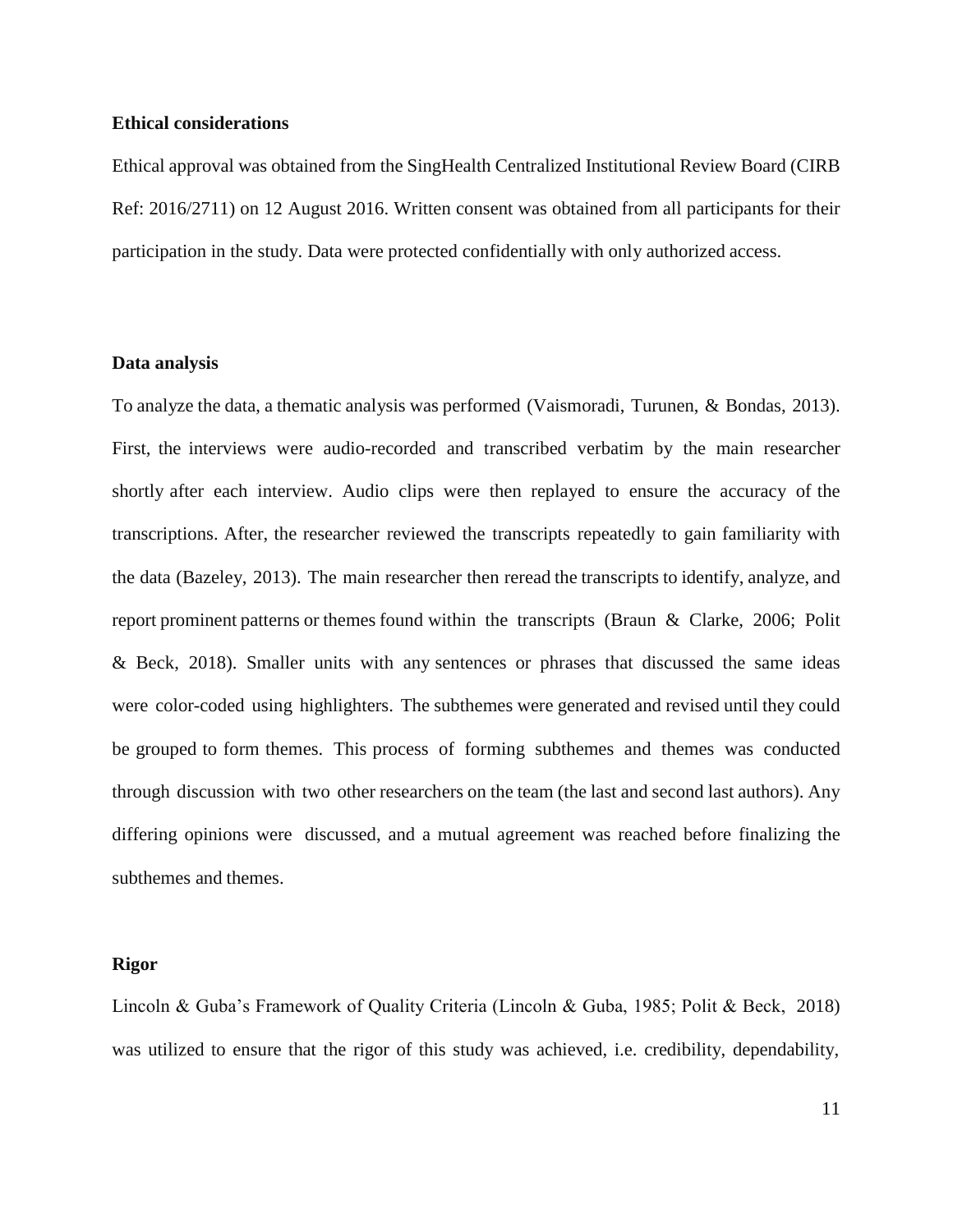confirmability, transferability, and authenticity (Holloway & Galvin, 2016). For example, having the same interviewer using the same interview guide and the interviews conducted in similar settings ensured consistency while carrying out verbatim transcription and achieving data saturation helped to achieve credibility. Meanwhile, an audit trail, member checking, and investigator triangulation were used to ensure dependability. Confirmability was ensured through the audit trail, investigator triangulation, and the provision of relevant quotations to support each subtheme. Lastly, authenticity was promoted through audio-recording, verbatim transcriptions of the interviews, the provision of thick descriptions of the study context, and the background data of the participants.

### **RESULTS**

#### **Sample**

The participants' sociodemographic details and the children's genders, ages, and surgery types are shown in Table 1. For the study participants,  $69\%$  (n=11) were female, and more than half were between 36 and 45 years old. The participants were from a variety of ethnic groups, including five Chinese, three Malay, one Indian, and seven from other groups (India, Arab, Caucasian, Filipino, Gurkha, and Indonesian). The majority (n=15) were married and had one to three children. More than half of them (56%) received education from the university. About two-thirds of them(62.5%) had monthly incomes greater than \$3,000 each. The children underwent different surgeries such as hypospadias repair and laparoscopic-assisted second stage Stephen Fowler right orchiopexy.

Table 1 here

Table 2 shows the five themes and 16 subthemes that emerged from the thematic analysis.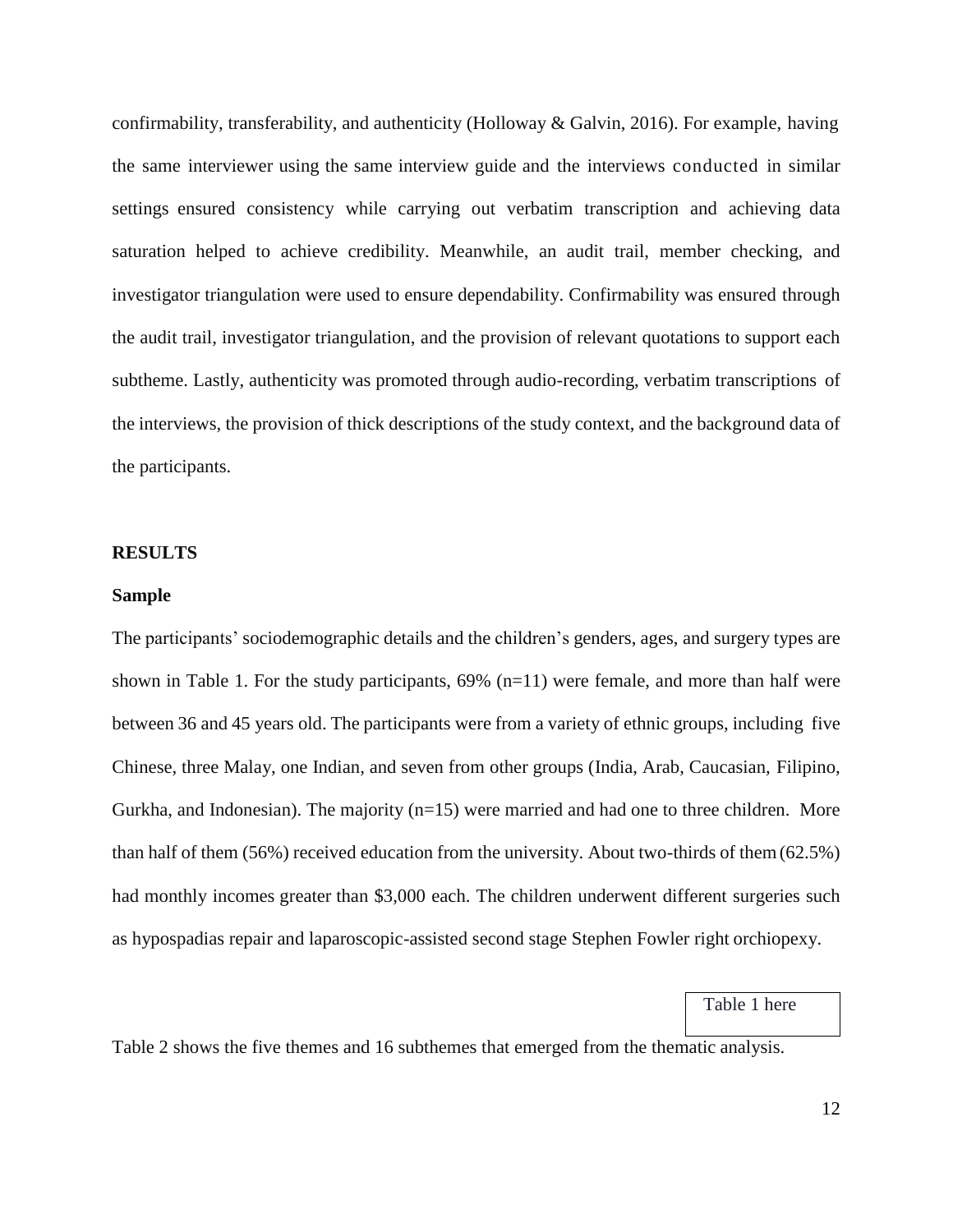Table 2 here

### **Theme 1: Assumed roles of parents**

*Subtheme 1.1: Bearing responsibility.* Parents played essential roles in the decision-making of opting for the timing and types of surgery for their children. The participants stated the responsibilities they had regarding their children's health conditions and their recovery.

*Subtheme 1.2: Ensuring children's readiness for surgery***.** There was a range of one day to several months prior in which all participants informed their children on the expectation of their surgeries, and gave detailed explanations of the surgeries from the parents to their children also varied. The majority of the parents indicated the importance of their children's attitudes as 'not fearful' and 'confident'. They would keep their children fit or healthy and well-prepared (i.e. limiting their children's outdoor activities, adjusting their diets to healthier options, and taking short leaves from school) in anticipation of their surgeries.

*Subtheme 1.3: Supporting children using various methods.* These methods included reassuring their children of their presence throughout the surgery processes, encouraging their children to be cooperative with doctors, distracting their children by easing their fears and anxieties, providing tangible rewards such as toys, renting a movie, and allowing their children to discuss their surgeries whenever they preferred to.

## **Theme 2: Communication, decision-making, and emotional challenges**

**Subtheme 2.1: Difficulties and uncertainties during communication.** The participants shared difficulties when explaining to their children about the surgeries, such as procedures and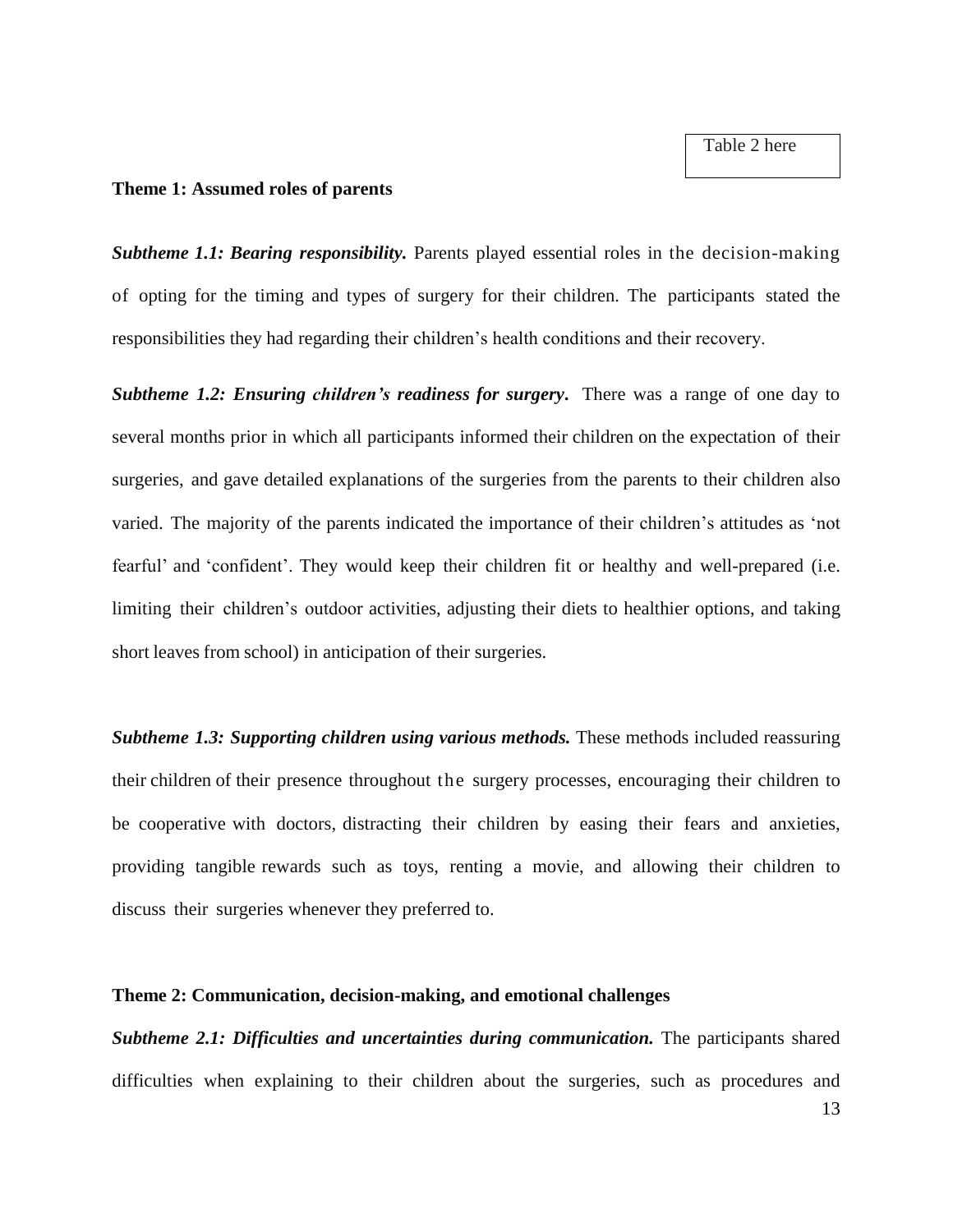consequences, due to levels of understanding, who were at young ages and with limited knowledge. Some were unsure of how to prepare their children as they did not have previous surgery experiences or had difficulties in holding their children's attention.

*Subtheme 2.2: Fear, anxiety, nervousness, and emotional pain.* Factors such as the unfamiliar environment of an operating theatre, pain related to surgery, and fear of the unknown created fearful and anxious experiences for the parents and their children. Particularly, the possibility of having complications after the operations added more fear and nervousness to the parents. Some parents reported emotional pain by opting for surgery for their children when the nurse explained the surgical procedure and the possible complications.

*Subtheme 2.3: The dilemma in decision-making.* The majority of the participants struggled in making final decisions to send their children for surgery. They expressed worries about the possibilities of complications, and having their children suffer from pain and discomfort, particularly at such young ages. Strategies such as getting second opinions, gaining insights online through media, as well as from healthcare professionals, were adopted by the participants, allowing them to seek affirmation for the necessity of their children's surgeries.

#### **Theme 3: Factors facilitating the preparation of their children for surgery**

*Subtheme 3.1: Previous experience and positive mentality.* The participants shared that having had prior surgery, either for themselves or their children, were beneficial during their preparation. Previous experiences could facilitate the participants' sense of control for subsequent events. Children were able to relate to and recall aspects of previous surgeries (e.g. the insertion of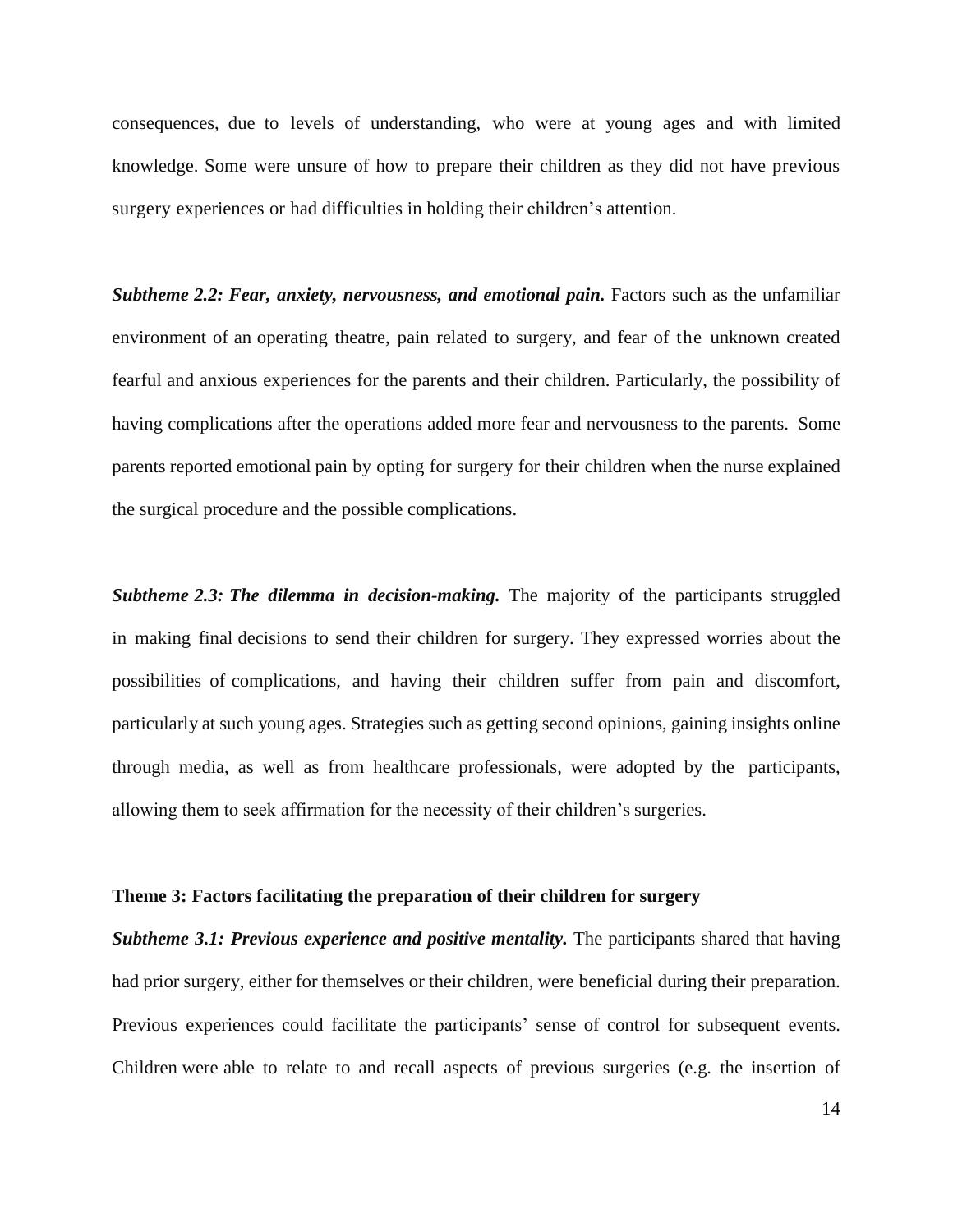the intravenous cannula). The participants mentioned that children who had previous surgical experiences since birth or young ages showed high levels of acceptability to their surgeries as well as familiarity with the hospital environment. Some participants shared that their children's positive traits such as being courageous, accepting their upcoming surgeries, and anticipating to correct their conditions facilitated their preparation journeys.

*Subtheme 3.2: Information support from healthcare professionals and the internet. The* participants were also supported by online information and healthcare professionals regarding the details of their surgeries, the prevalence of their diseases, as well as the side effects/negative consequences of their surgeries. Pre-anesthesia counseling sessions were also informative and reassuring.

*Subtheme 3.3: Reassurance and assistance from family and friends. Receiving encouragement* and moral support (e.g. prayers and positive words) from family and friends boosted the morale of the participants and their children. The participants also stated great support from their spouses in sharing worries. The participants acknowledged support from family members in alleviating caregiver burden and multiple roles in family affairs.

*Subtheme 3.4: Maintaining the emotional stability and spiritual well-being of parents.* The participants triedto maintain stable emotional reactions by keeping calm and staying positive and healthy. Various coping strategies were adopted, including distraction by working, powerseeking from their religious and spiritual beliefs, and praying to their Gods.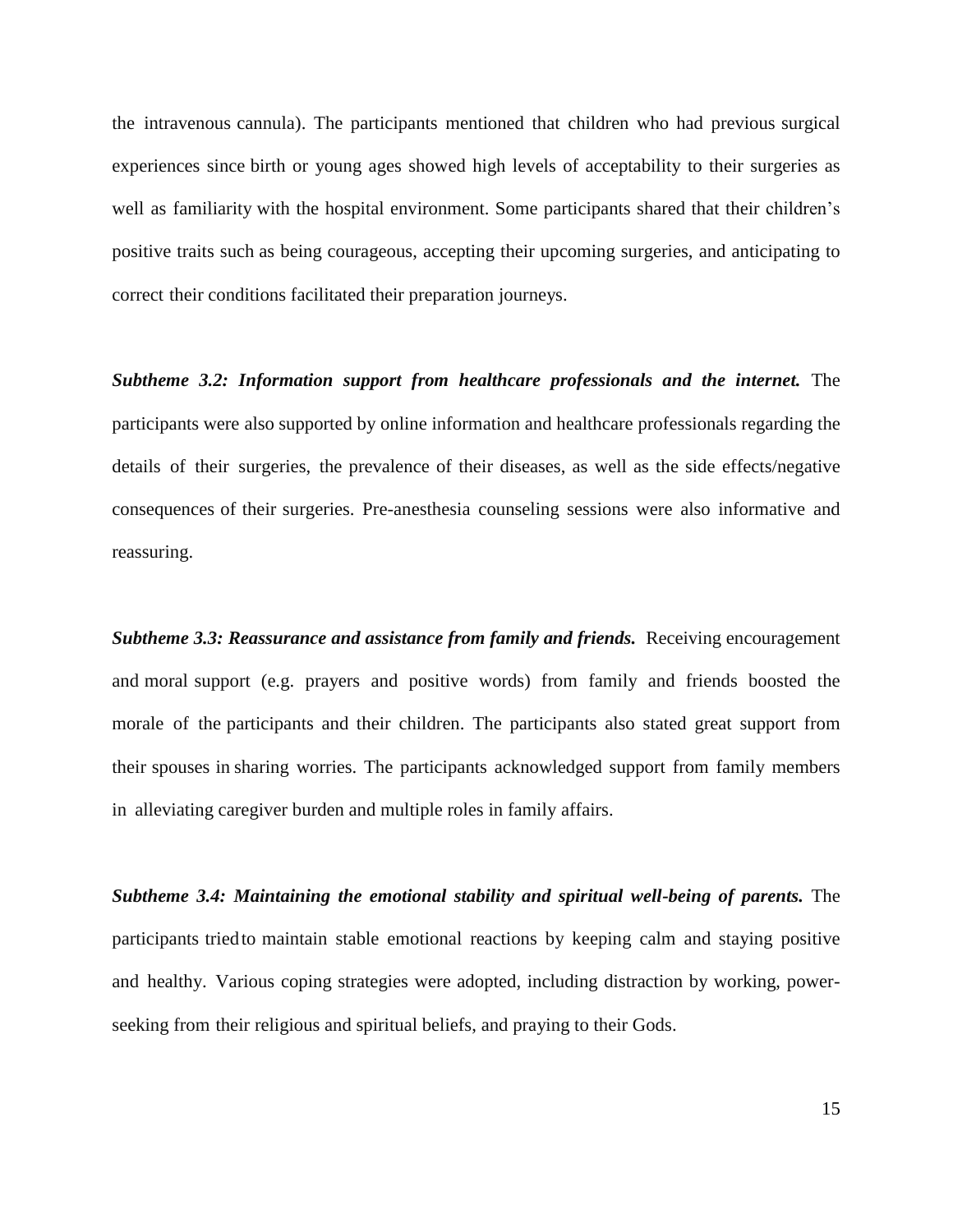### **Theme 4: Surgery-related and financial concerns**

*Subtheme 4.1: Appropriate timing of the surgery.* The participants had differing opinions and gave different reasons on the appropriate age for their children to undergo surgeries, either when they were young (i.e. less awareness of the surgery and perceived lower degrees of pain compared to those of older ages) or of mature ages. The specific period (e.g. during school holidays orspecific timepoints before primary school or puberty) for going through their surgeries was also a parental concern.

*Subtheme 4.2: General anesthesia and success of the surgery.* The participants expressed concerns regarding the negative consequences of general anesthesia (e.g. allergic reaction, memory loss, and not waking up after an operation) or the adverse effects of the surgeries (e.g. post-operative infections). Some participants were also worried that the surgery would become complicated or that the surgeries would not correct their children's conditions.

*Subtheme 4.3: Postoperative care and recovery.* The participants' concerns on postoperative care centered on postoperative pain and the length of their children's recoveries. They were concerned about how their children would react to any pain experienced after the operations and if they were able to tolerate it. Additionally, the participants wondered about how long it would take for their children to recover after their surgeries.

*Subtheme 4.4: Financial concerns.* A few participants had financial concerns about hefty medical bills and additional fees generated from the surgeries. An adjustment by downgrading the class of the ward was a solution by a parent due to financial constraints.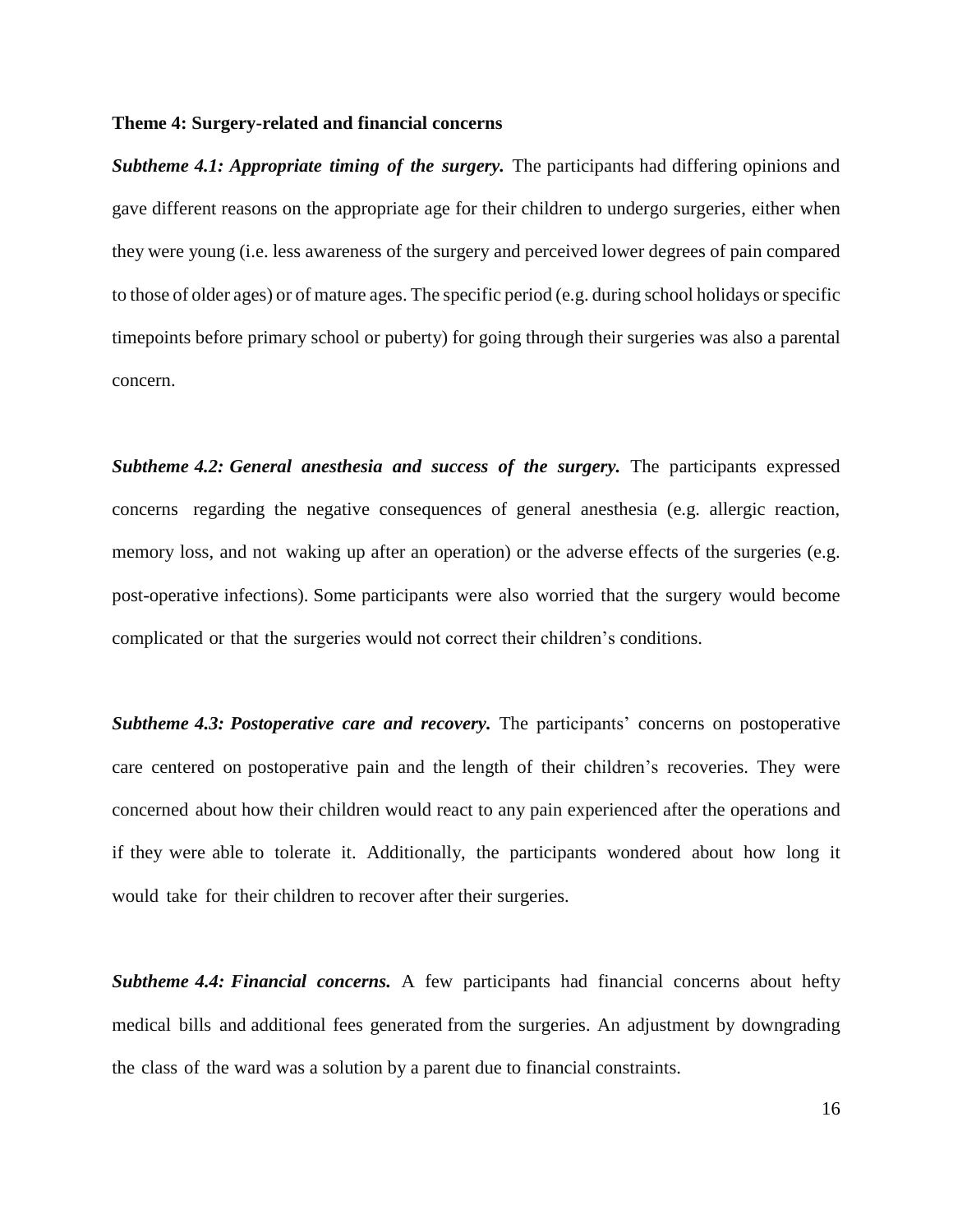### **Theme 5: The desire for more information and better management**

*Subtheme 5.1: More understandable preparatory information via visual materials.* Half of the participants expressed informational needs on their children's surgeries and hospitalizations (i.e. duration of stay and the flow of events that follows a child's surgery). The participants preferred different communication methods, including visual materials (e.g. videos, apps, and games) and face-to-face meetings. Some participants recommended that proper language (less use of medical jargon or words causing fear to a child such as 'cut') should be used when explaining the procedure to them and their children.

*Subtheme 5.2: Improvements to current practices and management.* The participants expressed needs for 1) earlier facilitation of pre-anesthesia counseling and longer durations of such sessions to allow their children to warm up to the nurse and the environment, 2) healthcare professionals who can communicate with their children at their level of understanding to explain the surgery if the parents did not know how to, 3) caring for parents by sending pre-anesthesia counseling reminders, providing online documents, speaking in the parents' native languages, and checking the parents' coping abilities, and 4) better management of wait times for outpatient appointments and surgeries.

#### **DISCUSSION**

This study provides a deep understanding of parents' perceptions of preparing their children for surgery. Our findings showed that the parents assumed various roles and responsibilities in decision-making, preparing, and supporting their children for surgery. The parents played significant roles in making decisions for their children to undergo surgery. Thus, they need to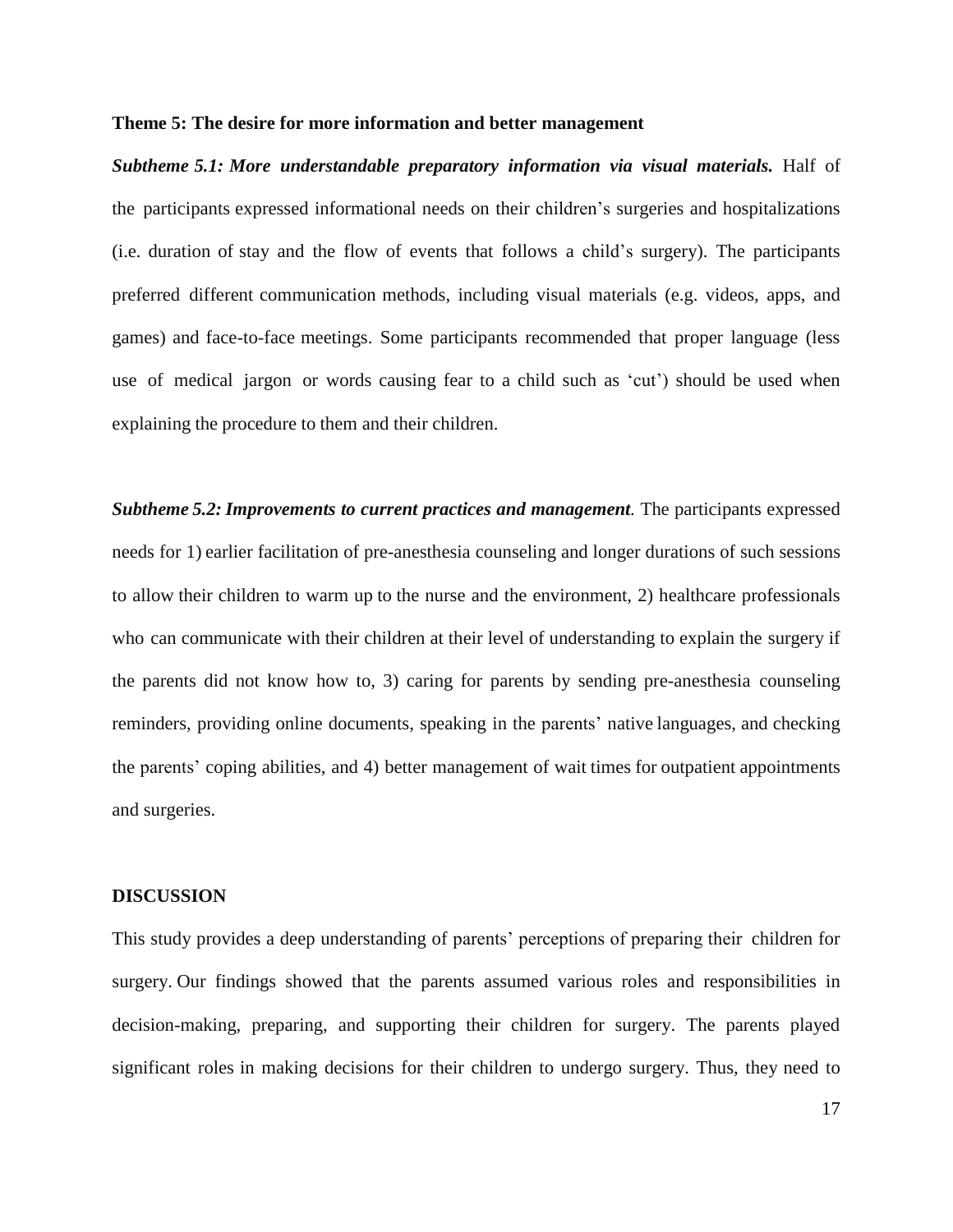have all surgery-related information, including procedures, potential complications, as well as postoperative care such as postoperative pain management. The participants tried to ensure their children's physical and emotional readiness for surgery. The realization of parents' roles and responsibilities of parents can facilitate children's abilities to cope well with their situations (Jaaniste, Hayes, & Von Baeyer, 2007). Ensuring that children are ready for their surgeries can prevent adverse effects, avoid any delays to the surgery due to adverse effects (von Ungern-Sternberg et al., 2010), and reduce the development of chronic post-traumatic stress in children (Ben Ari, Margalit, Roth, Udassin, & Benarroch, 2019). Parents are recommended to inform older children about five to seven days in advance, while younger children require a shorter timeframe (Jaaniste et al., 2007; KKH, 2017). As children tend to look to their parents for information (Buckley & Savage, 2010), it needs to be conveyed based on their child's abilities to understand and to cope, yet have a limited amount of distressing information (Bray et al., 2012). Our participants supported their children using various methods such as presence, encouragement, distraction, and tangible rewarding to reduce their children's surgery-related anxieties. These methods have also been used by parents to reduce school-aged children's postoperative pain (Zhu et al., 2018). Reducing preoperative anxiety can help to reduce children's postoperative pain (Chieng et al., 2014).

Our participants expressed communication, decision-making, and emotional challenges in their children's preoperative preparation stages. Firstly, the parents shared their difficulties with explaining the surgeries to their young children. Children of two to seven years old can understand things symbolically and slowly matured in their linguistic abilities as their thinking is based on intuition rather than logic. Children are unable to comprehend complicated concepts like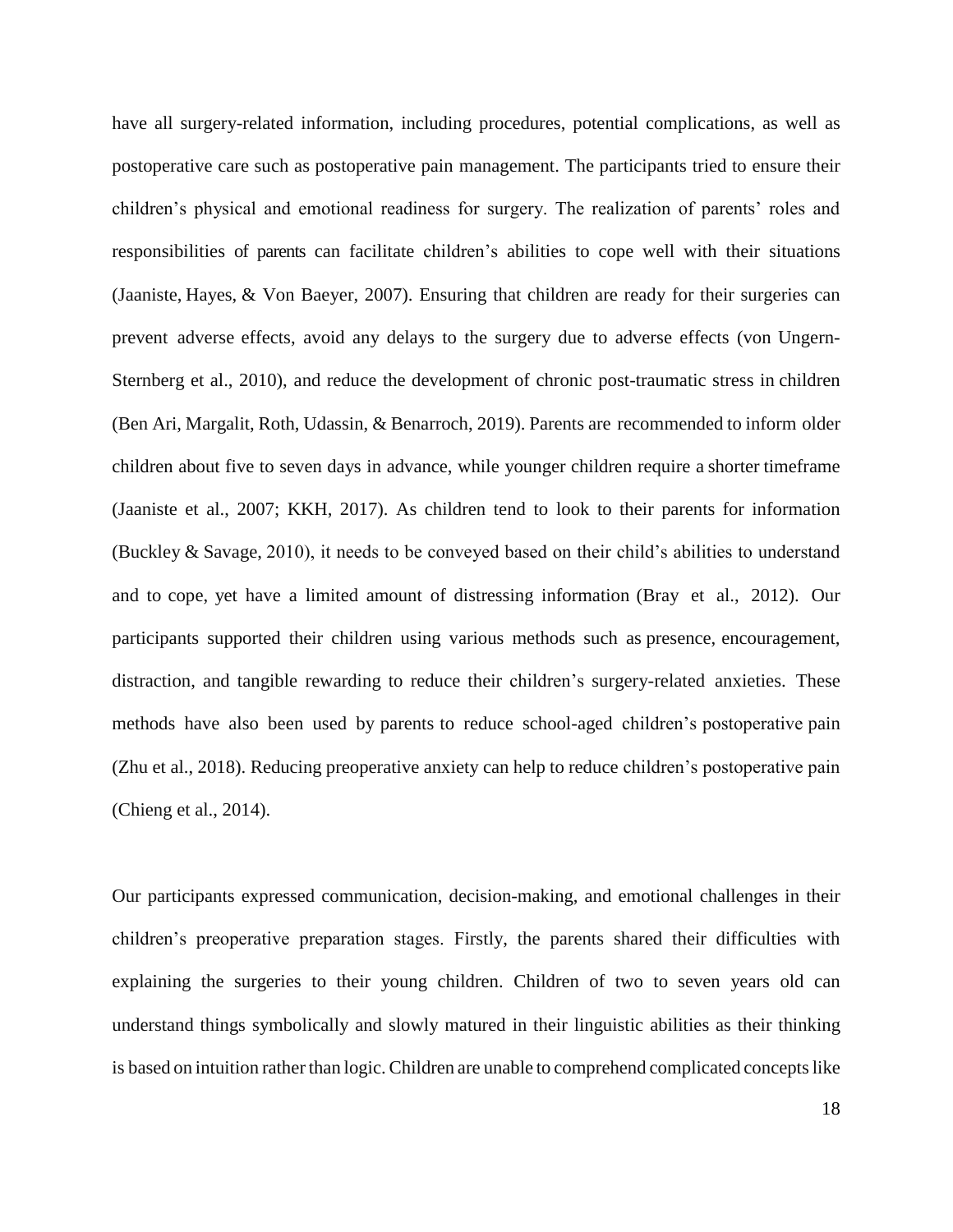cause and effect (Salkind, 2008). Moreover, parents being unsure about how to prepare their children was deemed as a challenge, which is common (Vakili, Ajilian Abbasi, Ghazizadeh Hashemi, Khademi, & Saeidi, 2015) if they had no prior experience. Although several parents in this study found the pre-anesthesia counselling sessions to be helpful, more efforts may be needed to develop a program to guide parents to prepare their two- to seven-year-old children in an ageappropriate manner and to ensure that all parents are well-supported and understand what to do while preparing their children for surgery. Secondly, our participants experienced various negative emotions such as fear, anxiety, nervousness, and emotional pain in putting their children through surgery. Our participants also shared that their children felt fearful and anxious regarding their surgeries. Previous studies have shown that parental anxieties and children's anxieties are correlated (Chieng et al., 2013; Chieng et al., 2013; He et al., 2015). Based on the study by Vakili et al. (2015), young children can experience fear of the unknown and the possibility of pain related to their surgeries, and school-aged children's fears are more related to needles, knives, and harm to their bodies. Possible factors that led to fear, anxiety, and nervousness in parents could be sending their children for the first time (Chahal et al., 2009). Previous studies have reported that children's preoperative anxieties led to increased postoperative pain and postoperative sleeping problems (Chieng et al., 2014). Thirdly, many parents in this study faced dilemmas in decision- making due to the elective nature of the surgeries, which led to them secondguessing their decision. Parents' negative emotions related to their children's surgeries and how they might not wish to see their children suffer (Lan et al., 2007) could have also affected their decision-making. These findings indicated room for improvement in terms of psychological preparation in both parents and children (Li, Lopez, & Lee, 2007). A recent study showed that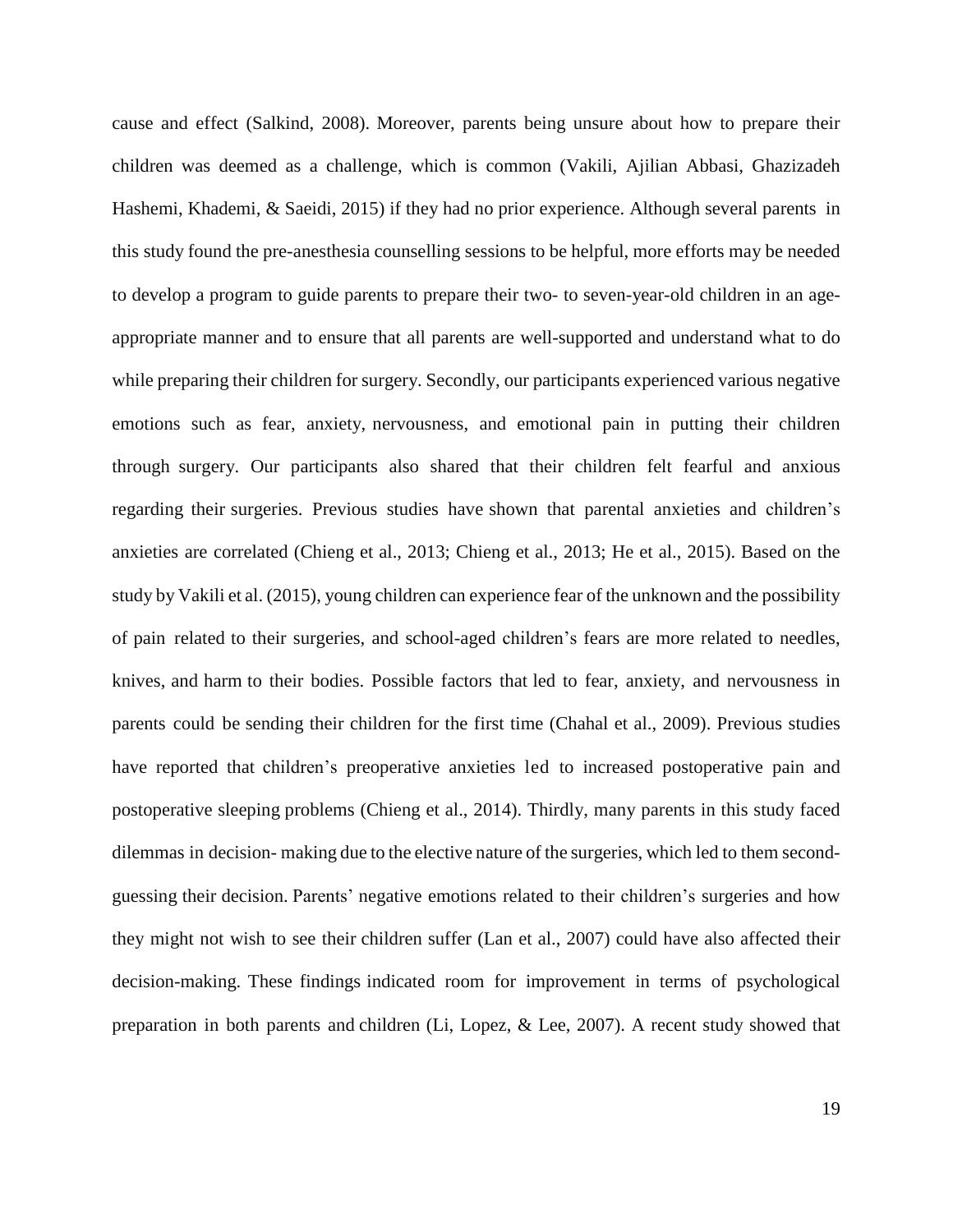psychological preparation by a psychologist for both children and parents can reduce anxiety levels at the time of surgery [\(Meletti,](https://www.ncbi.nlm.nih.gov/pubmed/?term=Meletti%20DP%5BAuthor%5D&cauthor=true&cauthor_uid=31340899) [Meletti, Camargo,](https://www.ncbi.nlm.nih.gov/pubmed/?term=Meletti%20JFA%5BAuthor%5D&cauthor=true&cauthor_uid=31340899) [Silva, &](https://www.ncbi.nlm.nih.gov/pubmed/?term=Silva%20LM%5BAuthor%5D&cauthor=true&cauthor_uid=31340899) [Módolo,](https://www.ncbi.nlm.nih.gov/pubmed/?term=M%C3%B3dolo%20NSP%5BAuthor%5D&cauthor=true&cauthor_uid=31340899) 2019).

Our findings identified several factors that can facilitate parents' preparation of their children for surgery. While having prior surgical experiences allowed parents and their children to be more familiar with the hospital environment and understand the processes better, unexperienced parents would be disadvantaged in such situations. Caring for children psychosocially is an important aspect in the preparation of their surgeries (Shields, 2010). Based on our participants, having a positive mentality by being aware and accepting of what was to come was found to promote the cooperation of their children throughout their surgeries. This is particularly crucial during anesthesia induction (Gao, Liu, Tian, Zhang, & Wu, 2014) to allow for a smooth induction and to reduce any distress associated with the process. Moreover, our study found that information support from healthcare professionals and the internet had been helpful to parents during their preparation journeys, which is consistent with previous findings (Bray et al., 2012; Bull & Grogan, 2010; Delgove et al., 2018; Lan et al., 2007). Recent experimental (Simeone et al. 2017) and quasi-experimental (Bartik & Toruner, 2018) studies reported that parents who were adequately informed about planned therapeutic procedures, hospital processes, and maintenance care issues had reduced levels of parental anxiety and stress. Delgove et al.'s (2018) study also reported that information concerning the practical aspects of hospital stays, such as clothing, eating, and visiting hours, can improve parents' experiences. Information support from the internet can provide valuable information to assist parents' decision-making and coping with their stress in relation to uncertainties regarding the surgeries (LaMontagne, Hepworth, Salisbury, & Riley, 2003). Similar to previous studies (Delgove et al., 2018; Klemetti et al., 2012; [Kumar,](https://www.ncbi.nlm.nih.gov/pubmed/?term=Kumar%20A%5BAuthor%5D&cauthor=true&cauthor_uid=30243867) [Das,](https://www.ncbi.nlm.nih.gov/pubmed/?term=Das%20S%5BAuthor%5D&cauthor=true&cauthor_uid=30243867)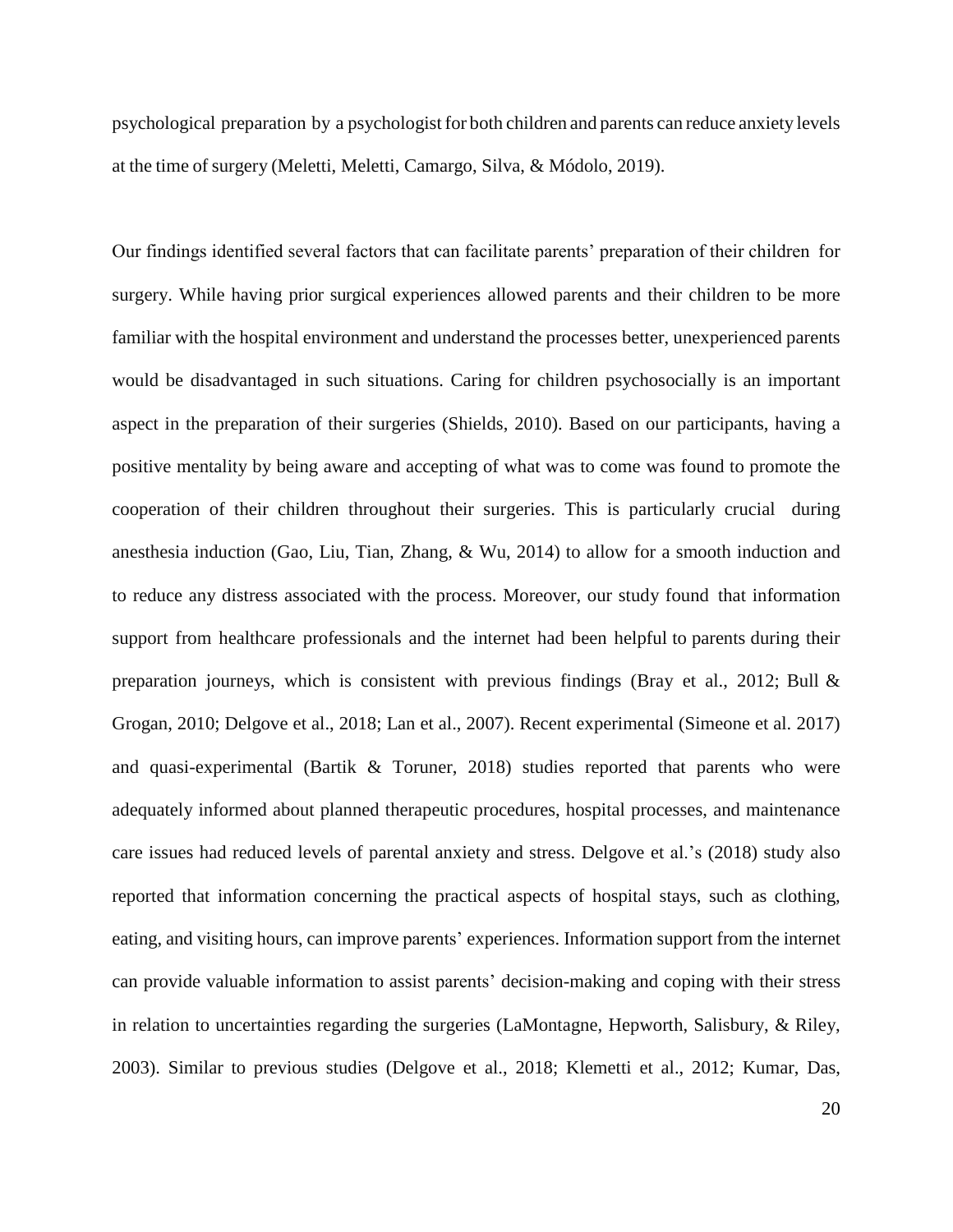[Chauhan, K](https://www.ncbi.nlm.nih.gov/pubmed/?term=Chauhan%20S%5BAuthor%5D&cauthor=true&cauthor_uid=30243867)iran, & [Satapathy, 2](https://www.ncbi.nlm.nih.gov/pubmed/?term=Satapathy%20S%5BAuthor%5D&cauthor=true&cauthor_uid=30243867)019; Sadegh Tabrizi et al., 2015), our participants found the faceto-facee pre-anesthesia counseling sessions to be helpful. The participants' demands for information suggest the importance of healthcare professionals in providing reliable information during their preparation journeys. As the interviews were conducted in the largest children's hospital with 800 beds and with the high quality of Singapore's healthcare system, the participants generally showed trust and high levels of confidence in treatments and surgeries (Ministry of Health, 2016).

Furthermore, our study found that support from family and friends in forms of reassurance and tangible assistance was considered a crucial factor in facilitating the preparation of their children's surgeries (Respler-Herman, Mowder, Yasik, & Shamah, 2012). Due to the collective culture in Asia, social support from family members and friends are especially valued (Yi, 2013). Besides, the parents' emotional stability and spiritual well-being were helpful while preparing their children for surgery. These parental characteristics can influence their children's perceptions and confidence in their surgeries (Slifer, 2013). Positive emotions can also evoke parents' active behaviors and engagement in taking care of their children while going through all the procedures and improving their surgery experiences (Borelli, Rasmussen, John, West, & Piacentini, 2015).

Our finding revealed a variety of concerns that the parents had during preparation. Firstly, the parents had to make rational decisions regarding sending their children for surgery at an earlier age or after waiting for more time, which some of them were unsure about. In the literature, younger children were found to have better outcomes and wound healing after undergoing hypospadias repair surgery (Ko, 2016). However, children under the age of four years were more prone to adverse reactions during hospitalization, such as emotional disturbances, than older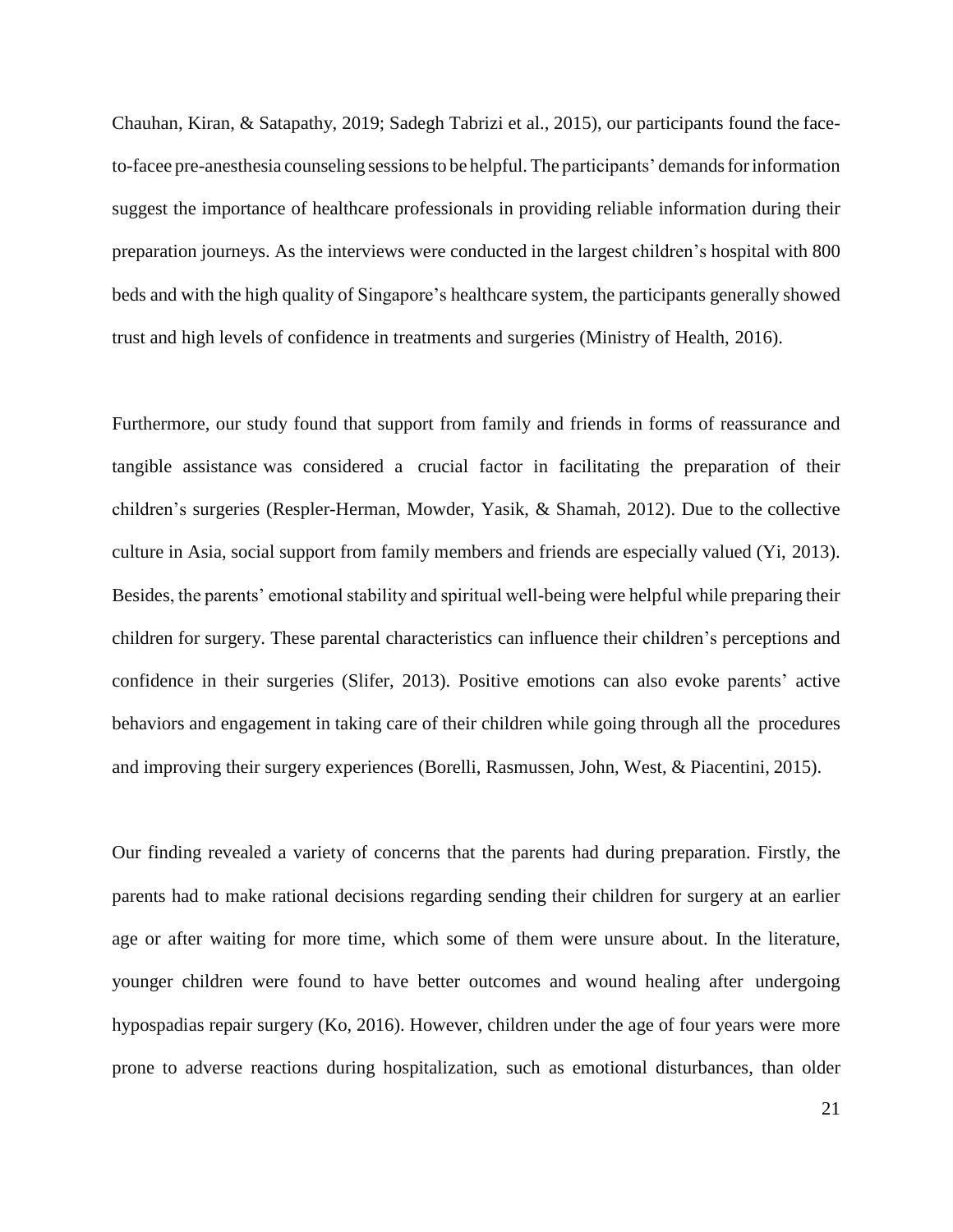children (Yap, 1988). Thus, healthcare professionals can assist parents in making decisions regarding the most proper time for such operations if they are unsure. Secondly, our participants had concerns about anesthesia, the success of their children's surgeries, and postoperative care and recovery aspects, including postoperative pain and management, as well as the duration of recovery, which were similar with previous findings (Lim et al., 2012; Sadegh Tabrizi et al., 2015). Local researchers had developed an educational intervention for parents of school-aged children who were undergoing elective surgery on the use of pain medication and non-pharmacological methods, which can be introduced for clinical use (Zhu et al., 2018). Lastly, our study revealed the financial concerns of some parents. Sending a child for surgery can lead to hefty medical bills due to doctor consultations and hospitalizations. Health professionals can seek support from the government or provide needed information to parents who have financial difficulties and concerns regarding their children's surgeries.

Our study revealed parental desires for more understandable preparatory information. The typical information that parents might need is the safety of general anesthesia, the success of the surgery process, appropriate postoperative care, and ways to reduce complication rates (Craig & Kitson, 2010). Detailed information such as the possible duration of surgery, hospital stay, and the flow of the perioperative process was also important. With sufficient information provided, parents can feel a sense of control and confidence in facing challenges and positively influence the entire surgical process. As this process can be fearful for both parents and children due to uncertainty and unfamiliar environments such as sights and sounds (Slifer, 2013), innovative distraction (e.g. games and virtual reality-based e-programs) can be used to prepare children and their parents [\(Kumar,](https://www.ncbi.nlm.nih.gov/pubmed/?term=Kumar%20A%5BAuthor%5D&cauthor=true&cauthor_uid=30243867) [Das,](https://www.ncbi.nlm.nih.gov/pubmed/?term=Kumar%20A%5BAuthor%5D&cauthor=true&cauthor_uid=30243867) [Chauhan,](https://www.ncbi.nlm.nih.gov/pubmed/?term=Chauhan%20S%5BAuthor%5D&cauthor=true&cauthor_uid=30243867) Kiran, & [Satapathy,](https://www.ncbi.nlm.nih.gov/pubmed/?term=Satapathy%20S%5BAuthor%5D&cauthor=true&cauthor_uid=30243867) 2019). The use of videos was most commonly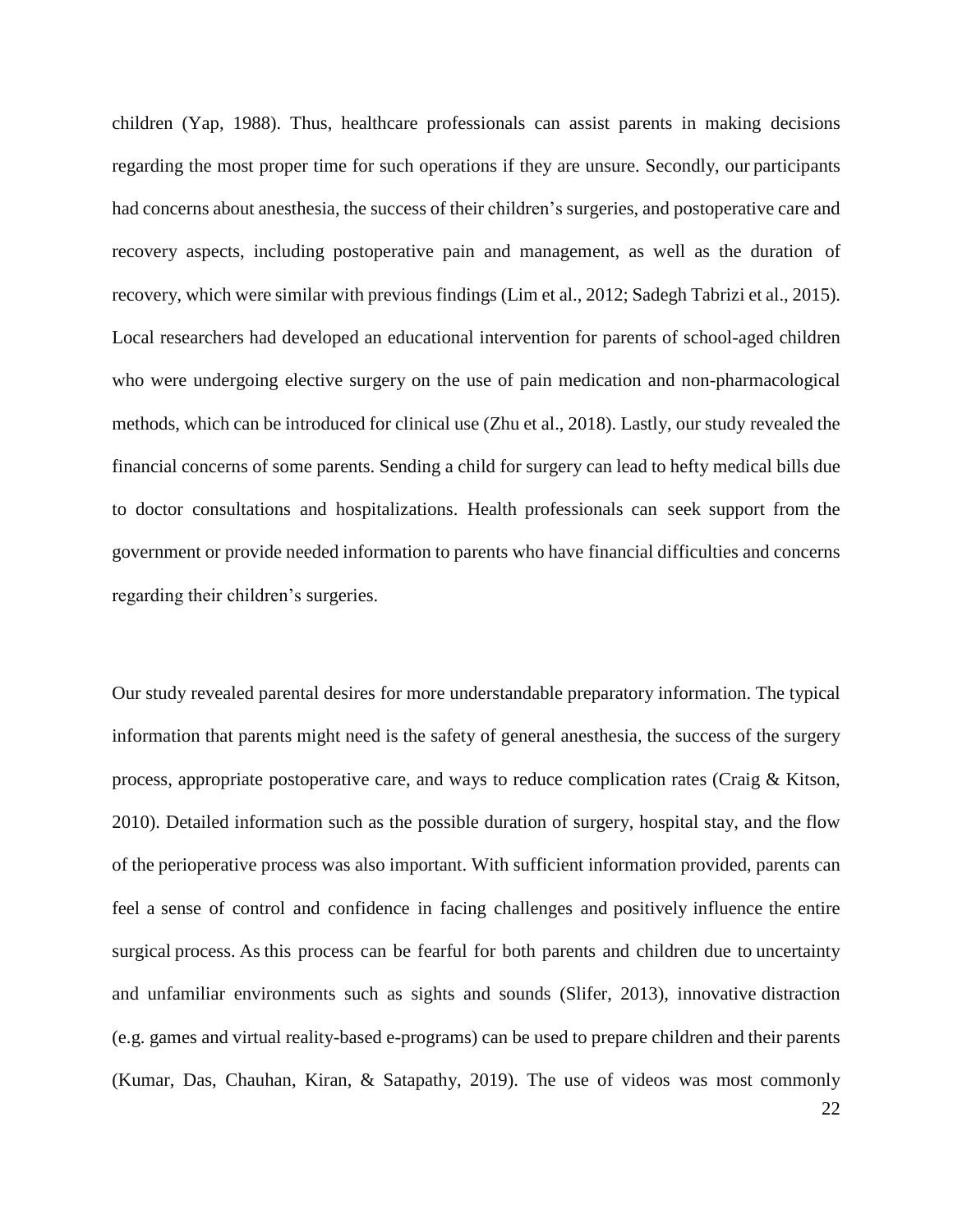suggested by our participants to supplement preoperative preparation consultation sessions. In the literature, visual materials are beneficial as part of a preparatory program in terms of increasing knowledge and easing the anxieties of parents (Berghmans et al., 2012). A recent study used social media, i.e. WeChat, to provide perioperative care instructions to the parents of pediatric patients who were undergoing day surgery and showed effects in enhancing parents' knowledge and promoting the preparation of their children for day surgery, which resulted in a lower rate of cancellation (Liu et al., 2018). Another recent study recommended involving peer support from parents whose children had recently undergone surgery since theyhad strong perceptions aboutwhat information to convey to families considering surgery (Garrity et al., 2019). Besides, our participants expressed needs to improve the pre-anesthesia counselling, such as sending reminders, having longer durations, using more simplified language, and that best understood by the parents. Our participants also suggested shorter waiting times for outpatient appointments and surgeries, which calls for a better appointment management system.

### **Limitations of the study**

More than half of our participants had bachelor's degrees and above (higher than the national statistics), and two-thirds of the parents had monthly incomes of above \$3,000 each (higher than the average of \$2,864) (Singapore Department of Statistics, 2016). These showed that our participants were mainly from a higher socio-economic background and may not be transferable to people from different socio-economic backgrounds. Due to the limited linguistic capability of the researcher, only parents able to communicate in English were recruited. In addition, parents were recruited from one hospital, therefore, the findings of this study may not be transferable to other hospitals in Singapore. Similar to other previous studies (Bull & Grogan, 2010; Fortier et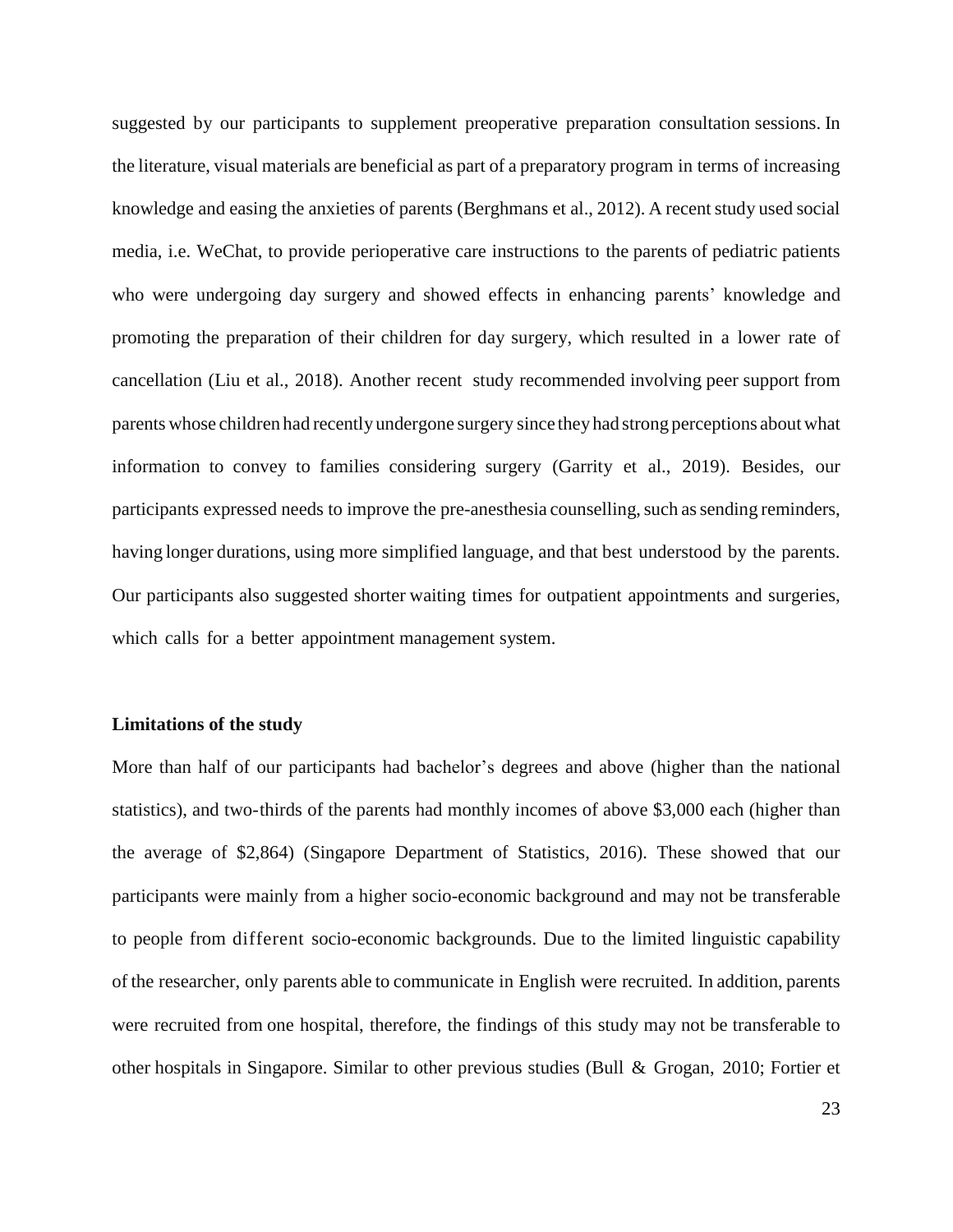al., 2015; Kushnir et al., 2015; Lan et al., 2007), in our study, the viewpoints of fathers may not be adequately captured, as they formed less than one-third of the study sample.

### **Conclusions and nursing implications for clinical practice and future research**

This study provides an insightful understanding of parents' experiences and perceptions of preparing their children for surgery. Our findings offer great insights to inform current healthcare practices in empowering parents to prepare their children for surgery, which can promote better surgical experiences for children and their parents in the future. In the United States of America, patients' experiences are quality indicators that influence the healthcare organization's economic wellbeing such as reimbursement rates (Wei, Roscigno, & Swanson, 2017). A comprehensive preparatory program is suggested to cover a wide range of information with an innovative delivery method, using simple, as opposed to, non-threatening language. Psychosocial support is an important area to be addressed, and nurses can contribute substantially to parents' emotional coping with such processes. Comprehensive informational support (from surgery preparation to postoperative care) from credible, online sources or trustworthy healthcare professionals, such as nurses, from high-quality health systems, is crucial. Future similar studies are recommended to recruit only fathers and non-English speaking parents. Future interventional studies can develop and examine the effects of a comprehensive preparatory program for parents using innovative platforms.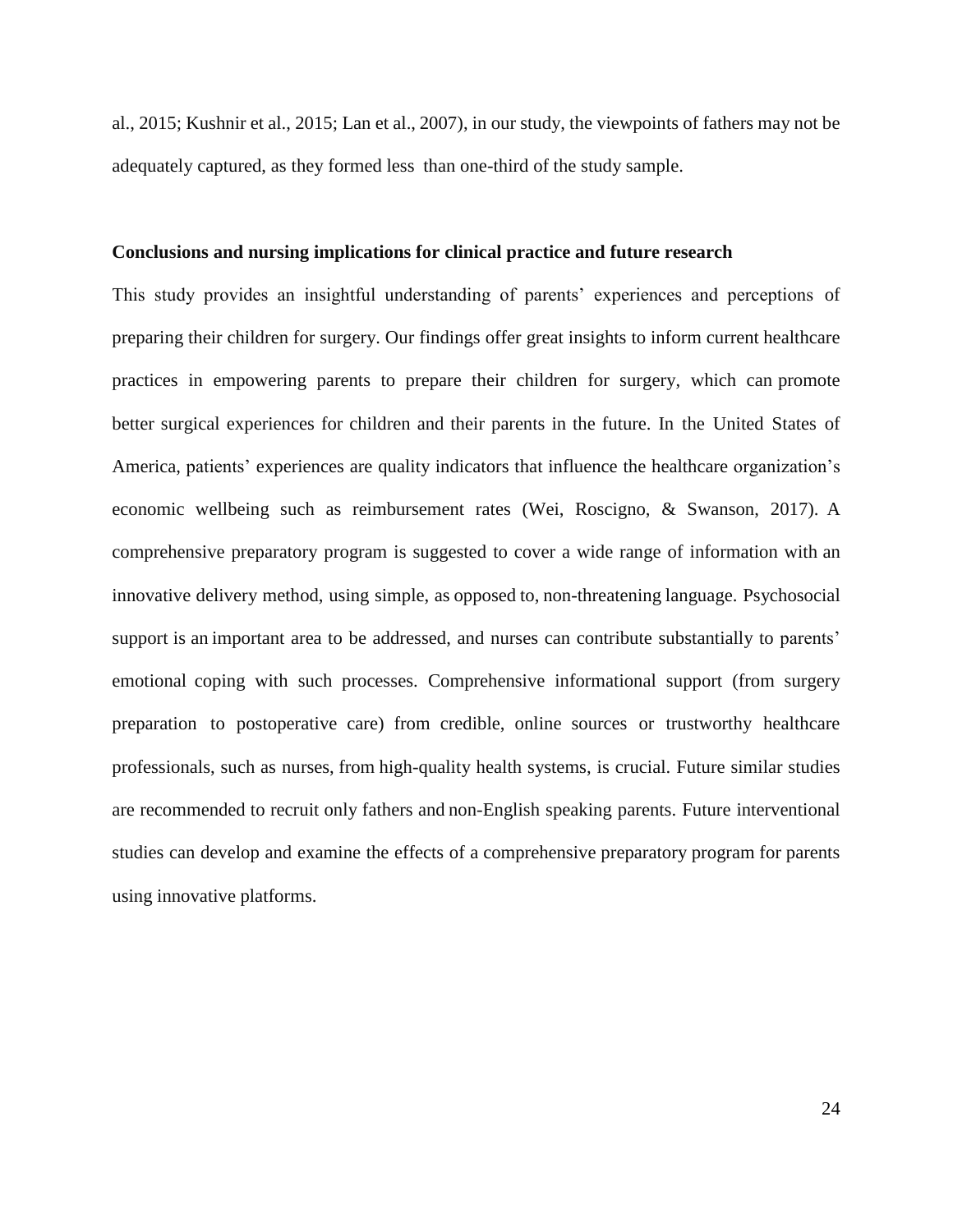### **ACKNOWLEDGEMENTS**

The authors appreciate the great support from the study hospital. The authors thank all participants for their contribution to this study. The thank We thank the National University Health System Medical Publications Support Unit for assistance in the language editing of this manuscript.

## **CONFLICT OF INTERESTS**

The author(s) declared no potential conflicts of interest with respect to the research, authorship, and/or publication of this article.

### **SOURCE OF FUNDING**

This study did not receive any research funding.

### **AVAILABILITY OF DATA AND MATERIAL**

The datasets generated and analyzed are not publicly available due to ethical and legal restrictions related to the confidentiality of study participants prohibit publicly available datasets.

### **CRediT AUTHOR STATEMENT**

**Cherie Mun CHANG:** Conceptualization, Methodology, Investigation, Formal analysis,

Writing- Original draft preparation, Project administration

Yan LI: Formal analysis, Writing- Original draft preparation

Leng Leng OR: Methodology, Investigation, Validation, Writing-Reviewing and Editing, Data Curation, Project administration

**Minna PIKKARAINEN:** Writing- Reviewing and Editing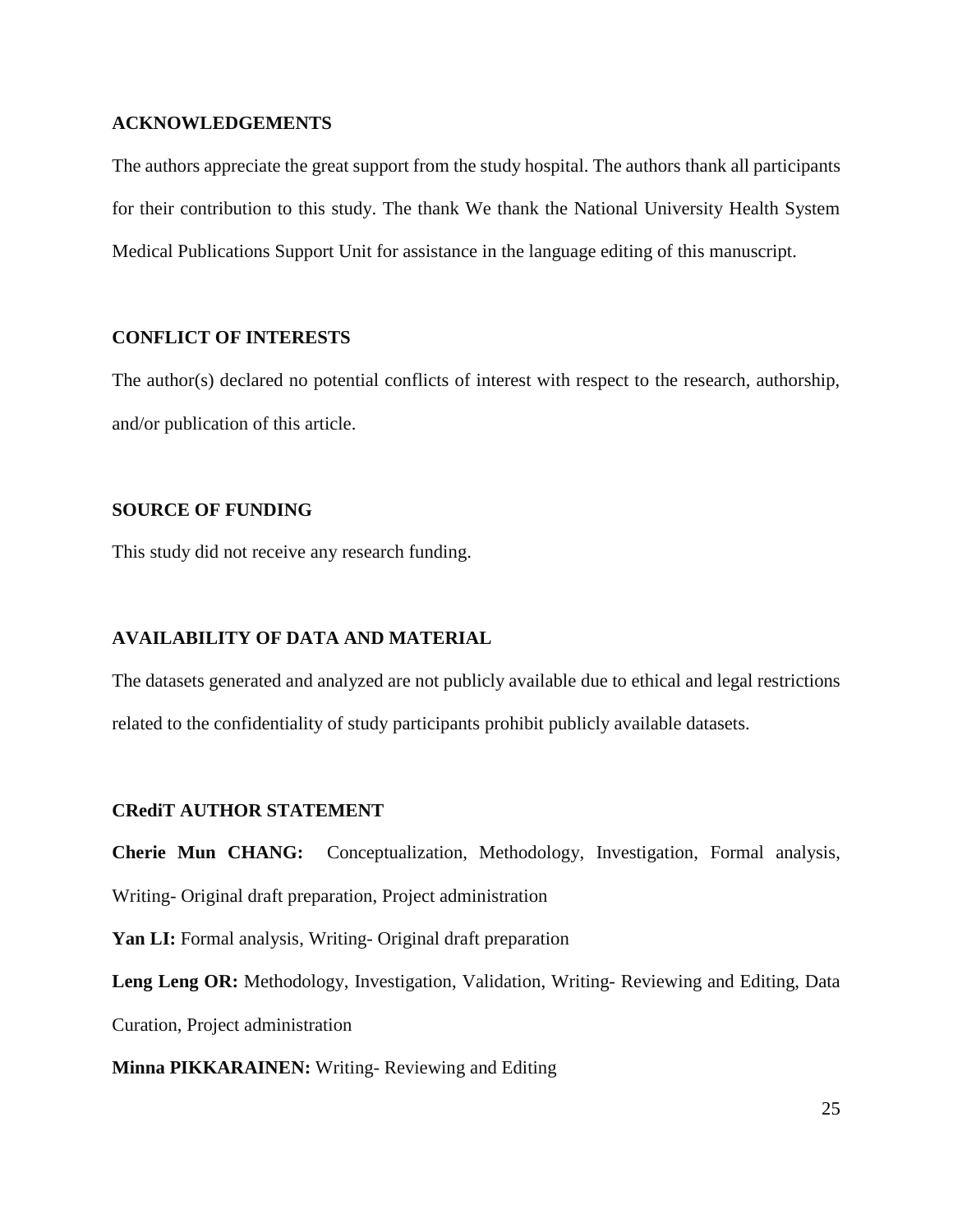**Tarja PÖLKKI:** Writing- Reviewing and Editing

**Wenru WANG:** Writing- Reviewing and Editing

**Siew Tiang LAU:** Methodology, Writing- Reviewing and Editing, Supervision

**Hong-Gu HE:** Conceptualization, Methodology, Validation, Formal analysis, Writing-Reviewing and Editing, Resources, Data Curation, Visualization, Supervision, Project administration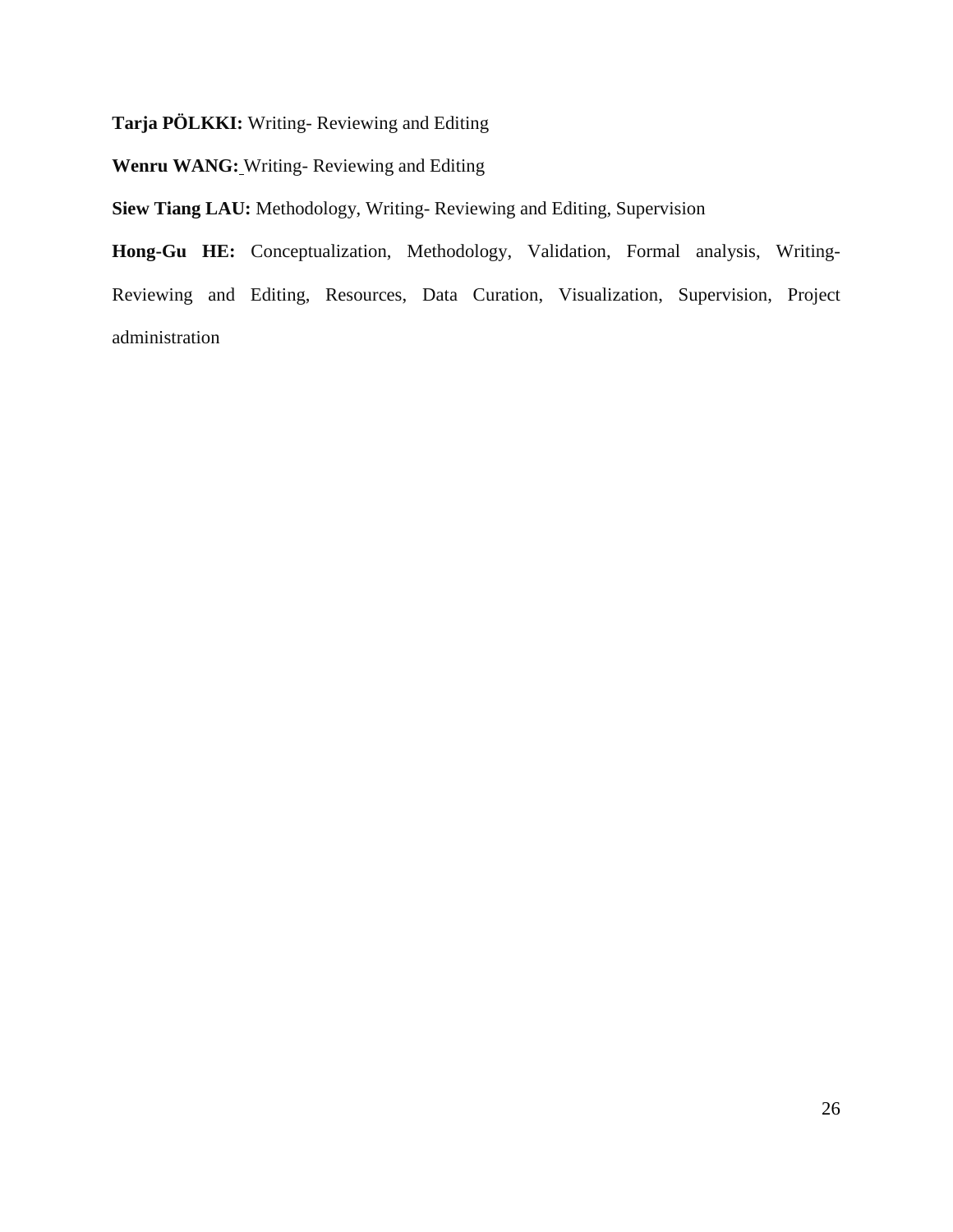### **REFERENCES**

Bartik, K., & Toruner, E.K. (2018). [Effectiveness of a preoperative preparation program on](https://www.ncbi.nlm.nih.gov/pubmed/30449445)  [children's emotional states and parental anxiety.](https://www.ncbi.nlm.nih.gov/pubmed/30449445) *Journal of PeriAnesthesia Nursing, 33*(6), 972-980. doi: 10.1016/j.jopan.2017.09.008.

Bazeley, P. (2013). *Qualitative data analysis: Practical strategies*. London: SAGE Publications.

- Ben Ari, A., Margalit, D., Roth, Y., Udassin, R., & Benarroch, F. (2019). [Should parents share](https://www.ncbi.nlm.nih.gov/pubmed/30504070)  [medical information with their young children? A prospective study.](https://www.ncbi.nlm.nih.gov/pubmed/30504070) *Comprehensive Psychiatry, 88,* 52-56. doi: 10.1016/j.comppsych.2018.11.012.
- Berghmans, J., Weber, F., van Akoleyen, C., Utens, E., Adriaenssens, P., Klein, J., & Himpe, D. (2012). Audiovisual aid viewing immediately before pediatric induction moderates the accompanying parents' anxiety. *Pediatric Anesthesia, 22*(4), 386-392. doi:10.1111/j.1460- 9592.2011.03767.x.
- Boles, J. (2016). Preparing children and families for procedures or surgery. *Pediatric Nursing, 42*(3), 147.
- Borelli, J. L., Rasmussen, H. F., John, H. K. S., West, J. L., & Piacentini, J. C. (2015). Parental reactivity and the link between parent and child anxiety symptoms. *Journal of Child and Family Studies, 24*(10), 3130-3144. doi:10.1007/s10826-015-0117-7.
- Braun, V., & Clarke, V. (2006). Using thematic analysis in psychology. *Qualitative Research in Psychology, 3*(2), 77-101. doi:10.1191/1478088706qp063oa.
- Bray, L., Callery, P., & Kirk, S. (2012). A qualitative study of the pre-operative preparation of children, young people and their parents' for planned continence surgery: Experiences and expectations. *Journal of Clinical Nursing, 21*(13-14), 1964-1973. doi:10.1111/j.1365- 2702.2011.03996.x.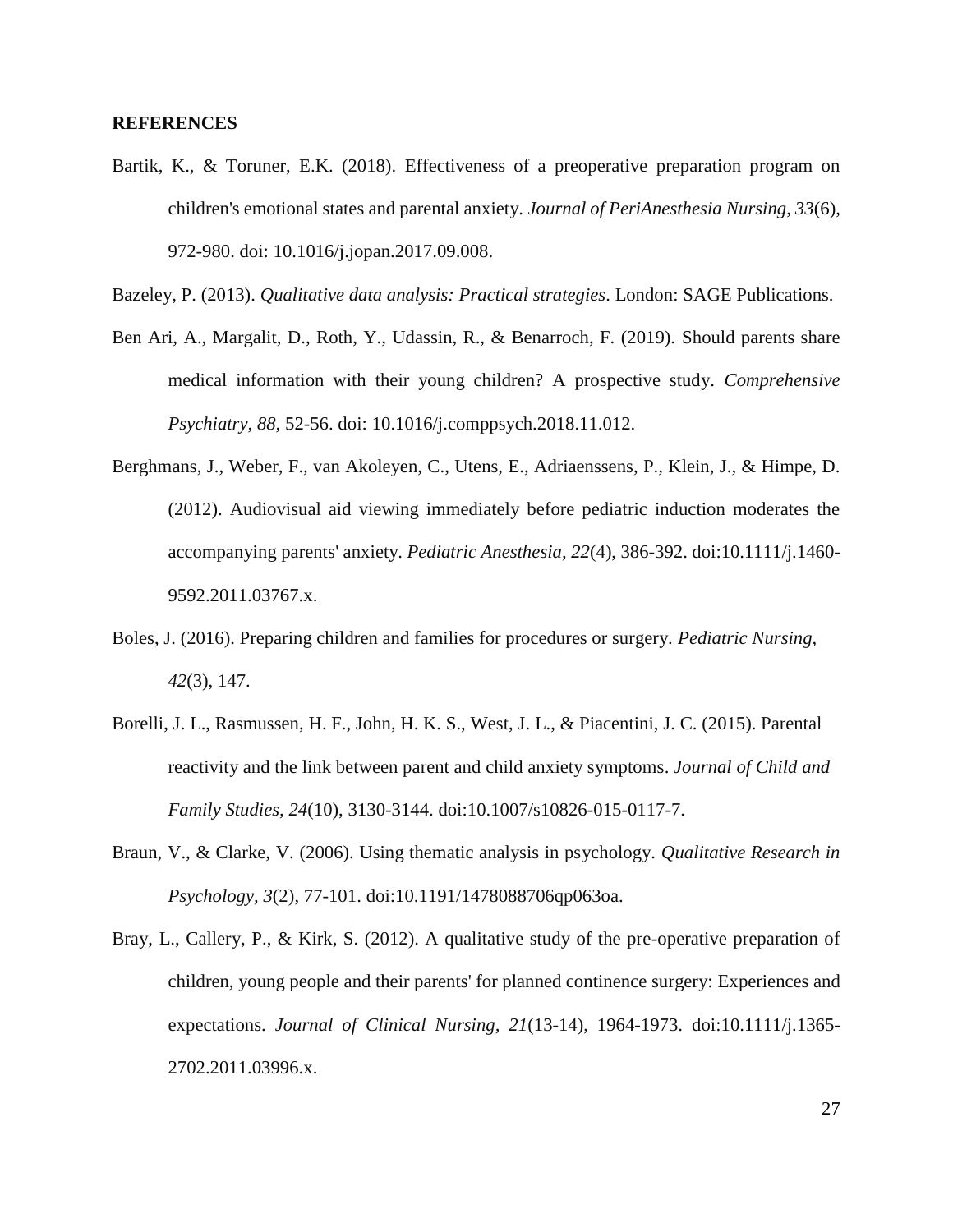- Buckley, A., & Savage, E. (2010). Preoperative information needs of children undergoing tonsillectomy. *Journal of Clinical Nursing, 19*(19-20), 2879-2887. doi:10.1111/j.1365- 2702.2010.03273.x.
- Bull, J., & Grogan, S. (2010). Children having spinal surgery to correct scoliosis: A qualitative study of parents' experiences. *Journal of Health Psychology, 15*(2), 299-309. doi:10.1177/1359105309351607.
- Chahal, N., Manlhiot, C., Colapinto, K., Van Alphen, J., McCrindle, B. W., & Rush, J. (2009). Association between parental anxiety and compliance with preoperative requirements for pediatric outpatient surgery. *Journal of Pediatric Health Care, 23*(6), 372-377. doi:10.1016/j.pedhc.2008.08.002.
- Chieng, Y.J.S., Chan, W.C.S., Klainin-Yobas, P., & He, H.G. (2014). Perioperative anxiety and postoperative pain in children and adolescents undergoing elective surgical procedures: A quantitative systematic review. *Journal of Advanced Nursing*, 70(2), 243-255. doi: 10.1111/jan.12205.
- Chieng, Y.J.S., Chan, W.C.S., Liam, L.W.J., Klainin-Yobas, P., Wang, W., & He, H.G. (2013). Exploring influencing factors of postoperative pain in school-aged children undergoing elective surgery. *Journal of Specialists in Pediatric Nursing 18(3),* 243-252. doi: 10.1111/jspn.12030.
- Craig, S. A. K., & Kitson, R. (2010). Risks associated with anaesthesia. *Anaesthesia & Intensive Care Medicine, 11*(11), 464-468. doi:10.1016/j.mpaic.2010.08.002.
- Delgove, A., Harper, L., Savidan, P., Paygambar, A., Dobremez, E., & Lefevre, Y. (2018). How can we decrease preoperative anxiety in parents of children undergoing surgery? *Archives of Disease in Childhood*, *103*(10), 1001-1002. doi:10.1136/archdischild-2017-314579.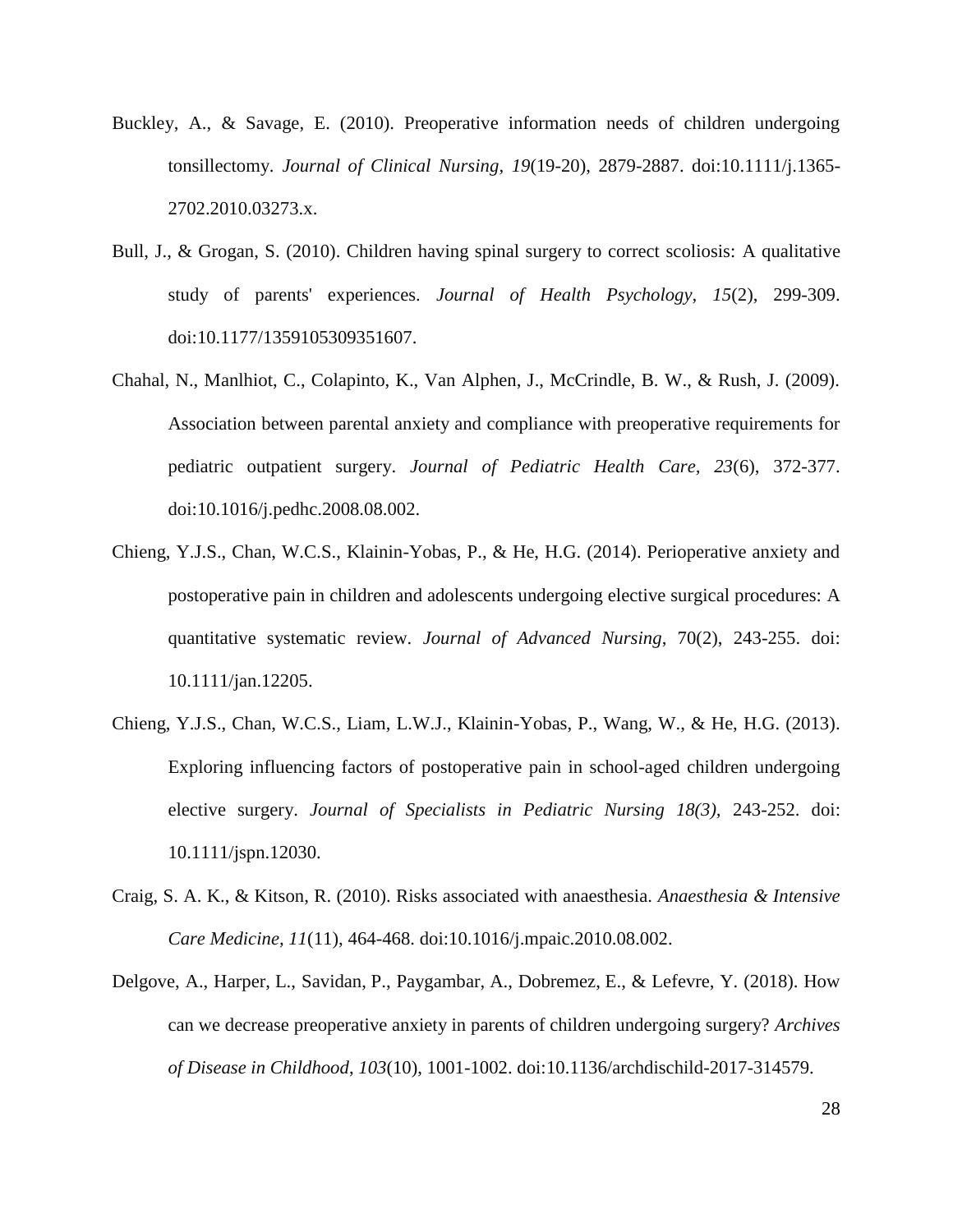- Dionigi, A., Sangiorgi, D., & Flangini, R. (2014). Clown intervention to reduce preoperative anxiety in children and parents: A randomized controlled trial. *Journal of Health Psychology, 19*(3), 369-380. doi:10.1177/1359105312471567.
- Fortier, M. A., Bunzli, E., Walthall, J., Olshansky, E., Saadat, H., Santistevan, R., & Kain, Z. N. (2015). Web-based tailored intervention for preparation of parents and children for outpatient surgery (WebTIPS): Formative evaluation and randomized controlled trial. *Anesthesia and Analgesia*, 120(4), 915-922. doi:10.1213/ANE.0000000000000632.
- [Gabriel, M.G.](https://www.ncbi.nlm.nih.gov/pubmed/?term=Gabriel%20MG%5BAuthor%5D&cauthor=true&cauthor_uid=29066150), [Wakefield, C.E.](https://www.ncbi.nlm.nih.gov/pubmed/?term=Wakefield%20CE%5BAuthor%5D&cauthor=true&cauthor_uid=29066150), [Vetsch, J.](https://www.ncbi.nlm.nih.gov/pubmed/?term=Vetsch%20J%5BAuthor%5D&cauthor=true&cauthor_uid=29066150), [Karpelowsky, J.S.](https://www.ncbi.nlm.nih.gov/pubmed/?term=Karpelowsky%20JS%5BAuthor%5D&cauthor=true&cauthor_uid=29066150), [Darlington, A.E.](https://www.ncbi.nlm.nih.gov/pubmed/?term=Darlington%20AE%5BAuthor%5D&cauthor=true&cauthor_uid=29066150), [Grant, D.M.](https://www.ncbi.nlm.nih.gov/pubmed/?term=Grant%20DM%5BAuthor%5D&cauthor=true&cauthor_uid=29066150), & [Signorelli, C.](https://www.ncbi.nlm.nih.gov/pubmed/?term=Signorelli%20C%5BAuthor%5D&cauthor=true&cauthor_uid=29066150) (2018). The psychosocial experiences and needs of children undergoing surgery and their parents: A systematic review. *Journal of Pediatric Health Care*, 32(2),133-149. doi: 10.1016/j.pedhc.2017.08.003.
- Gao, X.L., Liu, Y., Tian, S., Zhang, D.Q., & Wu, Q.P. (2014). Effect of interesting games on relief of preoperative anxiety in preschool children. *International Journal of Nursing Sciences, 1*(1), 89-92. doi:http://dx.doi.org/10.1016/j.ijnss.2014.02.002
- [Garrity, B.](https://www.ncbi.nlm.nih.gov/pubmed/?term=Garrity%20B%5BAuthor%5D&cauthor=true&cauthor_uid=31253410), [Berry, J.](https://www.ncbi.nlm.nih.gov/pubmed/?term=Berry%20J%5BAuthor%5D&cauthor=true&cauthor_uid=31253410), [Crofton, C.](https://www.ncbi.nlm.nih.gov/pubmed/?term=Crofton%20C%5BAuthor%5D&cauthor=true&cauthor_uid=31253410), [Ward, E.](https://www.ncbi.nlm.nih.gov/pubmed/?term=Ward%20E%5BAuthor%5D&cauthor=true&cauthor_uid=31253410), [Cox, J.](https://www.ncbi.nlm.nih.gov/pubmed/?term=Cox%20J%5BAuthor%5D&cauthor=true&cauthor_uid=31253410), [Glader, L.](https://www.ncbi.nlm.nih.gov/pubmed/?term=Glader%20L%5BAuthor%5D&cauthor=true&cauthor_uid=31253410), [Bastianelli, L.](https://www.ncbi.nlm.nih.gov/pubmed/?term=Bastianelli%20L%5BAuthor%5D&cauthor=true&cauthor_uid=31253410), [Emans, J.](https://www.ncbi.nlm.nih.gov/pubmed/?term=Emans%20J%5BAuthor%5D&cauthor=true&cauthor_uid=31253410), [Glotzbecker, M.](https://www.ncbi.nlm.nih.gov/pubmed/?term=Glotzbecker%20M%5BAuthor%5D&cauthor=true&cauthor_uid=31253410), [Emara, N.](https://www.ncbi.nlm.nih.gov/pubmed/?term=Emara%20N%5BAuthor%5D&cauthor=true&cauthor_uid=31253410), [Salem, J.](https://www.ncbi.nlm.nih.gov/pubmed/?term=Salem%20J%5BAuthor%5D&cauthor=true&cauthor_uid=31253410), [Jabur, T.](https://www.ncbi.nlm.nih.gov/pubmed/?term=Jabur%20T%5BAuthor%5D&cauthor=true&cauthor_uid=31253410), [Higgins, S.](https://www.ncbi.nlm.nih.gov/pubmed/?term=Higgins%20S%5BAuthor%5D&cauthor=true&cauthor_uid=31253410), [Shapiro, J.](https://www.ncbi.nlm.nih.gov/pubmed/?term=Shapiro%20J%5BAuthor%5D&cauthor=true&cauthor_uid=31253410), & [Singer, S.](https://www.ncbi.nlm.nih.gov/pubmed/?term=Singer%20S%5BAuthor%5D&cauthor=true&cauthor_uid=31253410) (2019). Parent-to-parent advice on considering spinal fusion in children with neuromuscular scoliosis. *The Journal of Pediatrics, 213*, 149-154. doi: 10.1016/j.jpeds.2019.05.055.
- He, H.G., Zhu, L. X., Chan, W. C. S., Liam, J. L. W., Ko, S. S., Li, H. C. W., & Yobas, P. (2015). A mixed-method study of effects of a therapeutic play intervention for children on parental anxiety and parents' perceptions of the intervention. *Journal of Advanced Nursing, 71*(7), 1539-1551. doi:10.1111/jan.12623.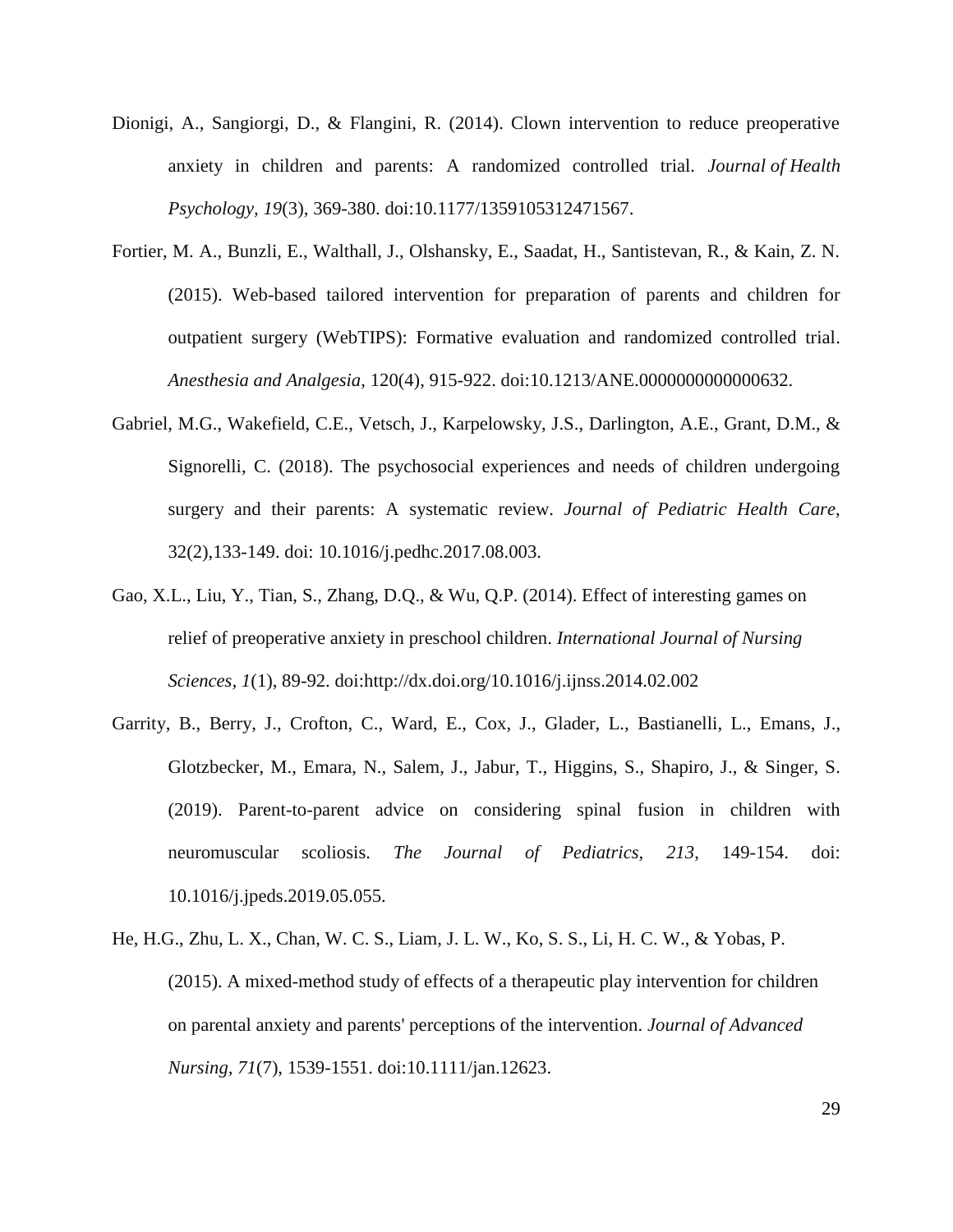- Healy, K. (2013). A descriptive survey of the information needs of parents of children admitted for same day surgery. *Journal of Pediatric Nursing, 28*(2), 179-185. doi:10.1016/j.pedn.2012.07.010.
- Hoetzenecker, W., Guenova, E., Krug, M., Goetz, A., Amarov, B., Haefner, H. M., & Breuninger, H. (2014). Parental anxiety and concern for children undergoing dermatological surgery. *Journal of Dermatological Treatment, 25*(5), 367-370. doi:10.3109/09546634.2013.814757.
- Holloway, I., & Galvin, K. (2016). *Qualitative research in nursing and healthcare* (4<sup>th</sup> edn). Ames, Iowa; Chichester, West Sussex, UK: Wiley-Blackwell.
- Jaaniste, T., Hayes, B., & Von Baeyer, C. L. (2007). Providing children with information about forthcoming medical procedures: A review and synthesis. *Clinical Psychology: Science and Practice, 14*(2), 124-143. doi:10.1111/j.1468-2850.2007.00072.x.
- KK Women's and Children's Hospital. (2016). Children's surgery centre. Retrieved from <https://www.kkh.com.sg/Services/Children/ChildrensSurgeryCentre/Pages/Home.aspx> (Accessed on 6 March 2016).
- KK Women's and Children's Hospital. (2017). Same day admission surgery. Retrieved from [https://www.kkh.com.sg/HealthPedia/Pages/ChildrensSurgeriesSameDayAdmissionSurg](https://www.kkh.com.sg/HealthPedia/Pages/ChildrensSurgeriesSameDayAdmissionSurgery.aspx) [ery.aspx](https://www.kkh.com.sg/HealthPedia/Pages/ChildrensSurgeriesSameDayAdmissionSurgery.aspx) (Accessed on 6 March 2016)
- Klemetti, S., Kinnunen, I., Suominen, T., Vahlberg, T., Grenman, R., & Leino-Kilpi, H. (2012). The quality of the face-to-face counselling in paediatric ambulatory tonsillectomy: parental point of view. *International Journal of Nursing Practice, 18*(6), 559-564. doi:10.1111/ijn.12002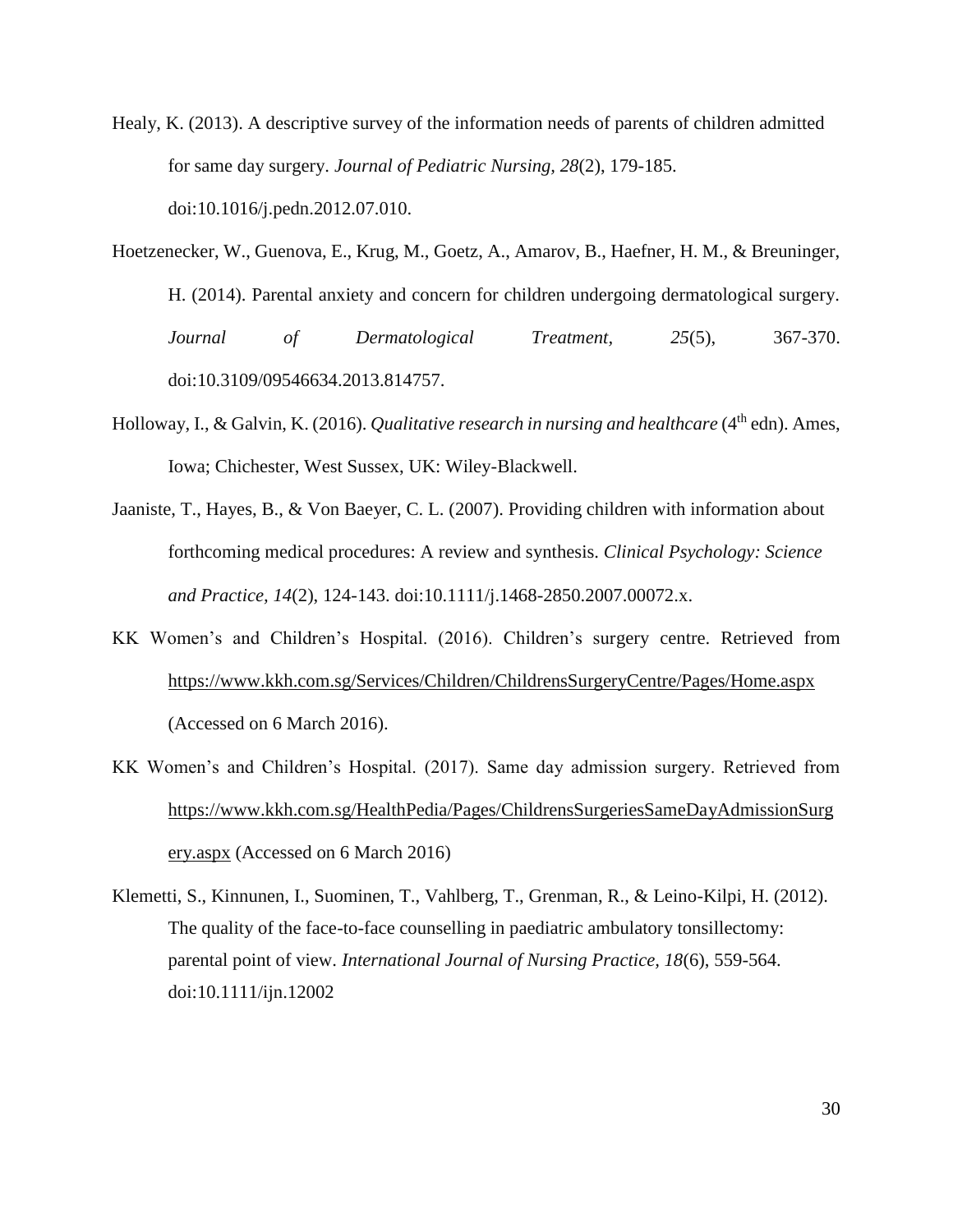- Ko, R.R. (2016). Optimal timing of surgical procedures in pediatric patients. *Journal of Neurosurgical Anesthesiology, 28*(4), 395-399. doi:10.1097/ANA.0000000000000354.
- [Kumar, A.](https://www.ncbi.nlm.nih.gov/pubmed/?term=Kumar%20A%5BAuthor%5D&cauthor=true&cauthor_uid=30243867), [Das, S.](https://www.ncbi.nlm.nih.gov/pubmed/?term=Das%20S%5BAuthor%5D&cauthor=true&cauthor_uid=30243867), [Chauhan, S.](https://www.ncbi.nlm.nih.gov/pubmed/?term=Chauhan%20S%5BAuthor%5D&cauthor=true&cauthor_uid=30243867), [Kiran, U.](https://www.ncbi.nlm.nih.gov/pubmed/?term=Kiran%20U%5BAuthor%5D&cauthor=true&cauthor_uid=30243867), & [Satapathy, S.](https://www.ncbi.nlm.nih.gov/pubmed/?term=Satapathy%20S%5BAuthor%5D&cauthor=true&cauthor_uid=30243867) (2019). Perioperative anxiety and stress in children undergoing congenital cardiac surgery and their parents: Effect of brief intervention- A randomized control trial. *Journal of Cardiothoracic and Vascular Anesthesia, 33*(5), 1244-1250. doi: 10.1053/j.jvca.2018.08.187.
- Kurup, L., He, H.G., Wang, X.F., Wang, W. & Shorey, S. (2017). A descriptive qualitative study of perceptions of parents on their child's vaccination. *Journal of Clinical Nursing, 26*(23- 24), 4857-4867. doi: 10.1111/jocn.13958.
- Kushnir, J., Djerassi, R., Sofer, T., & Kushnir, T. (2015). Threat perception, anxiety and noncompliance with preoperative fasting instructions among mothers of children attending elective same day surgery. *Journal of Pediatric Surgery*, 50(5), 869-874. doi:10.1016/j.jpedsurg.2014.08.018.
- LaMontagne, L. L., Hepworth, J. T., Salisbury, M. H., & Riley, L. P. (2003). Optimism, anxiety, and coping in parents of children hospitalized for spinal surgery. *Applied Nursing Research, 16*(4), 228-235. doi:http://dx.doi.org/10.1016/S0897-1897(03)00052-1.
- Lan, S.-F., Mu, P.-F., & Hsieh, K.-S. (2007). Maternal experiences making a decision about heart surgery for their young children with congenital heart disease. *Journal of Clinical Nursing, 16*(12), 2323-2330. doi[:10.1111/j.1365-2702.2007.02004.x.](https://doi.org/10.1111/j.1365-2702.2007.02004.x)
- Li, H. C. W., Lopez, V., & Lee, T. L. I. (2007). Psychoeducational preparation of children for surgery: The importance of parental involvement. *Patient Education and Counseling, 65*(1), 34-41. doi:10.1016/j.pec.2006.04.009.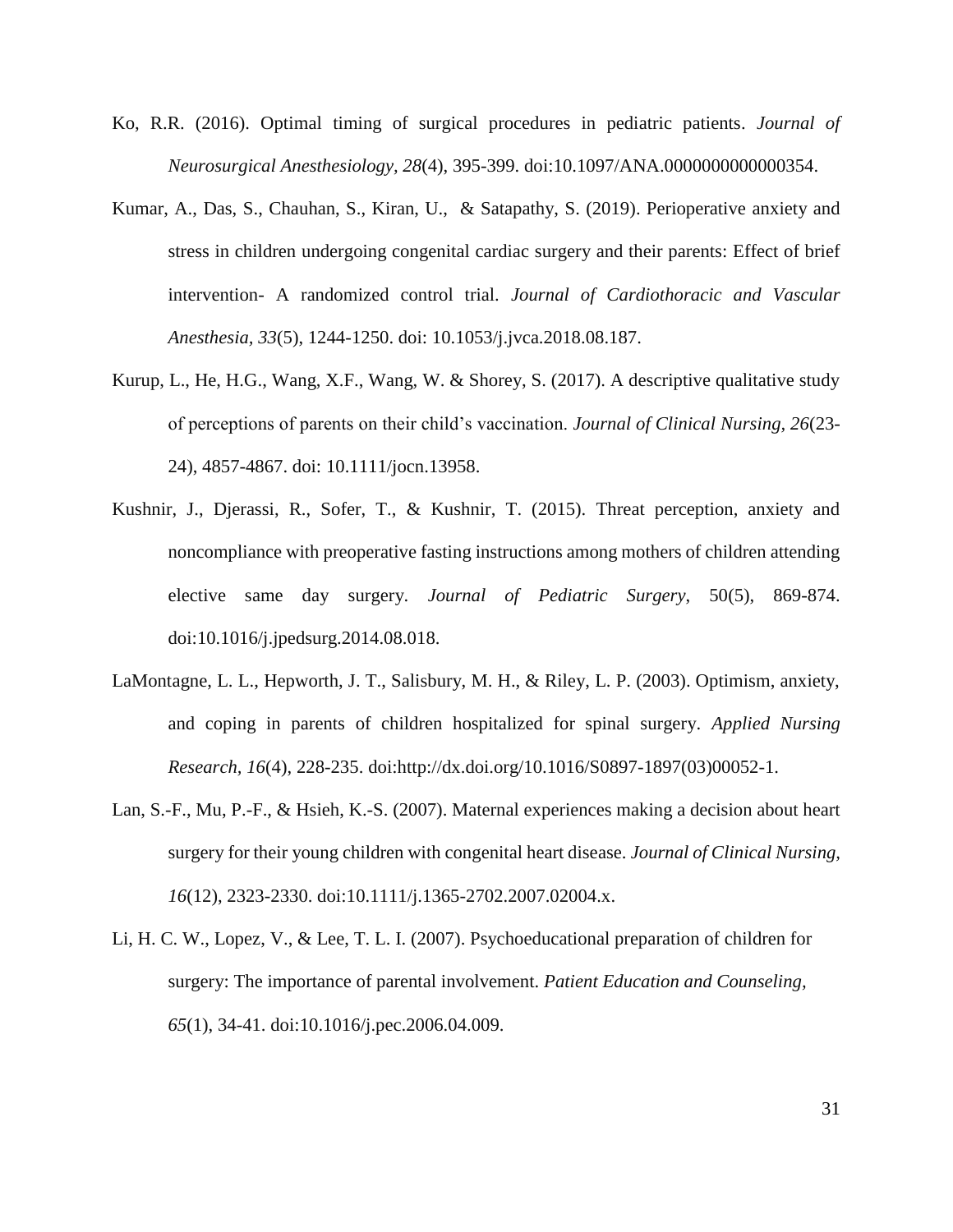- Lim, S. H., Mackey, S., Liam, J. L. W., & He, H.G. (2012). An exploration of Singaporean parental experiences in managing school-aged children's postoperative pain: A descriptive qualitative approach. *Journal of Clinical Nursing, 21*(5-6), 860-869. doi:10.1111/j.1365- 2702.2011.03911.x.
- Lincoln, Y.S., & Guba, E.G. (1985). *Naturalistic inquiry*. Beverly Hills, Calif: SAGE Publications.
- [Liu, J.](https://www.ncbi.nlm.nih.gov/pubmed/?term=Liu%20J%5BAuthor%5D&cauthor=true&cauthor_uid=29499997), [Zheng, X.](https://www.ncbi.nlm.nih.gov/pubmed/?term=Zheng%20X%5BAuthor%5D&cauthor=true&cauthor_uid=29499997), [Chai, S.](https://www.ncbi.nlm.nih.gov/pubmed/?term=Chai%20S%5BAuthor%5D&cauthor=true&cauthor_uid=29499997), [Lei, M.](https://www.ncbi.nlm.nih.gov/pubmed/?term=Lei%20M%5BAuthor%5D&cauthor=true&cauthor_uid=29499997), [Feng, Z.](https://www.ncbi.nlm.nih.gov/pubmed/?term=Feng%20Z%5BAuthor%5D&cauthor=true&cauthor_uid=29499997), [Zhang, X.](https://www.ncbi.nlm.nih.gov/pubmed/?term=Zhang%20X%5BAuthor%5D&cauthor=true&cauthor_uid=29499997), & [Lopez, V.](https://www.ncbi.nlm.nih.gov/pubmed/?term=Lopez%20V%5BAuthor%5D&cauthor=true&cauthor_uid=29499997) (2018). Effects of using WeChat-assisted perioperative care instructions for parents of pediatric patients undergoing day surgery for herniorrhaphy. *Patient Education and Counseling*, *101*(8), 1433-1438. doi: 10.1016/j.pec.2018.02.010.
- [Meletti, D.P.](https://www.ncbi.nlm.nih.gov/pubmed/?term=Meletti%20DP%5BAuthor%5D&cauthor=true&cauthor_uid=31340899), [Meletti, J.F.A.](https://www.ncbi.nlm.nih.gov/pubmed/?term=Meletti%20JFA%5BAuthor%5D&cauthor=true&cauthor_uid=31340899), [Camargo, R.P.S.](https://www.ncbi.nlm.nih.gov/pubmed/?term=Camargo%20RPS%5BAuthor%5D&cauthor=true&cauthor_uid=31340899), [Silva, L.M.](https://www.ncbi.nlm.nih.gov/pubmed/?term=Silva%20LM%5BAuthor%5D&cauthor=true&cauthor_uid=31340899), & [Módolo, N.S.P.](https://www.ncbi.nlm.nih.gov/pubmed/?term=M%C3%B3dolo%20NSP%5BAuthor%5D&cauthor=true&cauthor_uid=31340899) (2019). Psychological preparation reduces preoperative anxiety in children. Randomized and double-blind trial. *Jornal de Pediatria*, 95(5), 545-551. doi: 10.1016/j.jped.2018.05.009.
- Ministry of Health. (2016). Patient satisfaction survey 2015. Retrieved from https://www.moh.gov.sg/content/dam/moh\_web/PressRoom/Press%20releases/Annex%2 0for%20MOH%20Patient%20Satisfaction%20Survey%202015.pdf (Accessed on 6 March 2016)
- Morse, J. M. (2000). Determining sample size. *Qualitative Health Research, 10*(1), 3-5.
- Mousavi, S. E., Low, W. Y., & Hashim, A. H. (2016). Perceived parenting styles and cultural influences in adolescent's anxiety: A cross-cultural comparison. *Journal of Child and Family Studies*, 25(7), 2102.
- Nascimento, L.C., [Warnock, F., Pan, R., Silva-Rodrigues, F.M., Castral, T.C., De Bortoli, P.S.,](https://www.sciencedirect.com/science/article/abs/pii/S1524904217300103#!)  [de Moraes, D.C., Scochi, C.G.S. \(](https://www.sciencedirect.com/science/article/abs/pii/S1524904217300103#!)2019). Parents' participation in managing their children's postoperative pain at home: An integrative literature review. *[Pain Management Nursing](https://www.sciencedirect.com/science/journal/15249042)*, 20(5), 444-454. [https://doi.org/10.1016/j.pmn.2018.12.002.](https://doi.org/10.1016/j.pmn.2018.12.002)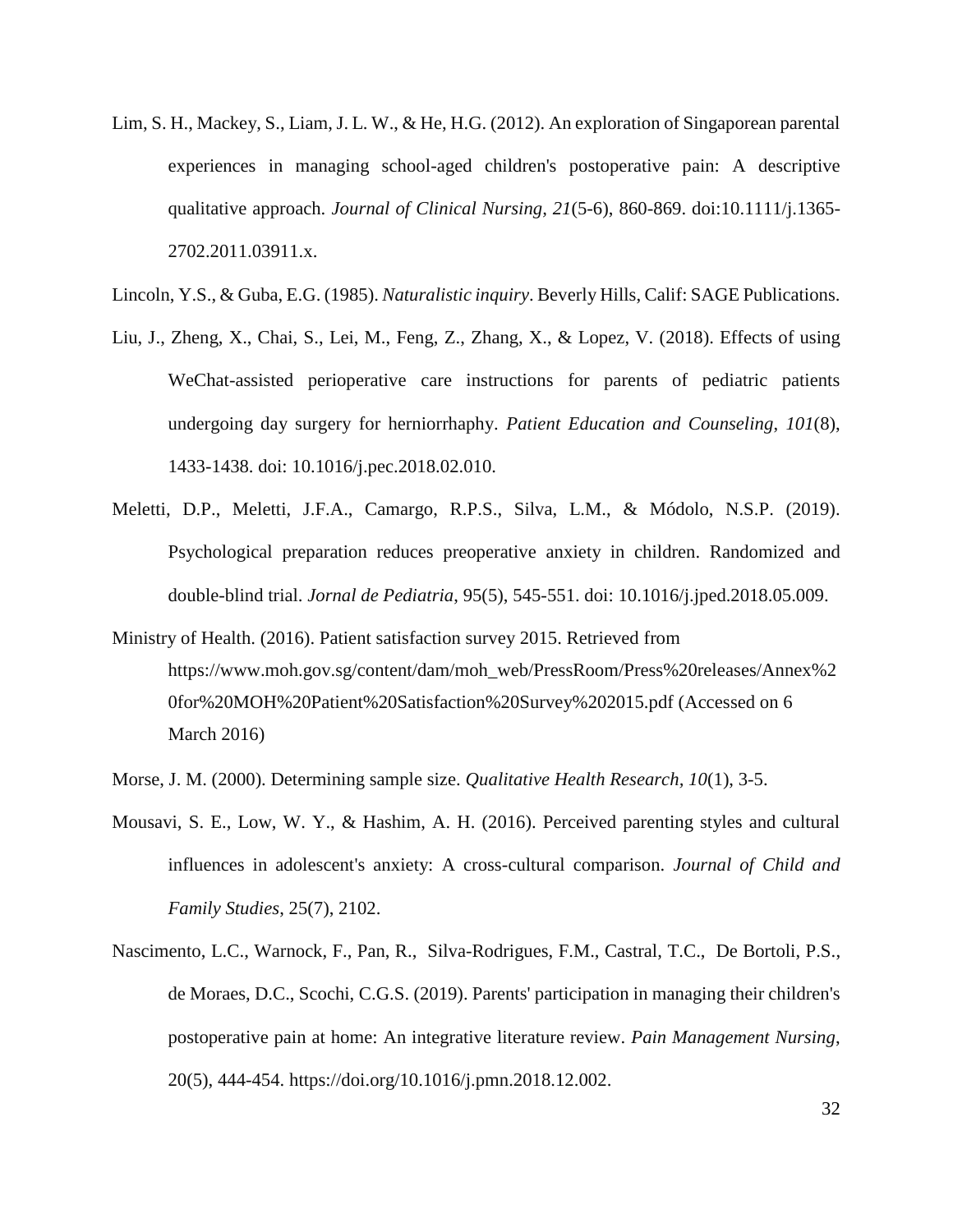- Polit, D. F., & Beck, C. T. (2018). *Essentials of nursing research: Appraising evidence for nursing practice* (9<sup>th</sup> edn). Philadelphia: Wolters Kluwer Health /Lippincott Williams & Wilkins.
- Respler-Herman, M., Mowder, B.A., Yasik, A.E., & Shamah, R. (2012). Parenting beliefs, parental stress, and social support relationships. *Journal of Child and Family Studies, 21*(2), 190- 198.
- Sadegh Tabrizi, J., Seyedhejazi, M., Fakhari, A., Ghadimi, F., Hamidi, M., & Taghizadieh, N. (2015). Preoperative education and decreasing preoperative anxiety among children aged 8-10 years old and their mothers. *Anesthesiology and Pain Medicine, 5*(4), e25036. doi:10.5812/aapm.25036.
- Salisbury, M. H., LaMontagne, L. L., Hepworth, J. T., & Cohen, F. (2007). Parents' selfidentified stressors and coping strategies during adolescents' spinal surgery experiences. *Clinical Nursing Research, 16*(3), 212-230. doi:10.1177/1054773807302732
- Salkind, N.J. (2008). *Encyclopedia of educational psychology*. Thousand Oaks, California: SAGE Publications.
- Shields, L. (2010). *Perioperative care of the child: A nursing manual* (Vol. 1). Ames, Iowa; Chichester, West Sussex: Wiley-Blackwell.
- [Simeone, S.](https://www.ncbi.nlm.nih.gov/pubmed/?term=Simeone%20S%5BAuthor%5D&cauthor=true&cauthor_uid=28131545), [Pucciarelli, G.](https://www.ncbi.nlm.nih.gov/pubmed/?term=Pucciarelli%20G%5BAuthor%5D&cauthor=true&cauthor_uid=28131545), [Perrone, M.](https://www.ncbi.nlm.nih.gov/pubmed/?term=Perrone%20M%5BAuthor%5D&cauthor=true&cauthor_uid=28131545), [Rea, T.](https://www.ncbi.nlm.nih.gov/pubmed/?term=Rea%20T%5BAuthor%5D&cauthor=true&cauthor_uid=28131545), [Gargiulo, G.](https://www.ncbi.nlm.nih.gov/pubmed/?term=Gargiulo%20G%5BAuthor%5D&cauthor=true&cauthor_uid=28131545), [Dell'Angelo, G.](https://www.ncbi.nlm.nih.gov/pubmed/?term=Dell), [Guillari, A.](https://www.ncbi.nlm.nih.gov/pubmed/?term=Guillari%20A%5BAuthor%5D&cauthor=true&cauthor_uid=28131545), [Comentale, G.](https://www.ncbi.nlm.nih.gov/pubmed/?term=Comentale%20G%5BAuthor%5D&cauthor=true&cauthor_uid=28131545), [Palma, G.](https://www.ncbi.nlm.nih.gov/pubmed/?term=Palma%20G%5BAuthor%5D&cauthor=true&cauthor_uid=28131545), & [Vosa, C.](https://www.ncbi.nlm.nih.gov/pubmed/?term=Vosa%20C%5BAuthor%5D&cauthor=true&cauthor_uid=28131545) (2017). Comparative analysis: Implementation of a pre-operative educational intervention to decrease anxiety among parents of children with congenital heart disease. *Journal of Pediatric Nursing*, 35, 144-148. doi: 10.1016/j.pedn.2017.01.008.
- Singapore Department of Statistics. (2016). Key household income trends. Retrieved from [http://www.singstat.gov.sg/docs/default-source/default-document-](http://www.singstat.gov.sg/docs/default-source/default-document-library/publications/publications_and_papers/household_income_and_expenditure/pp-s23.pdf)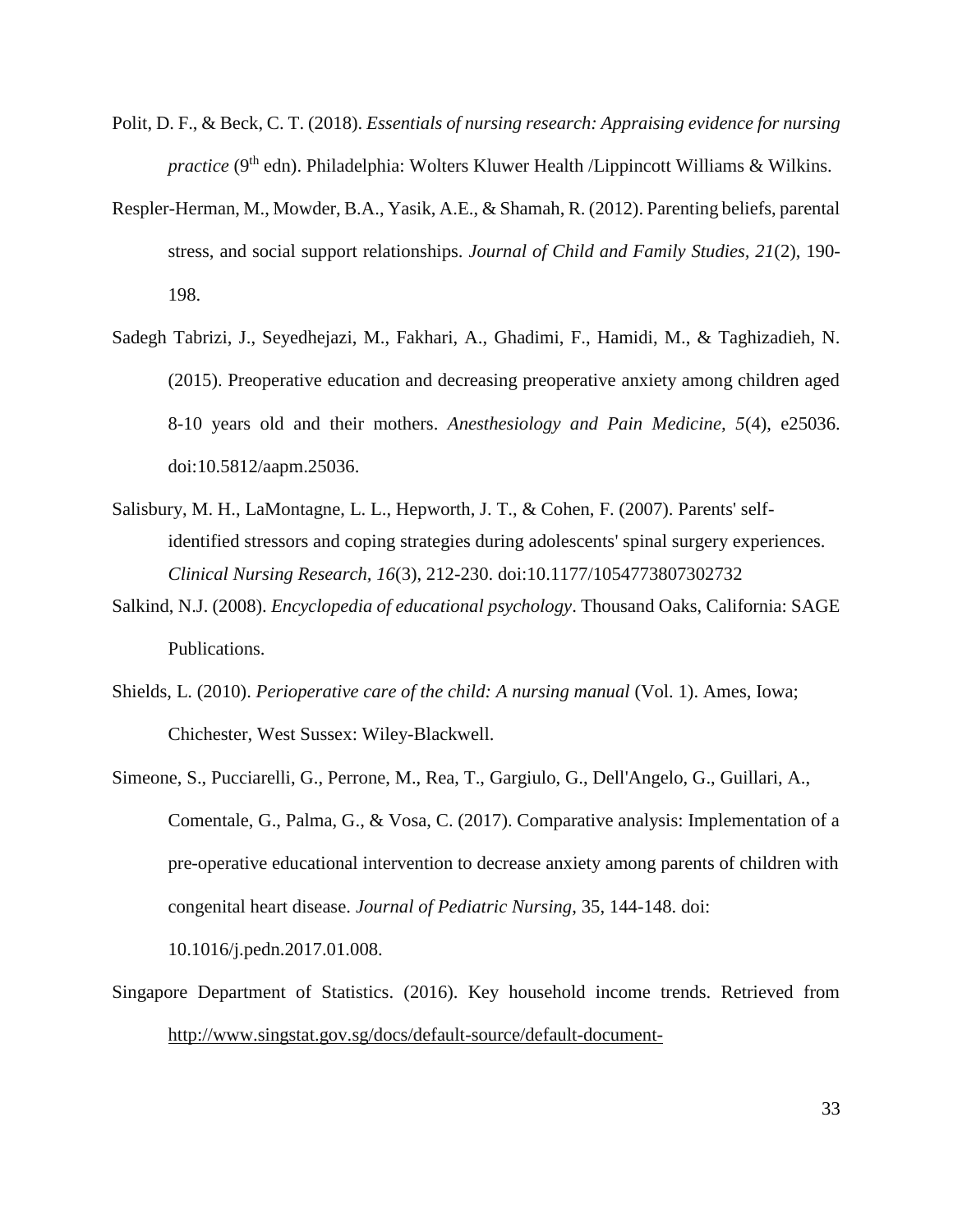[library/publications/publications\\_and\\_papers/household\\_income\\_and\\_expenditure/pp](http://www.singstat.gov.sg/docs/default-source/default-document-library/publications/publications_and_papers/household_income_and_expenditure/pp-s23.pdf)[s23.pdf](http://www.singstat.gov.sg/docs/default-source/default-document-library/publications/publications_and_papers/household_income_and_expenditure/pp-s23.pdf) (Accessed on 15 March 2016).

- Slifer, K. J. (2013). *A clinician's guide to helping children cope and cooperate with medical care: An applied behavioral approach*. Baltimore: The Johns Hopkins University Press.
- [Tzong, K.Y.](https://www.ncbi.nlm.nih.gov/pubmed/?term=Tzong%20KY%5BAuthor%5D&cauthor=true&cauthor_uid=23076227), [Han, S.](https://www.ncbi.nlm.nih.gov/pubmed/?term=Han%20S%5BAuthor%5D&cauthor=true&cauthor_uid=23076227), [Roh, A.](https://www.ncbi.nlm.nih.gov/pubmed/?term=Roh%20A%5BAuthor%5D&cauthor=true&cauthor_uid=23076227), & [Ing, C.](https://www.ncbi.nlm.nih.gov/pubmed/?term=Ing%20C%5BAuthor%5D&cauthor=true&cauthor_uid=23076227) (2012). Epidemiology of pediatric surgical admissions in US children: data from the HCUP kids inpatient database. *[Journal of Neurosurgical](https://www.ncbi.nlm.nih.gov/pubmed/23076227)  [Anesthesiololy](https://www.ncbi.nlm.nih.gov/pubmed/23076227)*, *24*(4), 391-395. doi: 10.1097/ANA.0b013e31826a0345.
- Vaismoradi, M., Turunen, H., & Bondas, T. (2013). Content analysis and thematic analysis: Implications for conducting a qualitative descriptive study. *Nursing and Health Sciences, 15*(3), 398-405. doi:10.1111/nhs.12048.
- Vakili, R., Ajilian Abbasi, M., Ghazizadeh Hashemi, S. A., Khademi, G., & Saeidi, M. (2015). Preparation a child for surgery and hospitalization. *International Journal of Pediatrics, 3*(3.1), 593-599.
- von Ungern-Sternberg, B. S., Boda, K., Chambers, N. A., Rebmann, C., Johnson, C., Sly, P. D., & Habre, W. (2010). Risk assessment for respiratory complications in paediatric anaesthesia: A prospective cohort study. *The Lancet, 376*(9743), 773-783. doi:http://dx.doi.org/10.1016/S0140-6736(10)61193-2.
- [Wei,](https://www.ncbi.nlm.nih.gov/pubmed/?term=Wei%20H%5BAuthor%5D&cauthor=true&cauthor_uid=28237272) H., [Roscigno,](https://www.ncbi.nlm.nih.gov/pubmed/?term=Roscigno%20CI%5BAuthor%5D&cauthor=true&cauthor_uid=28237272) C.I., & [Swanson,](https://www.ncbi.nlm.nih.gov/pubmed/?term=Swanson%20KM%5BAuthor%5D&cauthor=true&cauthor_uid=28237272) K.M. (2017). Healthcare providers' caring: Nothing is too small for parents and children hospitalized for heart surgery. *[Heart](https://www.ncbi.nlm.nih.gov/pubmed/28237272) and Lung*, 46(3), 166- 171. doi: 10.1016/j.hrtlng.2017.01.007.
- Yang, J. Y., Lee, H., Zhang, Y., Lee, J. U., Park, J. H., & Yun, E. K. (2016). The effects of tonsillectomy education using smartphone text message for mothers and children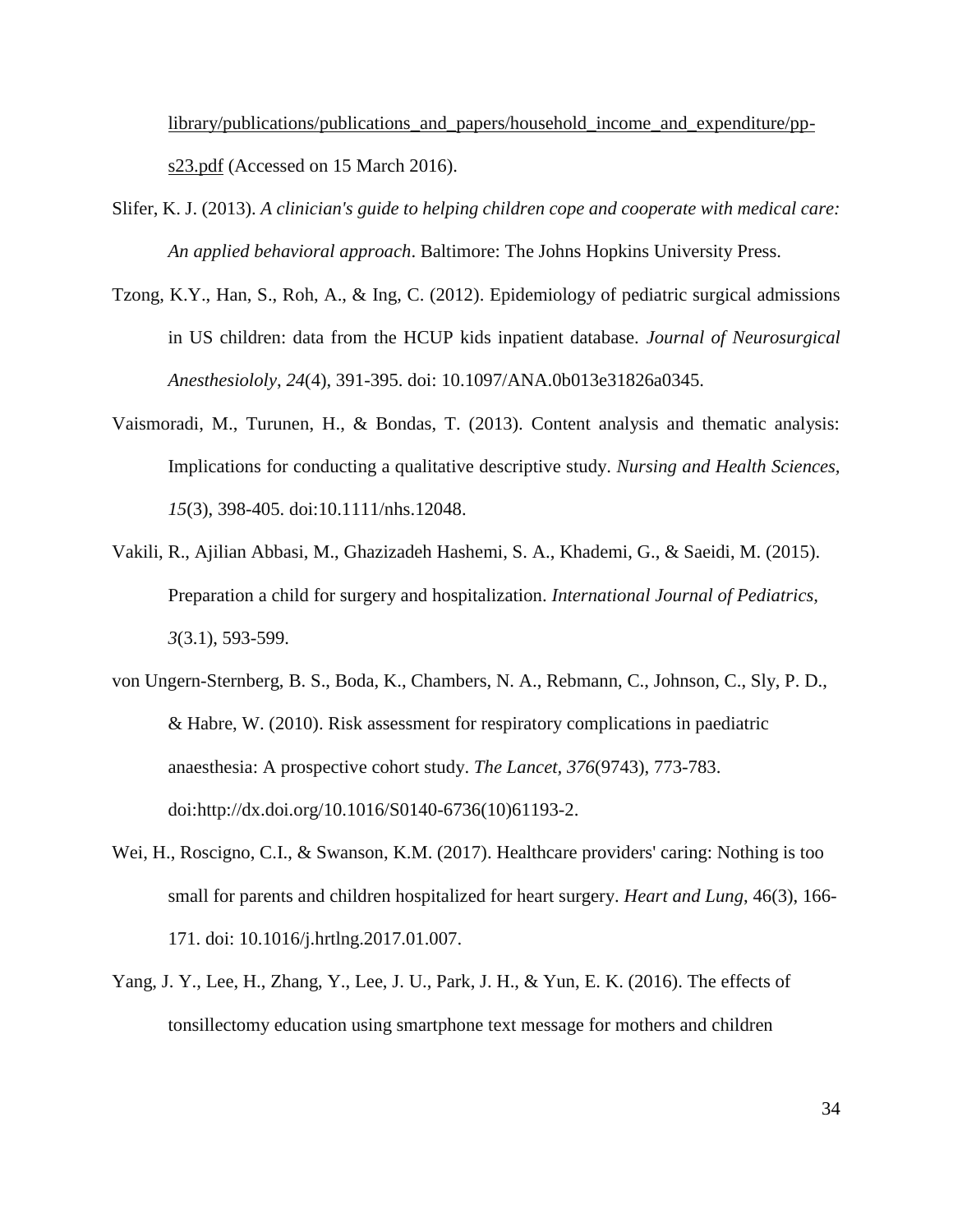undergoing tonsillectomy: a randomized controlled trial. *Telemedicine and e-Health, 22*(11), 921-928. doi:10.1089/tmj.2016.0019

- Yap, J. N.-K. (1988). The effects of hospitalization and surgery on children: A critical review. *Journal of Applied Developmental Psychology, 9*(3), 349-358. doi:http://dx.doi.org/10.1016/0193-3973(88)90035-4.
- Yi, C.-C. (2013). Changing East Asian families: values and behaviors. *International Sociology, 28*(3), 253-256. doi:10.1177/0268580913488397.
- Zhu, L., Chan, W.C.S., Liam, J. L.W., Xiao, C., Lim, E.C.C., Luo, N., Cheng, K.F.K., & He, H.G. (2018). Effects of postoperative pain management educational interventions on the outcomes of parents and their children who underwent an inpatient elective surgery: A randomized controlled trial. *Journal of Advanced Nursing*, 74(7), 1517-1530. doi: 10.1111/jan.13573.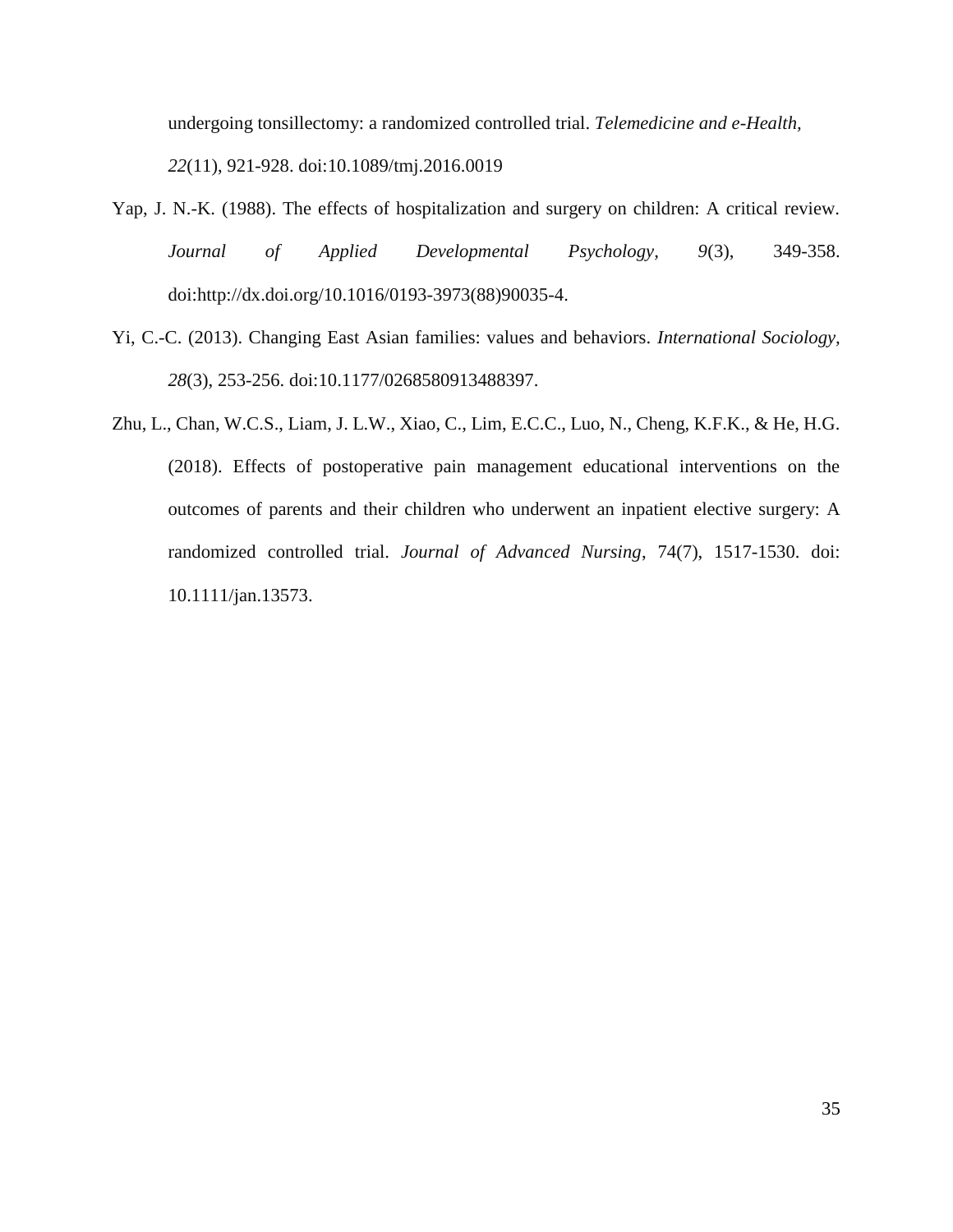| No.            | Parent,    | Ethnicity  | Education          | Prior<br>experience   | Monthly        | Children's    | Nature of children's surgery                   |
|----------------|------------|------------|--------------------|-----------------------|----------------|---------------|------------------------------------------------|
|                | age        |            | level              | with surgery (who     | income         | gender<br>and |                                                |
|                | (years)    |            |                    | involved, $year(s)$ ) | level          | age (years)   |                                                |
| -1             | Father, 42 | Chinese    | Diploma/           | Yes (child, 2015 and  | $$3,001-$      | Boy, $7$      | and<br>of<br>Cystoscopy<br>removal             |
|                |            |            | certificate        | 2016)                 | \$4,000        |               | double J stent                                 |
| 2              | Mother,    | Chinese    | Bachelor's         | N <sub>0</sub>        | $$4,001-$      | Boy, $5$      | Hypospadias repair                             |
|                | 33         |            | degree             |                       | \$5,000        |               |                                                |
| 3              | Father, 40 | Chinese    | Master's<br>degree | N <sub>o</sub>        | > \$10,000     | Boy, $6$      | Hypospadias repair                             |
| $\overline{4}$ | Mother,    | Chinese    | Bachelor's         | N <sub>o</sub>        | $$5,001-$      | Boy, $5$      | Urethroplasty                                  |
|                | 45         |            | degree             |                       | \$10,000       |               |                                                |
| 5              | Mother,    | Malay      | Bachelor's         | Yes (child, 2009 and  | $$3,001-$      | Boy, $8$      | Port-a-Cath removal                            |
|                | 36         |            | degree             | 2014)                 | \$4,000        |               |                                                |
| 6              | Mother,    | Filipino   | 'A' level          | N <sub>o</sub>        | $\leq 2,000$   | Boy, $3$      | Bilateral reimplantation (open)                |
|                | 35         |            |                    |                       |                |               | and circumcision                               |
| 7              | Mother,    | Malay      | Secondary          | Yes (own, 2006 and    | $\leq$ \$2,000 | Girl, 8       | Cystoscopy<br>retrograde<br>and                |
|                | 42         |            |                    | child, 2011)          |                |               | pyelogram                                      |
| 8              | Mother,    | Gurkha     | 'O' level          | Yes (own, $2010$ and  | $\leq 2,000$   | Boy, $4$      | Meatoplasty                                    |
|                | 54         |            |                    | 2 more, unable to     |                |               |                                                |
|                |            |            |                    | recall)               |                |               |                                                |
| 9              | Mother,    | Arab       | Certificate        | N <sub>0</sub>        | $$2,001-$      | Boy, $8$      | Examination<br>under anesthesia,               |
|                | 40         |            |                    |                       | \$3,000        |               | unilateral<br>wing<br>flap,                    |
|                |            |            |                    |                       |                |               | urethroplasty                                  |
| 10             | Father, 40 | Chinese    | Others             | Yes (own, 2000 and    | $$5,001-$      | Boy, $8$      | Meatoplasty                                    |
|                |            |            |                    | child, 2009)          | \$10,000       |               |                                                |
| 11             | Father, 39 | Indonesian | Master's           | N <sub>o</sub>        | $$2,001-$      | Boy, $4$      | Incision biopsy of the suprapubic              |
|                |            |            | degree             |                       | \$3,000        |               | cyst                                           |
| 12             | Mother,    | Filipino   | Bachelor's         | Yes (own, 2015 and    | $$5,001-$      | Boy, $6$      | Laparoscopic-assisted 2 <sup>nd</sup><br>stage |
|                | 39         |            | degree             | child, 2016)          | \$10,000       |               | Stephen<br>Fowler<br>right                     |
|                |            |            |                    |                       |                |               | orchidopexy                                    |

Table 1. Sociodemographic characteristics of the participants and their children  $(n = 16)$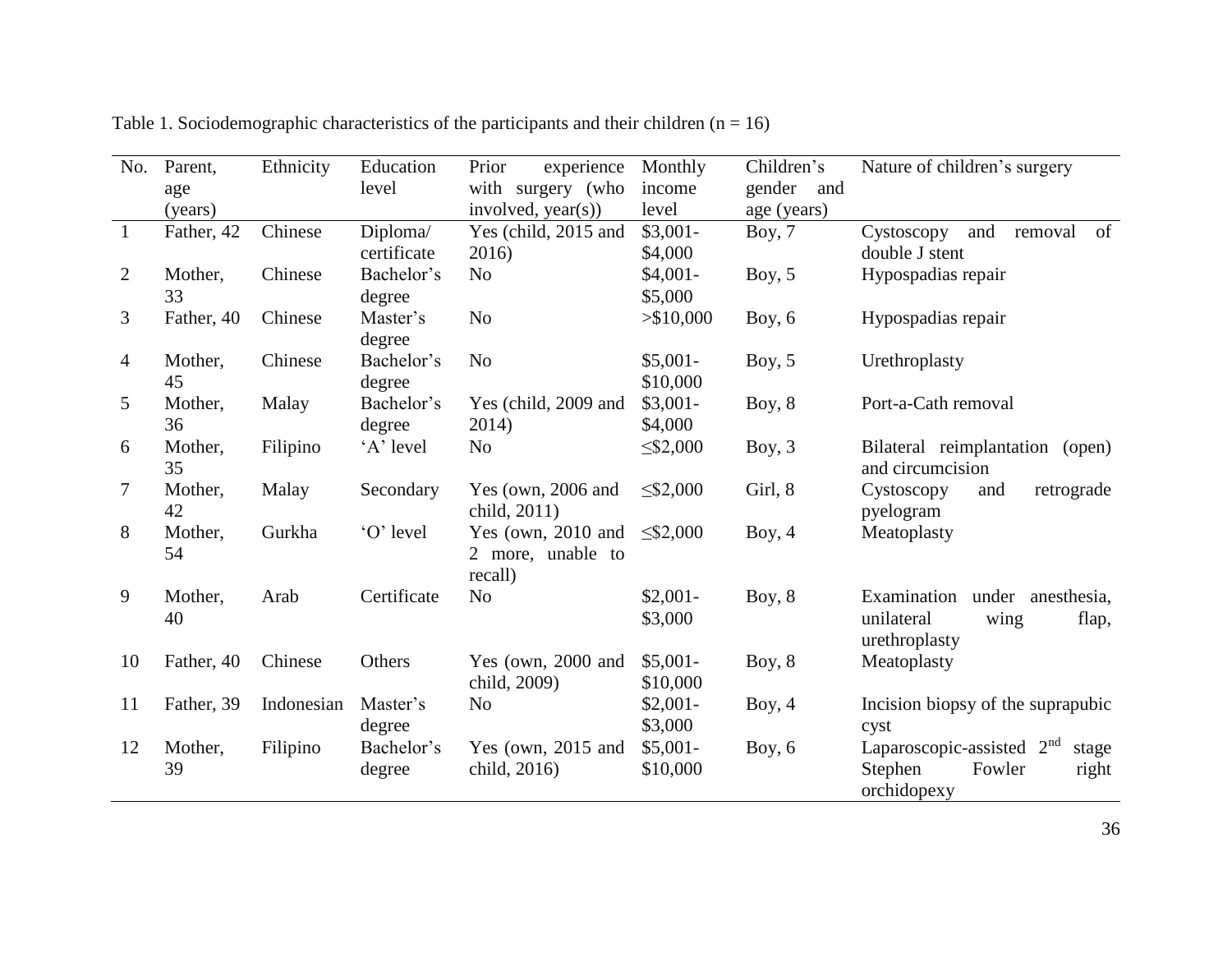| 13 | Mother,<br>35 | Indonesian | Bachelor's<br>degree    | Yes (own, 2008 and $\leq$ \$2,000<br>2011)                    |                      | Girl, 5   | Cystoscopy and bilateral Deflux<br>injection of ureteric orifice                                     |
|----|---------------|------------|-------------------------|---------------------------------------------------------------|----------------------|-----------|------------------------------------------------------------------------------------------------------|
| 14 | Father, 46    | Indian     | Master's<br>degree      | Yes (own, 2000 and \$5,001-<br>2010<br>child,<br>and<br>2016) | \$10,000             | Boy, $9$  | Sistrunk procedure                                                                                   |
| 15 | Mother.<br>39 | Malay      | Diploma/<br>certificate | Yes (own, $2016$ )                                            | $$4,001-$<br>\$5,000 | Girl, 7   | Laparoscopic assisted resection<br>of cholecystic hepatic cystectomy<br>intraoperative cholangiogram |
| 16 | Mother.<br>44 | Caucasian  | Master's<br>degree      | Yes (Own, 2001 and $> $10,000$<br>2014)                       |                      | Boy, $10$ | Tubularized<br>incised<br>plate<br>meatoplasty and urethroplasty                                     |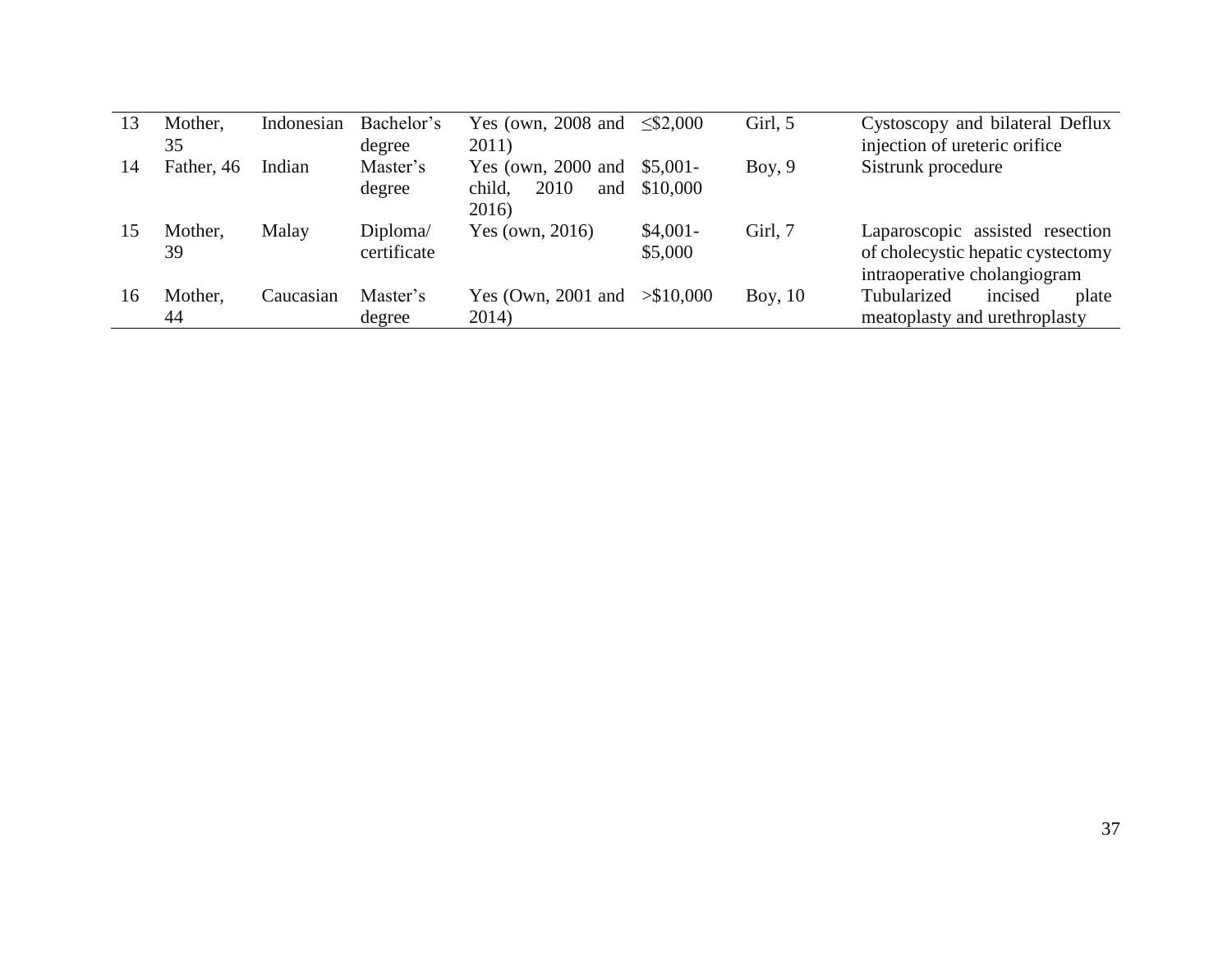|                                                                           | Subtheme 1.1:<br>Bearing<br>responsibility                                 | "Because doctors cannot decide for us, they can only leave the<br>decision to us that this is optional whether you want to go<br>through also can, don't want also can." (P2)                                                                                                                                                                                                                                           |
|---------------------------------------------------------------------------|----------------------------------------------------------------------------|-------------------------------------------------------------------------------------------------------------------------------------------------------------------------------------------------------------------------------------------------------------------------------------------------------------------------------------------------------------------------------------------------------------------------|
| Theme 1: Assumed<br>roles of parents                                      | Subtheme 1.2:<br>Ensuring children's<br>readiness for surgery              | "And then he cannot be sick, no cold, no cough, no fever all these,<br>have to prepare that so I have to make sure he is not sick at all,<br>give him healthy food [laughing], don't let him play in the water<br>too much you know, later he catches cold all these things" (P8)                                                                                                                                       |
|                                                                           | Subtheme 1.3:<br>Supporting children<br>using various methods              | "As a parent is more of like to assure him that you willyou are<br>there when he needs you so like uh, let's say from the time that you<br>start from the admission all the way to surgery to discharge then to<br>assure him that you are there and let's say aftercare so you no need<br>to worry, I mean as a parent we are here for you." (P10)                                                                     |
|                                                                           | Subtheme 2.1:<br>Difficulties and<br>uncertainties during<br>communication | "We don't know how to prepare him. We don't know how to<br>approach him regarding this matter. We are afraid that he is cranky,<br>he is scared, don't know how he will react to it." (P2)                                                                                                                                                                                                                              |
| Theme 2:<br>Communication,<br>decision-making and<br>emotional challenges | Subtheme 2.2:<br>Fear, anxiety,<br>nervousness and<br>emotional pain       | "a lot of times because the nurses and doctors  have to tell us the<br>worst case scenario like even death, so it is really very scary." (P2); "<br>You know when they started to sayyour daughter will be like this,<br>then that is like, I start to cry, you know, which I can't control myself,<br>because I pity her, my daughter have to go through this, okay, at this<br>age, she have to go through this."(P7) |
|                                                                           | Subtheme 2.3:<br>The dilemma in<br>decision-making                         | "At the same time was like, you know this kind of feeling, last minute<br>should I go or not? Can I cancel? Can I cancel? But I think it might be<br>a risk, if I cancel, the cancellationby looking at my daughter, pity<br>her you know, if I cancel, what If something happen to her what if the<br>stone break?" (P7)                                                                                               |

Figure 1. Theme 1 and 2 and their subthemes and sample quotations (n=16)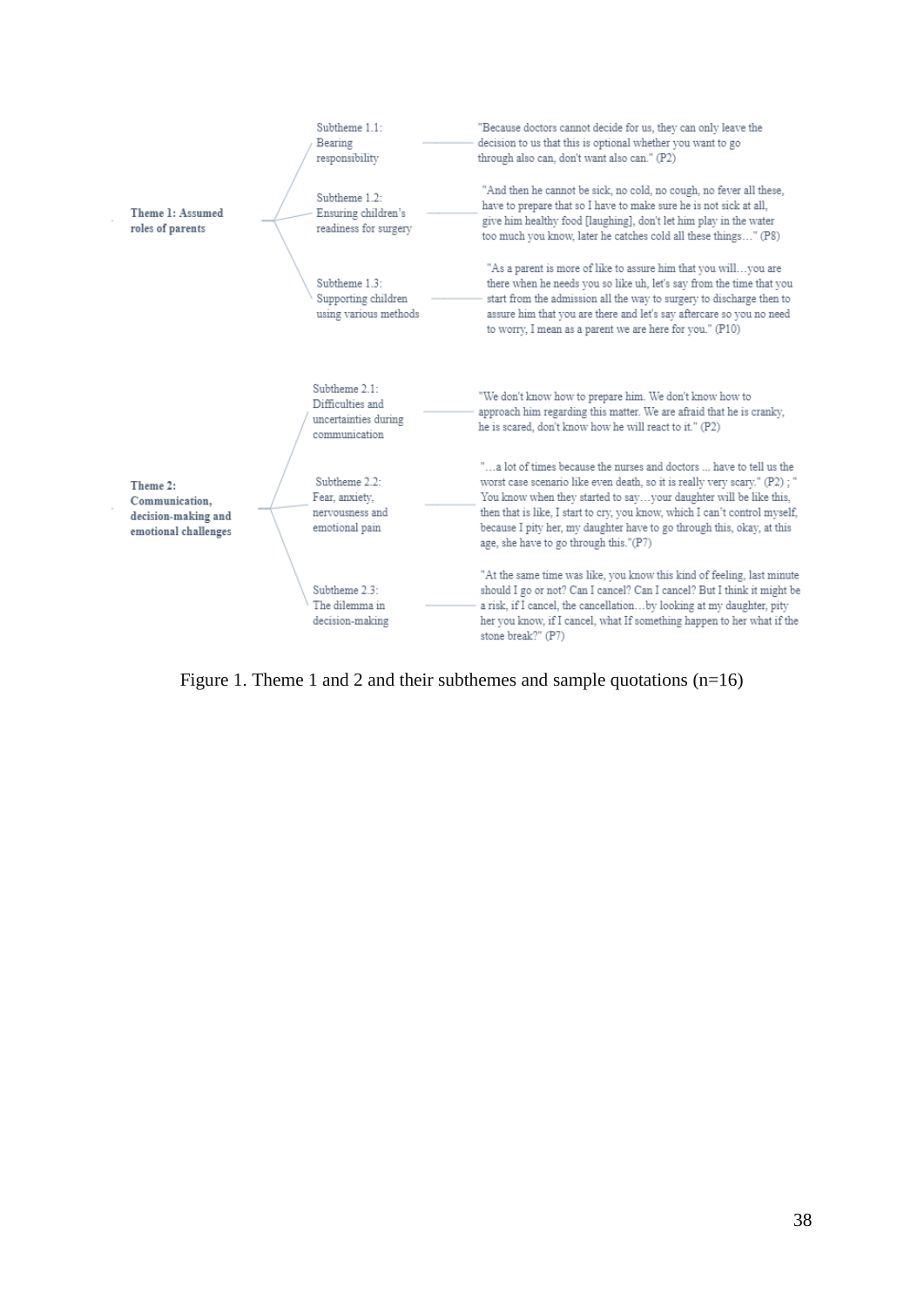|                                                              | Subtheme 3.1:<br>Previous experience and<br>positive mentality                             | "that's why I preparedso I know how to the procedure isso at<br>least I can give her the words of encouragement la you know like<br>telling her everything because during the time when I went for the<br>surgery also I was on my own." (P7)                                                                                                                                                                                                                                                                                                                                                       |
|--------------------------------------------------------------|--------------------------------------------------------------------------------------------|-----------------------------------------------------------------------------------------------------------------------------------------------------------------------------------------------------------------------------------------------------------------------------------------------------------------------------------------------------------------------------------------------------------------------------------------------------------------------------------------------------------------------------------------------------------------------------------------------------|
| Theme 3: Factors<br>facilitating the<br>preparation of their | Subtheme 3.2:<br>Information from<br>healthcare professionals<br>and the internet          | "When I look up on the internet, it is more of what has caused this,<br>who are the people who have thishow is it being treated, and after<br>that what kind of complication, the recovery process and who are the<br>doctors doing thisIn fact for all the information I get from the<br>internet, there is always question marks behind me, I can't believe the<br>information online totally." (P4)<br>"a lot of things that I receive from them. About the surgeryyou<br>know like preparing everything I also learn from them Operation,<br>before, prepare operation, after operation." (P11) |
| children for surgery                                         | Subtheme 3.3:<br>Reassurance and<br>assistance from family<br>and friends                  | "and the support of friends and families like for prayers, those<br>offering help, but uh as for Y[child's name], they are saying oh we<br>will pray for you. (P12); "so lucky that my sister volunteered to<br>take care of him, mmm because I know that F [child's name] will<br>have a 1 week stay here. " (P15)                                                                                                                                                                                                                                                                                 |
|                                                              | Subtheme 3.4;<br>Maintaining emotional<br>stability and spiritual<br>well-being of parents | "you cannot show that you are scared or afraid, they might feel it<br>also, they really understand you when they can read your face also<br>right, so they really understand if mummy is scared means something<br>is going to happen you know, so I just have to pretend that I'm happy<br>you know, like don't show any feelings for him that ohlike what<br>you going through is painful" (P8)                                                                                                                                                                                                   |

Figure 2. Theme 3 and its subthemes and sample quotations (n=16)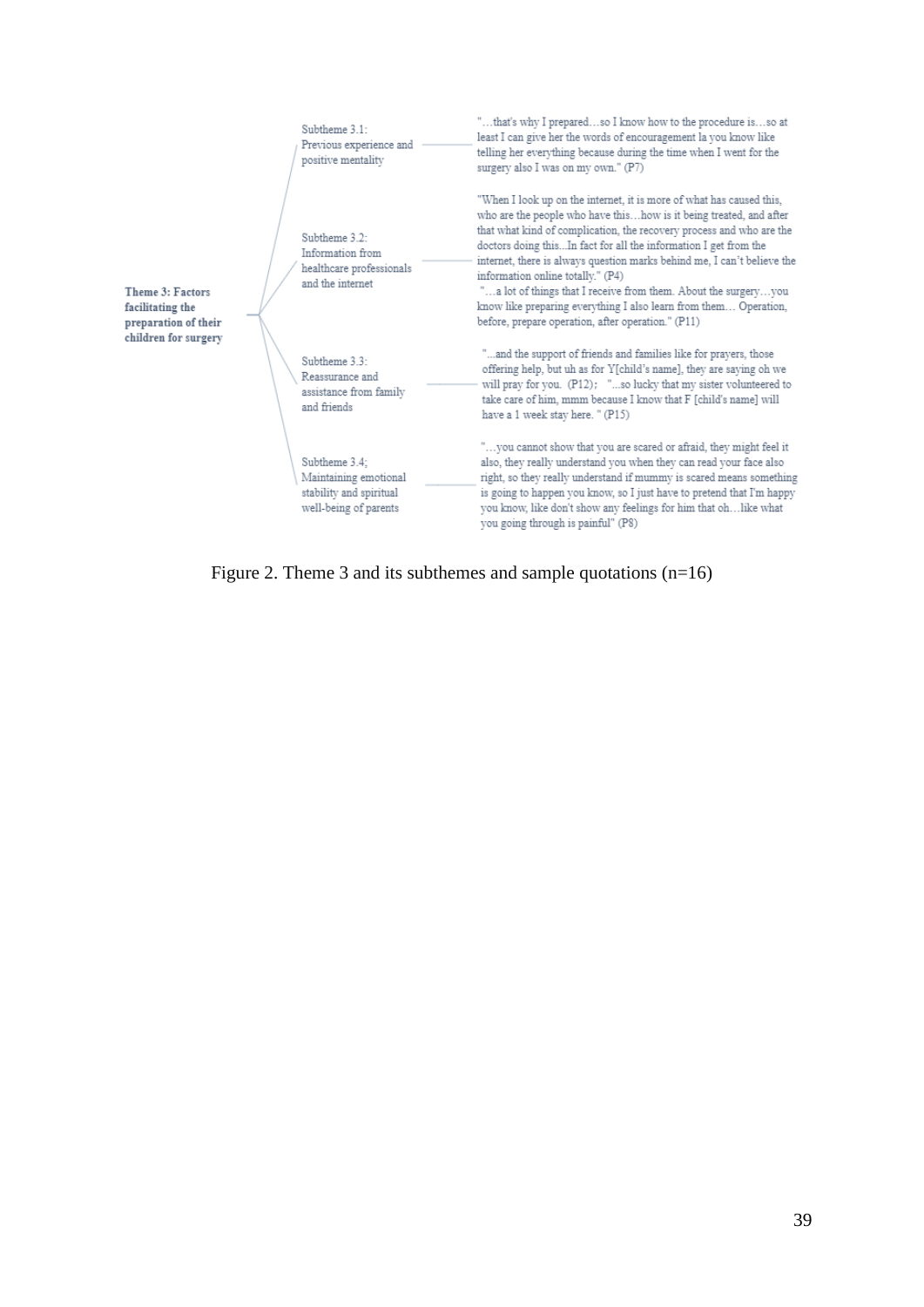|                                             |  | Subtheme 4.1:<br>General anesthesia and<br>success of the surgery                        | "for me I was thinking if let's say he goes to sleep right, that's<br>the last time I'll probably see him, so that one is uhm uhm<br>something at the back of my mind to actually." (P9)                                                                                                                                                                                                                                                                                                                                                                           |
|---------------------------------------------|--|------------------------------------------------------------------------------------------|--------------------------------------------------------------------------------------------------------------------------------------------------------------------------------------------------------------------------------------------------------------------------------------------------------------------------------------------------------------------------------------------------------------------------------------------------------------------------------------------------------------------------------------------------------------------|
| Theme 4: Surgery-<br>related and financial  |  | Subtheme 4.2:<br>Appropriate timing of<br>surgery                                        | "when we do it as his older age, it would be even more<br>painful and more scary. Now he knows a bit but not too much so<br>he just knew he got some urinal problem." (P3)                                                                                                                                                                                                                                                                                                                                                                                         |
| concerns                                    |  | Subtheme 4.3:<br>Postoperative care and<br>recovery                                      | "I'm also concerned that after the surgery if he is in pain, in great<br>pain, how will he react to that."(P4); "After the surgery, how long it<br>takes for healing, and will his healing be like speedy or slow." (P8)                                                                                                                                                                                                                                                                                                                                           |
|                                             |  | Subtheme 4.4:<br>Financial concerns                                                      | "of course I think ofwhat will be the medical fee and what the<br>charges are going to be and uh is it going to be hefty or expensive<br>for this and that?" (P7)                                                                                                                                                                                                                                                                                                                                                                                                  |
| Theme 5: The desire<br>for more information |  | Subtheme 5.1:<br>More understandable<br>preparatory information<br>via visual materials. | "Just definitely there is more room for improvement, in terms of<br>informing the parents and also guiding the parents how to<br>prepare the child because some parents may not know how to<br>prepare." (P1); "I think they can do some brochures to give to<br>parents: how you are going to talk to your child before the<br>surgeryI think they have to do that, because if I don't have that,<br>I don't even know what I am going to do." (P6)                                                                                                               |
| and better<br>management                    |  | Subtheme 5.2:<br>Improvements to current<br>practices and management                     | "Maybe if the counselling is a bit earlier, we have a longer time to<br>prepare him that would be even better. Because it's like after talking<br>to her, that day is only Monday? Then a few days it's the surgery. I<br>don't know whether the longer it takes is better or like that is just<br>nice." (P2); "I think they should emphasize more on 'Are you okay?<br>Are you going to be okay? What are your concerns about this' Of<br>course they do ask, professionally they did la, I think my answer was<br>"Okav" but uh it didn't really sink in." (P9) |

Figure 3. Theme 4 and 5 and their subthemes and sample quotations (n=16)